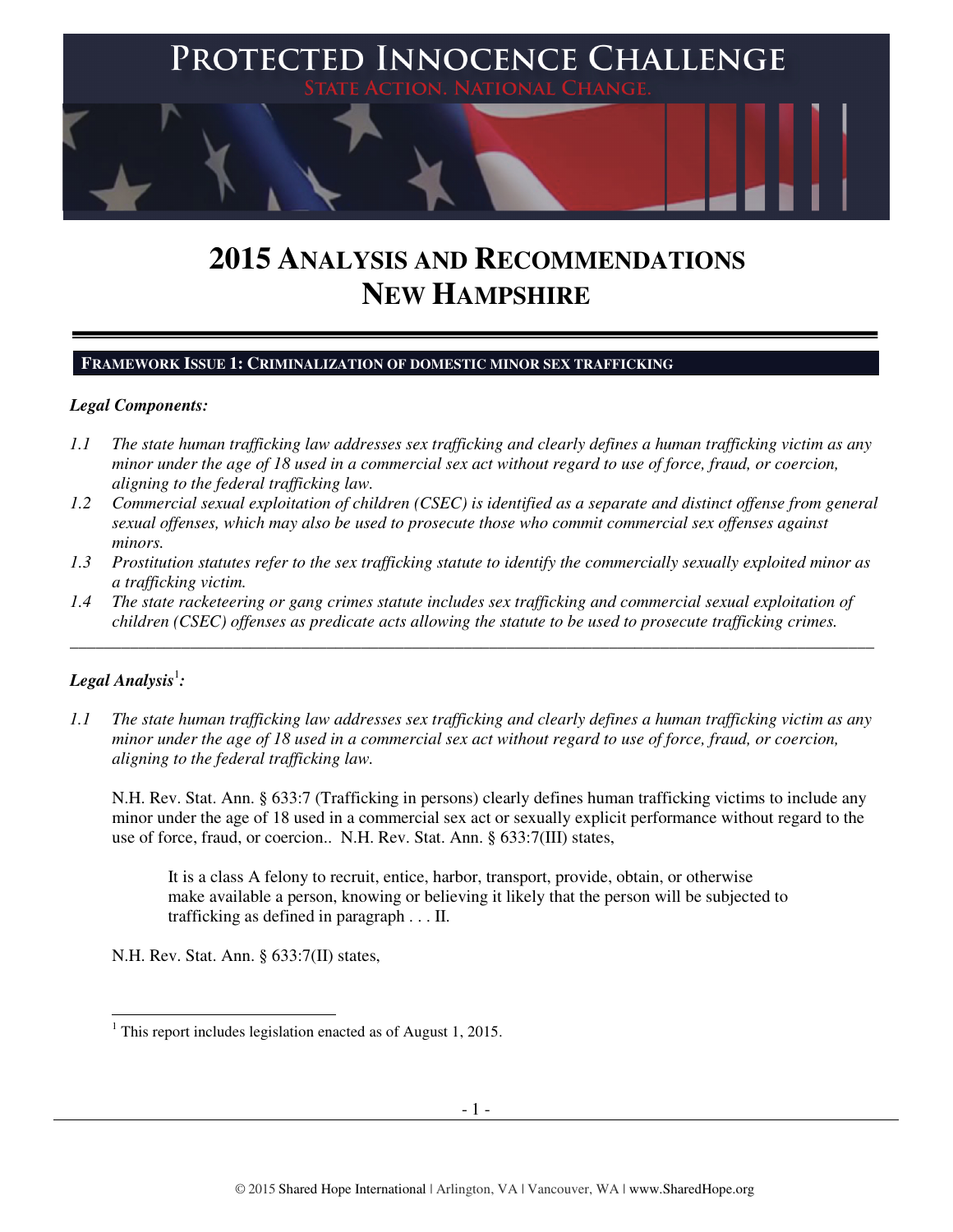A person shall be guilty of a class A felony if such person maintains or makes available an individual under 18 years of age for the purpose of engaging the individual in a commercial sex act<sup>2</sup> or sexuallyexplicit performance<sup>3</sup> for the benefit of another.

A conviction under N.H. Rev. Stat. Ann. § 633:7(II) is punishable as a Class A felony by imprisonment up to 15 years, a fine not to exceed \$4,000, or both,<sup>4</sup> but if the "offender knew or believed it likely that the victim would be involved in a commercial sex act or sexually explicit performance" by a victim under the age of 18, a conviction is punishable as a Class A felony by imprisonment for  $7-30$  years,<sup>5</sup> a fine not to exceed \$4,000,<sup>6</sup> or both. N.H. Rev. Stat. Ann. §§ 633:7(I)(a), (c), 651:2(I), (II)(a), (IV)(a).

<sup>2</sup> N.H. Rev. Stat. Ann. § 633:6(I) defines "commercial sex act" as "any sex act because of which anything of value is given, promised to, or received, directly or indirectly, by any person." N.H. Rev. Stat. Ann. § 633:6(II) defines "sex act" as "any act of sexual contact as defined in RSA 632-A:1, IV [Definitions], any act of sexual penetration as defined in RSA 632-A:1, V, or any other sexually explicit conduct as defined in RSA 649-A:2 [Definitions]." N.H. Rev. Stat. Ann. § 632-A:1(IV) defines "sexual contact" as "the intentional touching whether directly, through clothing, or otherwise, of the victim's or actor's sexual or intimate parts . . . . Sexual contact includes only that aforementioned conduct which can be reasonably construed as being for the purpose of sexual arousal or gratification." N.H. Rev. Stat. Ann. § 632-A:1(V) states,

(a) "Sexual penetration" means:

- (1) Sexual intercourse; or
- (2) Cunnilingus; or
- (3) Fellatio; or
- (4) Anal intercourse; or

(5) Any intrusion, however slight, of any part of the actor's body, including emissions, or any object manipulated by the actor into genital or anal openings of the victim's body; or

(6) Any intrusion, however slight, of any part of the victim's body, including emissions, or any object manipulated by the victim into the oral, genital, or anal openings of the actor's body; or

(7) Any act which forces, coerces, or intimidates the victim to perform any sexual penetration as defined in subparagraphs (1)–(6) on the actor, on another person, or on himself.

(b) Emissions include semen, urine, and feces. Emission is not required as an element of any form of sexual penetration.

(c) "Objects" include animals as defined in RSA 644:8, II [Cruelty to animals].N.H. Rev. Stat. Ann. § 649- A:2(III) defines "sexually explicit conduct" as human masturbation, the touching of the actor's or other person's sexual organs in the context of a sexual relationship, sexual intercourse actual or simulated, normal or perverted, whether alone or between members of the same or opposite sex or between humans and animals, or any lewd exhibitions of the buttocks, genitals, flagellation, bondage, or torture. Sexual intercourse is simulated when it depicts explicit sexual intercourse that gives the appearance of the consummation of sexual intercourse, normal or perverted.

 $3$  N.H. Rev. Stat. Ann. § 633:6(III) defines "sexually-explicit performance" as "an act or show involving one or more sex acts, intended to arouse, satisfy the sexual desires of, or appeal to the prurient interests of patrons or viewers, whether public or private, live, photographed, recorded, or videotaped."

<sup>4</sup> N.H. Rev. Stat. Ann. § 651:2(I) (Sentences and limitations) states, "A person convicted of a felony or a Class A misdemeanor may be sentenced to imprisonment, probation, conditional or unconditional discharge, or a fine." N.H. Rev. Stat. Ann. § 651:2(IV) states in part, "A fine may be imposed in addition to any sentence of imprisonment, probation, or conditional discharge."

<sup>5</sup> Extended terms of imprisonment may apply under certain circumstances. N.H. Rev. Stat. Ann. § 651:6(I)–(IV) (Extended term of imprisonment) states,

I. A convicted person may be sentenced according to paragraph III if the jury also finds beyond a reasonable doubt that such person:

(a) Based on the circumstances for which he or she is to be sentenced, has knowingly devoted himself or herself to criminal activity as a major source of livelihood;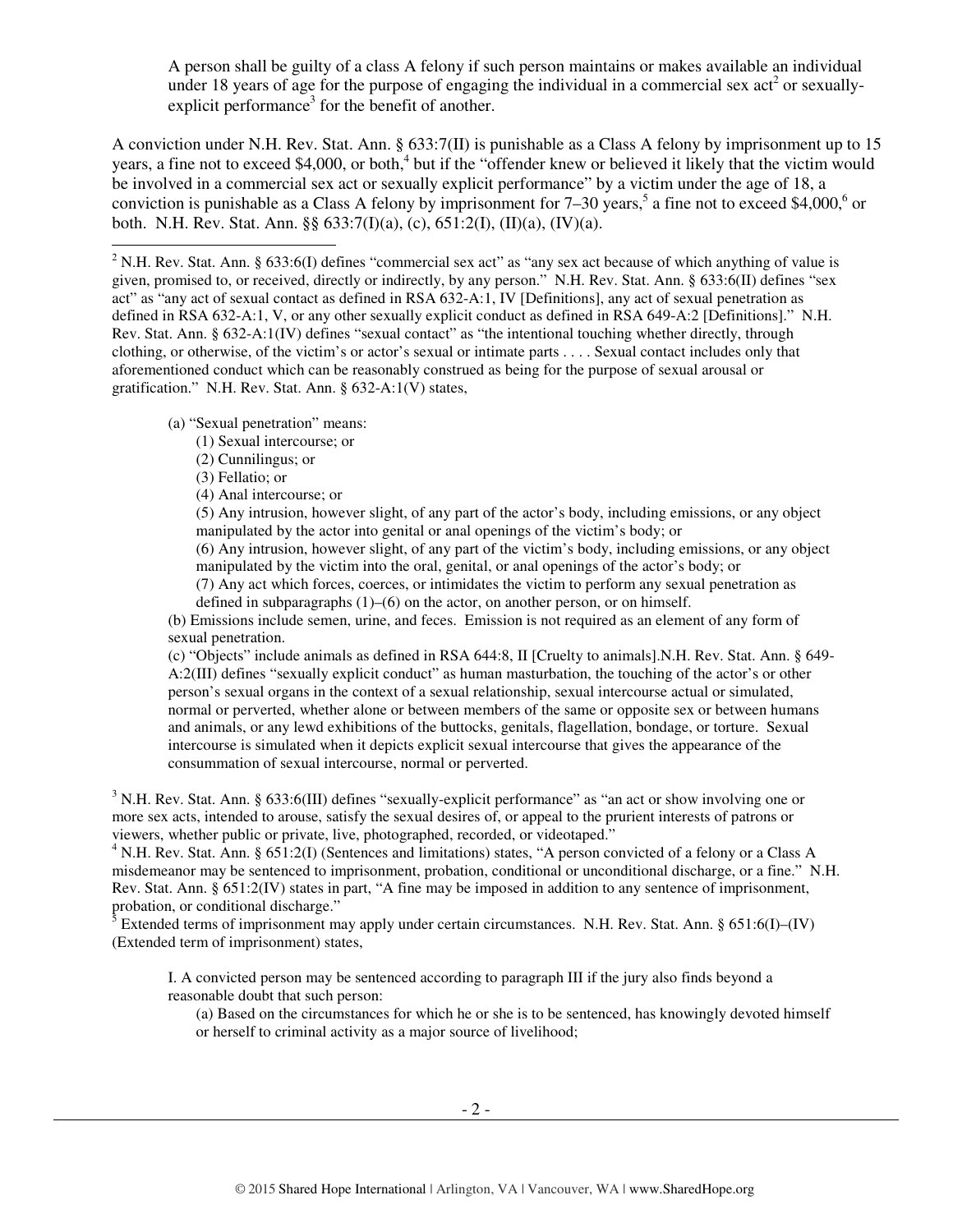(c) Has manifested exceptional cruelty or depravity in inflicting death or serious bodily injury on the victim of the crime;

(d) Has committed an offense involving the use of force against a person with the intention of taking advantage of the victim's age or physical disability;

(e) Has committed or attempted to commit any of the crimes defined in RSA 631 [Assault and related offenses] or 632-A [Sexual assault and related offenses] against a person under 13 years of age; . . .

(m) Has committed or attempted to commit aggravated felonious sexual assault in violation of RSA 632-A:2, I(l) or RSA 632-A:2, II where the defendant was 18 years of age or older at the time of the offense;

(n) Has committed or attempted to commit aggravated felonious sexual assault in violation of RSA 632-A:2, III, and one or more of the acts comprising the pattern of sexual assault was an offense under RSA 632-A:2, I(l) or RSA 632-A:2, II, or both, and the defendant was 18 years of age or older when the pattern of sexual assault began;

(q) Has knowingly committed any of the following offenses as a criminal street gang member, or for the benefit of, at the direction of, or in association with any criminal street gang, with the purpose to promote, further, or assist in any such criminal conduct by criminal street gang members:

(1) Violent crime as defined in RSA 651:5, XIII [includes "[a]ny felonious child pornography offense under [N.H. Rev. Stat. Ann. §] 649-A"].

. . . .

(6) Criminal street gang solicitation as defined in RSA 644:20 [Criminal street gang; solicitation]; or

. . . . . . . .

. . .

 $\overline{a}$ 

. . .

II. A convicted person may be sentenced according to the terms of paragraph III if the court finds, and includes such findings in the record, that such person:

(a) Has twice previously been convicted in this state, or in another jurisdiction, on sentences in excess of one year;

III. If authorized by paragraph I or II, and if written notice of the possible application of this section is given the defendant at least 21 days prior to the commencement of jury selection for his or her trial, a defendant may be sentenced to an extended term of imprisonment. An extended term is, for a person convicted of:

(a) Any felony, other than murder or manslaughter, a minimum to be fixed by the court of not more than 10 years and a maximum to be fixed by the court of not more than 30 years;

(b) A misdemeanor, a minimum to be fixed by the court of not more than 2 years and a maximum to be fixed by the court of not more than 5 years;

. . . .

. . . .

. . . .

(e) Two or more offenses under RSA 632-A:2, life imprisonment without parole;

(f) A third offense under RSA 632-A:3 [Felonious sexual assault], life imprisonment; or

. . . .

IV. If authorized by subparagraphs I(m), (n), or (o) and if notice of the possible application of this section is given to the defendant prior to the commencement of trial:

(a) There is a presumption that a person shall be sentenced to a minimum to be fixed by the court of not less than 25 years and a maximum of life imprisonment unless the court makes a determination that the goals of deterrence, rehabilitation, and punishment would not be served, based on the specific circumstances of the case, by such a sentence and the court makes specific written findings in support of the lesser sentence. . . .

(b) The sentence shall also include, in addition to any other penalties provided by law, a special sentence of lifetime supervision by the department of corrections. . . .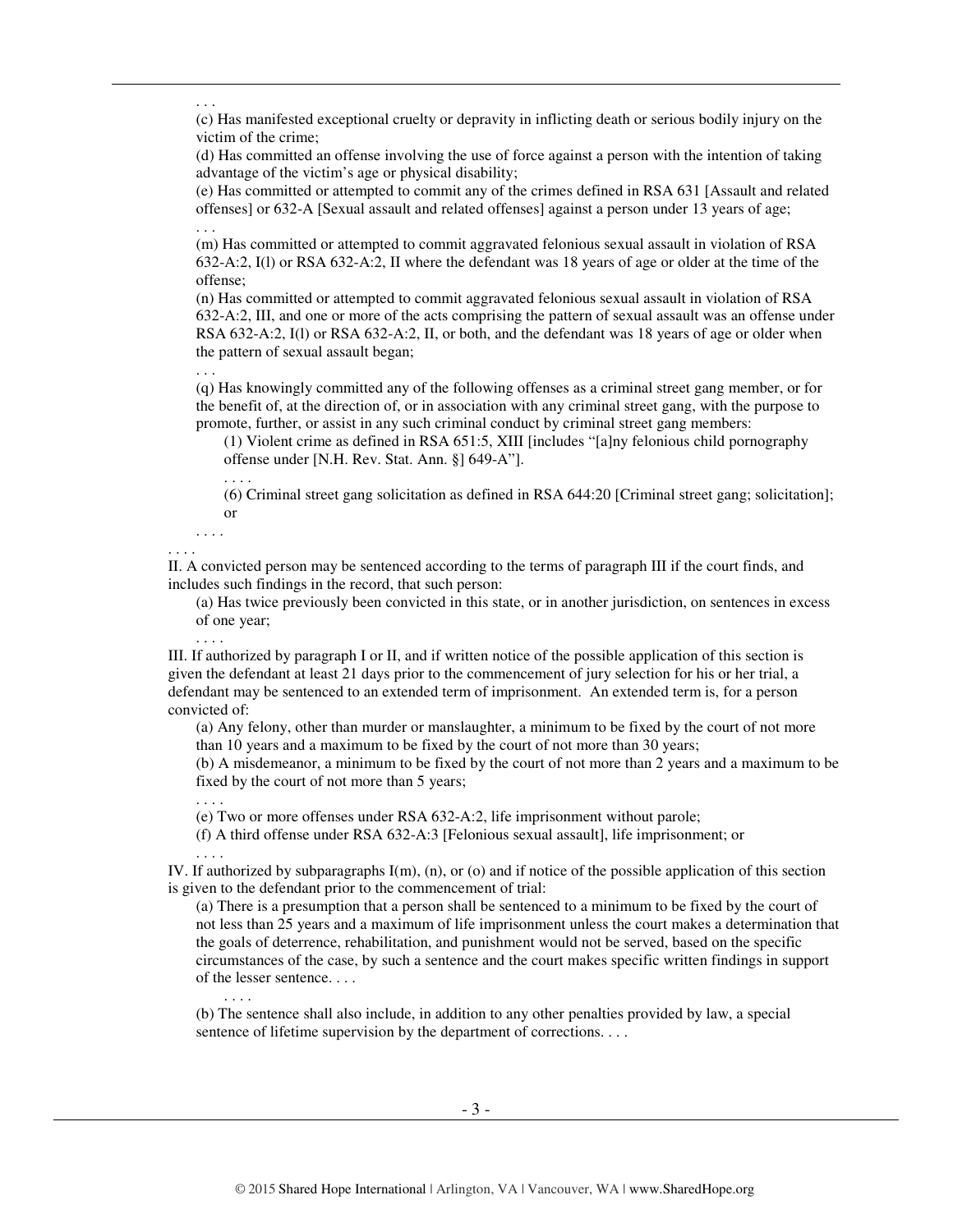A trafficker could also be convicted for an offense against a minor under New Hampshire's age-neutral trafficking statute, but compulsion is required even when the victim is a minor and must be accomplished by specific means. N.H. Rev. Stat. Ann. § 633:7(I) states,

(a) It is a class A felony to knowingly subject a person to compel<sup>7</sup> a person against his or her will to perform a service or labor, including a commercial sex act or a sexually-explicit performance, for the benefit of another. where the compulsion is accomplished by any of the following means:

(1) Causing or threatening to cause serious harm to any person.

(2) Confining the person unlawfully as defined in RSA 633:2, II [Criminal restraint], or threatening to so confine the person.

(3) Abusing or threatening abuse of law or legal process.

(4) Destroying, concealing, removing, confiscating, or otherwise making unavailable to that person any actual or purported passport or other immigration document, or any other actual or purported government identification document.

(5) Threatening to commit a crime against the person.

(6) False promise relating to the terms and conditions of employment, education, marriage, or financial support.

(7) Threatening to reveal any information sought to be kept concealed by the person which relates to the person's legal status or which would expose the person to criminal liability.

(8) Facilitating or controlling the person's access to an addictive controlled substance.

(9) Engaging in any scheme, plan, or pattern, whether overt or subtle, intended to cause the person to believe that, if he or she did not perform such labor, services, commercial sex acts,<sup>8</sup> or sexually explicit performances, that such person or any person would suffer serious harm or physical restraint.

IV. A fine may be imposed in addition to any sentence of imprisonment, probation, or conditional discharge. The limitations on amounts of fines authorized in subparagraphs (a) and (b) shall not include the amount of any civil penalty, the imposition of which is authorized by statute or by a properly adopted local ordinance, code, or regulation. The amount of any fine imposed on:

(a) Any individual may not exceed \$4,000 for a felony, \$2,000 for a class A misdemeanor, \$1,200 for a class B misdemeanor, and \$1,000 for a violation.

(b) A corporation or unincorporated association may not exceed \$100,000 for a felony, \$20,000 for a misdemeanor and \$1,000 for a violation. A writ of execution may be issued by the court against the corporation or unincorporated association to compel payment of the fine, together with costs and interest.

(c) If a defendant has gained property through the commission of any felony, then in lieu of the amounts authorized in paragraphs (a) and (b), the fine may be an amount not to exceed double the amount of that gain.

<sup>7</sup> N.H. Rev. Stat. Ann. § 633:7(I)(c) states,

 $\overline{a}$ 

A person performs a service or labor against his or her will if the person is coerced into performing the service or labor, or if the person willingly begins to perform the service or labor but later attempts to withdraw from performance and is compelled to continue performing. The payment of a wage or salary shall not be determinative on the question of whether or not a person was compelled to perform a service or labor against his or her will.

<sup>. . . .</sup>  6 Under N.H. Rev. Stat. Ann. § 651:2(IV), the fines imposed for a felony violation vary depending on whether the offender is an individual or organization or whether the offender gained property through the illegal violation. N.H. Rev. Stat. Ann. § 651:2(IV) states,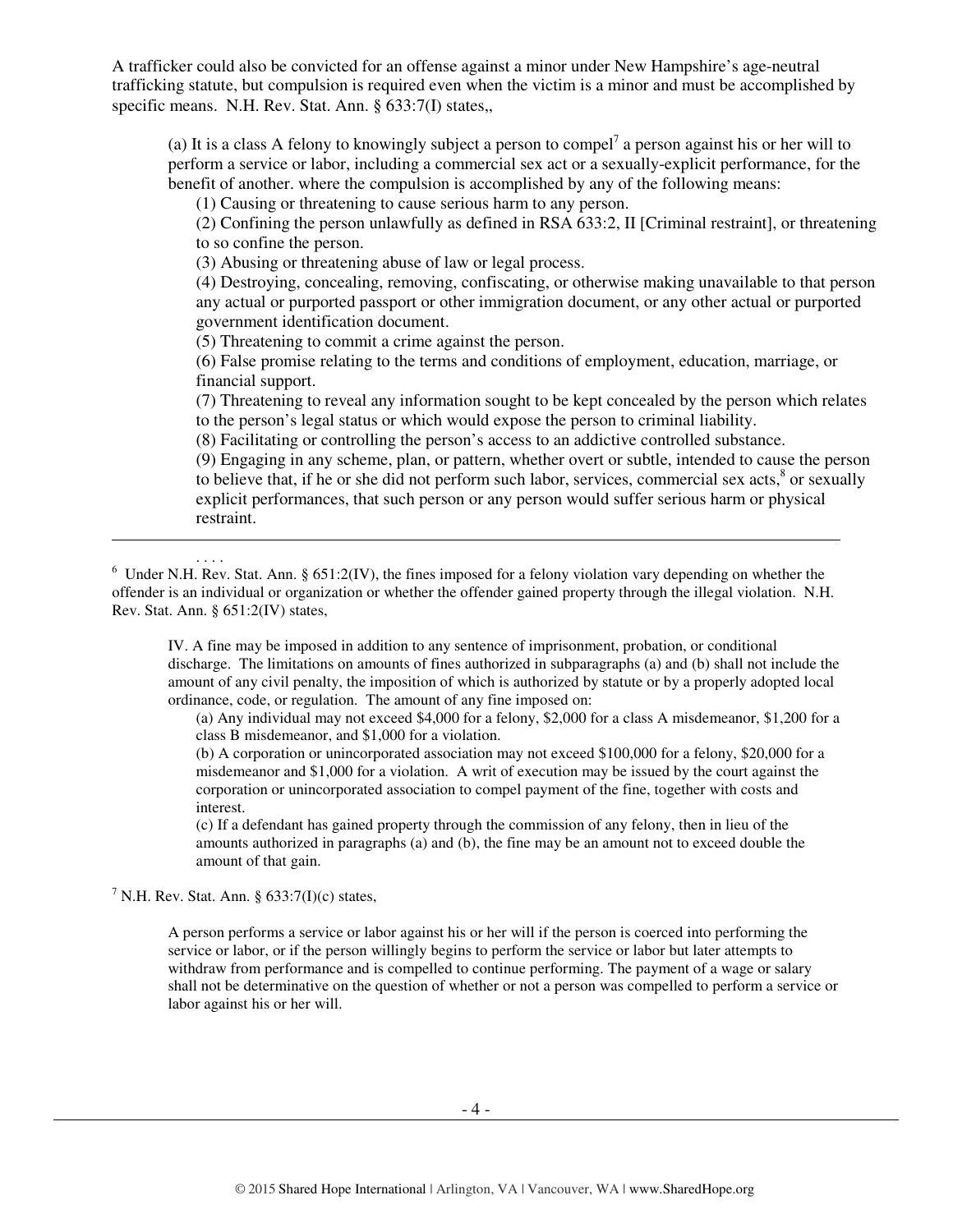(10) Withholding or threatening to withhold food or medication that the actor has an obligation or has promised to provide to the person.

(11) Coercing a person to engage in any of the foregoing acts by requiring such in satisfaction of a debt owed to the actor.

A conviction under this statute is punishable as a Class A felony by imprisonment up to 15 years, a fine not to exceed \$4,000, or both, but if the victim is under the age of 18 and "the offender knew or believed it likely that the victim would be coerced into engaging in a commercial sex act or sexually explicit performance," a conviction is punishable by imprisonment for 10 years to a maximum "fixed by the court," a fine not to exceed \$4,000, or both. N.H. Rev. Stat. Ann. §§ 633:7(II), 651:2(I), (II)(a), (IV)(a).

*1.2 Commercial sexual exploitation of children (CSEC) is identified as a separate and distinct offense from general sexual offenses, which may also be used to prosecute those who commit commercial sex offenses against minors.* 

The following statutes specifically prohibit CSEC in New Hampshire:

1. N.H. Rev. Stat. Ann. § 645:2(I) (Prostitution and related offenses) makes it a crime if a person

(a) Solicits, agrees to perform, or engages in sexual contact<sup>9</sup> as defined in RSA 632-A:1, IV or sexual penetration<sup>10</sup> as defined in RSA 632-A:1, V, in return for consideration; or

(b) Induces or otherwise purposely causes another to violate subparagraph (a); or

(c) Transports another into or within this state with the purpose of promoting or facilitating such other in engaging in conduct in violation of subparagraph (a); or

(d) Not being a legal dependent incapable of self support, knowingly is supported in whole or in part by the proceeds of violation of subparagraph (a); or

(e) Knowingly permits a place under such person's control to be used for violation of subparagraph (a); or

(f) Pays, agrees to pay, or offers to pay another person to engage in sexual contact as defined in RSA 632-A:1, IV or sexual penetration as defined in RSA 632-A:1, V, with the payor or with another person.

A conviction under this statute is punishable as a Class B misdemeanor by a fine not to exceed \$1,200. N.H. Rev. Stat. Ann. §§  $645:2(I)$ ,  $625:9(IV)(c)$ ,  $651:2(IV)(a)$ . If the offense involves a minor under the age of 18, however, a conviction under N.H. Rev. Stat. Ann. § 645:2(I)(b)–(e) is punishable as a Class B felony by imprisonment up to 7 years, a fine not to exceed \$4,000, or both. N.H. Rev. Stat. Ann. §§ 645:2(II)(a),  $651:2(I), (II)(b), (IV)(a).$ 

2. N.H. Rev. Stat. Ann. § 649-B:3(I) (Computer pornography prohibited) states,

I. No person shall knowingly:

(a) Compile, enter into, or transmit by means of computer;

- (b) Make, print, publish, or reproduce by other computerized means;
- (c) Cause or allow to be entered into or transmitted by means of computer; or
- (d) Buy, sell, receive, exchange, or disseminate by means of computer, any notice, statement, or
- advertisement, or any minor's name, telephone number, place of residence, physical characteristics,

<sup>&</sup>lt;sup>9</sup> See supra note 2 for the definition of "sexual contact."

<sup>&</sup>lt;sup>10</sup> *See supra* note2for the definition of "sexual penetration."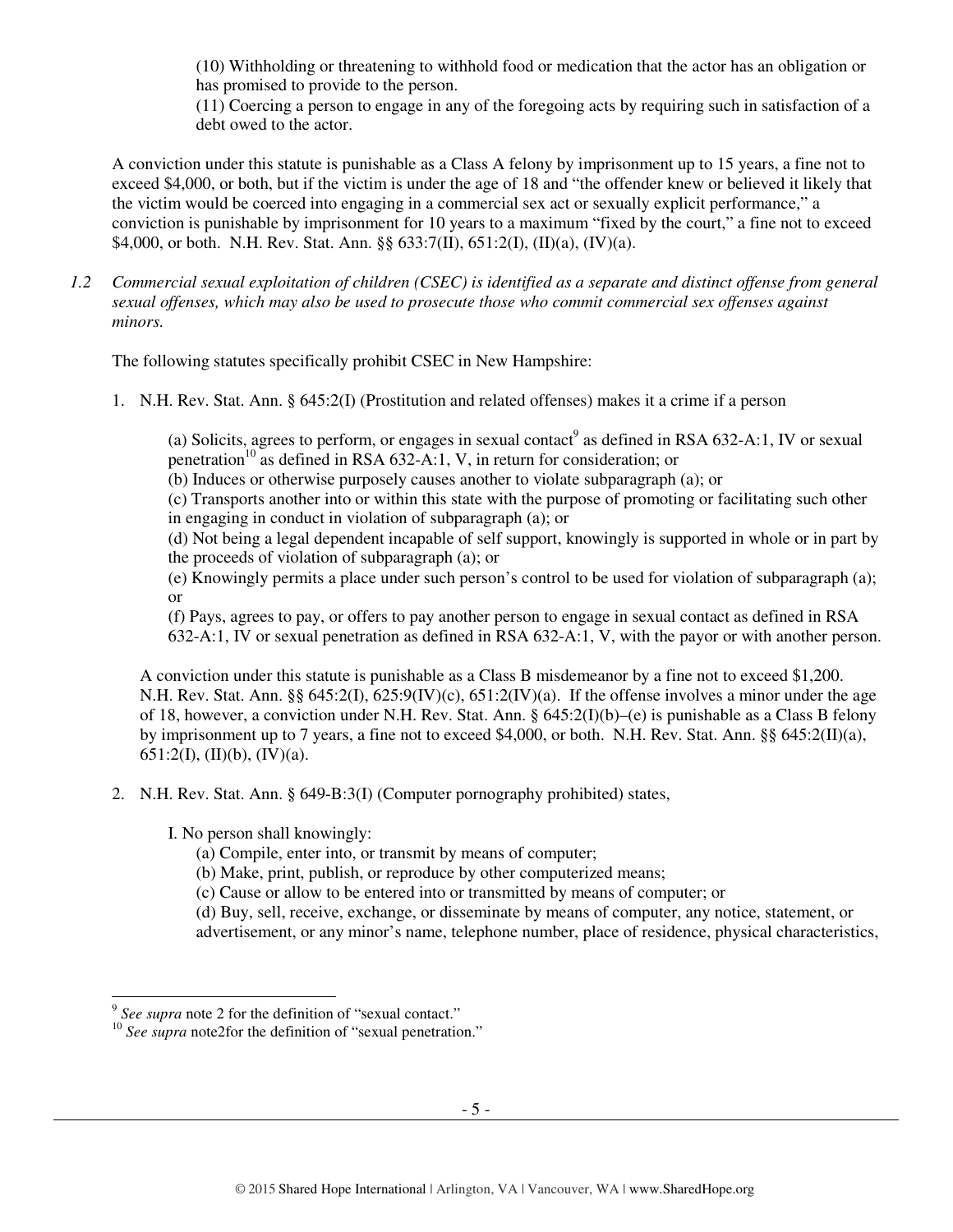or other descriptive or identifying information, for purposes of facilitating, encouraging, offering, or soliciting sexual conduct of or with any child, $<sup>11</sup>$  or the visual depiction of such conduct.</sup>

A conviction under N.H. Rev. Stat. Ann. § 649-B:3(I) is punishable as a Class B felony by imprisonment up to 7 years, a fine not to exceed \$4,000, or both. N.H. Rev. Stat. Ann. §§ 649-B:3(II), 651:2(I), (II)(b),  $(IV)(a)$ .

Several other New Hampshire laws, while not expressly commercial in nature, may also be applicable in cases involving the commercial sexual exploitation of a child. Some of those statutes are as follows:

- 1. N.H. Rev. Stat. Ann. § 632-A:4(I) (Sexual assault) states,
	- I. A person is guilty of a class A misdemeanor under any of the following circumstances: (a) When the actor subjects another person who is 13 years of age or older to sexual contact under any of the circumstances named in RSA 632-A:2 [Aggravated felonious sexual assault]. (b) When the actor subjects another person, other than the actor's legal spouse, who is 13 years of age or older and under 16 years of age to sexual contact where the age difference between the actor and the other person is 5 years or more.

(c) In the absence of any of the circumstances set forth in RSA 632-A:2, when the actor engages in sexual penetration with a person, other than the actor's legal spouse, who is 13 years of age or older and under 16 years of age where the age difference between the actor and the other person is 4 years or less.

A conviction under N.H. Rev. Stat. Ann. § 632-A:4(I) is punishable as a Class A misdemeanor by imprisonment up to 1 year, a fine not to exceed \$2,000, or both. N.H. Rev. Stat. Ann. §§ 632-A:4(I), 651:2(I), (II)(c), (IV)(a).

2. N.H. Rev. Stat. Ann. § 632-A:3(II), (III) (Felonious sexual assault) states,

A person is guilty of a class B felony if such person:

. . .

II. Engages in sexual penetration with a person, other than his legal spouse, who is 13 years of age or older and under 16 years of age where the age difference between the actor and the other person is 4 years or more; or

III. Engages in sexual contact with a person other than his legal spouse who is under 13 years of age.

A first or second conviction under this statute is punishable as a Class B felony by imprisonment up to 7 years, a fine not to exceed \$4,000, or both. N.H. Rev. Stat. Ann. §§ 632-A:3, 651:2(I), (II)(b), (IV)(a). Under certain circumstances, a third conviction is punishable by an extended term of life imprisonment. N.H. Rev. Stat. Ann. § 651:6(I),  $(III)(f).^{12}$ 

3. N.H. Rev. Stat. Ann. § 632-A:2 (Aggravated felonious sexual assault) states,

I. A person is guilty of the felony of aggravated felonious sexual assault if such person engages in sexual penetration with another person under any of the following circumstances:

. . . .

 $\overline{a}$ <sup>11</sup> "In this chapter, 'child' means any person under the age of 16 years." N.H. Rev. Stat. Ann.  $\S$  649-B:2.

<sup>&</sup>lt;sup>12</sup> *See supra* note 5 for the provisions of N.H. Rev. Stat. Ann. § 651:6(I), (III)(f).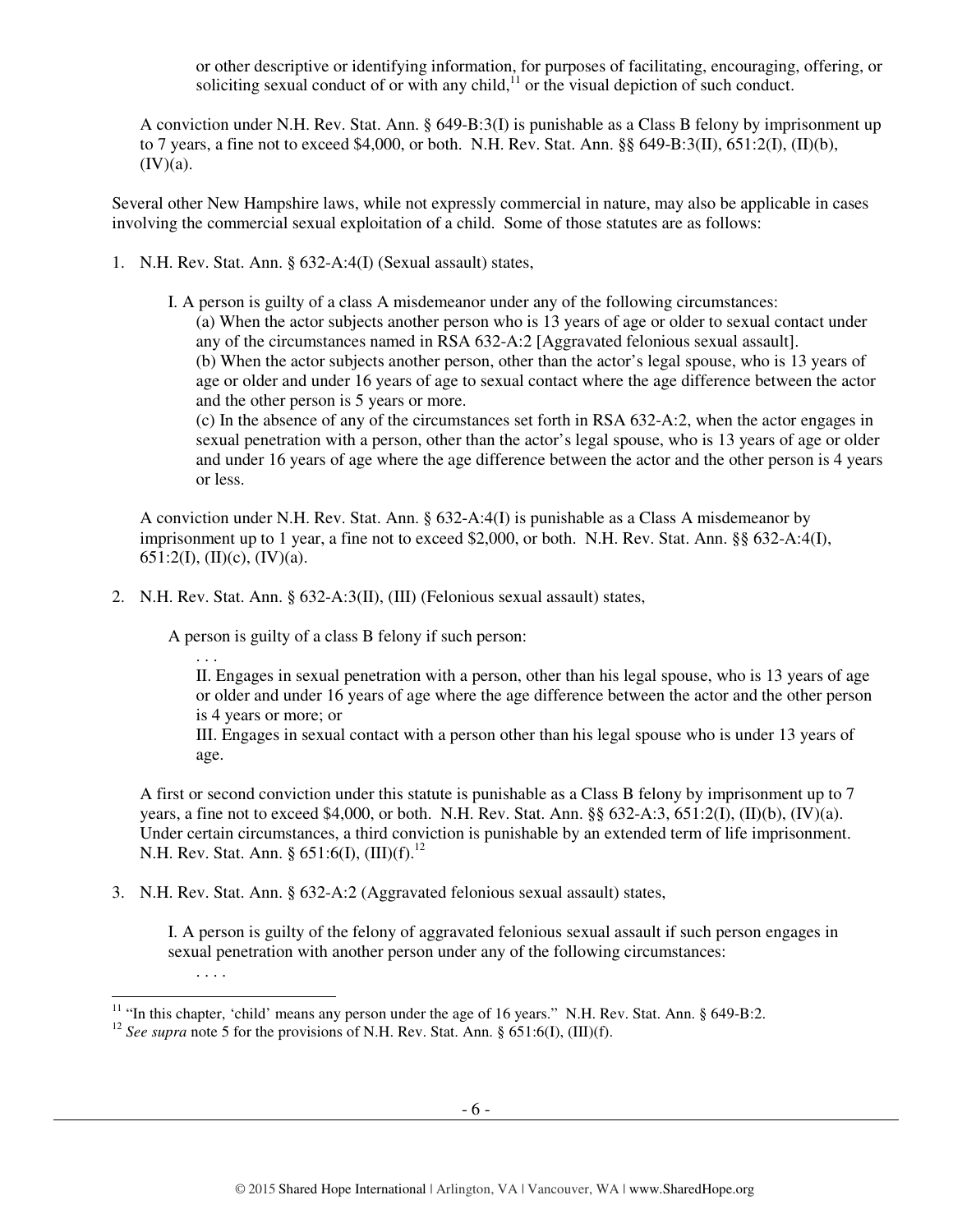(l) When the victim is less than 13 years of age.

. . . .

II. A person is guilty of aggravated felonious sexual assault without penetration when he intentionally touches whether directly, through clothing, or otherwise, the genitalia of a person under the age of 13 under circumstances that can be reasonably construed as being for the purpose of sexual arousal or gratification.

III. A person is guilty of aggravated felonious sexual assault when such person engages in a pattern of sexual assault<sup>13</sup> against another person, not the actor's legal spouse, who is less than 16 years of age. The mental state applicable to the underlying acts of sexual assault need not be shown with respect to the element of engaging in a pattern of sexual assault.

First convictions under this statute are punishable by imprisonment for 10–20 years, a fine not to exceed \$4,000, or both; second convictions<sup>14</sup> are punishable by imprisonment for 20–40 years, a fine not to exceed \$4,000, or both, while third and subsequent convictions are punishable by life imprisonment without the possibility of parole. N.H. Rev. Stat. Ann. §§ 632-A:10-a(I)–(III), 651:2(I), (IV)(a). Under certain circumstances, convictions under N.H. Rev. Stat. Ann. § 632-A:2(I)(l) (Aggravated felonious sexual assault when the victim is under the age of 13) are subject to enhanced punishments including 25 years to life imprisonment for a first conviction, life imprisonment for subsequent convictions, and life-time supervision by the department of corrections. N.H. Rev. Stat. Ann. §  $651:6(I)(m)$ ,  $(III)(e)$ ,  $(IV)(a)$ ,  $(b)$ .<sup>15</sup>

VI. A person shall be sentenced [to imprisonment for life without the possibility of parole] if the court finds, and includes such findings in the record, that such person:

 (a) (1) Committed a violation of RSA 632-A:2, I(l), RSA 632-A:2, II, or RSA 632-A:2, III, in which one or more of the acts comprising the pattern of sexual assault was an offense under RSA 632-A:2, I(l) or RSA 632-A:2, II, or both, after having previously been convicted of an offense in violation of one of the aforementioned offenses or any other statute prohibiting the same conduct in another state, territory or possession of the United States, and

(2) The person committed the subsequent offense while released on bail on the earlier offense or the sentence for the earlier conviction involved a term of incarceration, probation, parole, or other supervised release; or

(b) (1) Committed a violation of RSA 631:1 [First degree assault] after having previously been convicted of an offense in violation of RSA 631:1, or any other statute prohibiting the same conduct in another state, territory or possession of the United States, if the earlier offense also involved a victim under 13 years of age where the serious bodily injury resulted in brain damage or physical disability to the child that is likely to be permanent; and

(2) The person committed the subsequent offense while released on bail on the earlier offense or the sentence for the earlier conviction involved a term of incarceration, probation, parole, or other supervised release; or

(c) (1) Committed a violation of RSA 630:1-b [Second degree murder] after having previously been convicted of an offense in violation of RSA 630:1-b, or any other statute prohibiting the same conduct in another state, territory, or possession of the United States; and

 $\overline{a}$ <sup>13</sup> Pursuant to N.H. Rev. Stat. Ann. § 632-A:1(I-c) (Definitions), "'[p]attern of sexual assault' means committing more than one act under RSA 632-A:2 [Aggravated felonious sexual assault] or RSA 632-A:3 [Felonious sexual assault], or both, upon the same victim over a period of 2 months or more and within a period of 5 years." <sup>14</sup> For purposes of this statute, prior convictions include previous convictions under N.H. Rev. Stat. Ann. § 632-A:2 "or any other statute prohibiting the same conduct in another state, territory or possession of the United States . . . ." N.H. Rev. Stat. Ann. § 632-A:10-a(II). Additionally, N.H. Rev. Stat. Ann. § 632-A:10-a(IV) states that "the phrase

<sup>&#</sup>x27;previously convicted' shall mean any conviction obtained by trial on the merits, or negotiated plea with the assistance of counsel and evidencing an knowing, intelligent, and voluntary waiver of the defendant's rights, provided, however, that previous imprisonment is not required."

<sup>&</sup>lt;sup>15</sup> *See supra* note 5 for the substantive provisions of N.H. Rev. Stat. Ann. § 651:6(I)(m), (III)(e), (IV)(a), (b). Additionally, N.H. Rev. Stat. Ann. § 651:6(VI) states,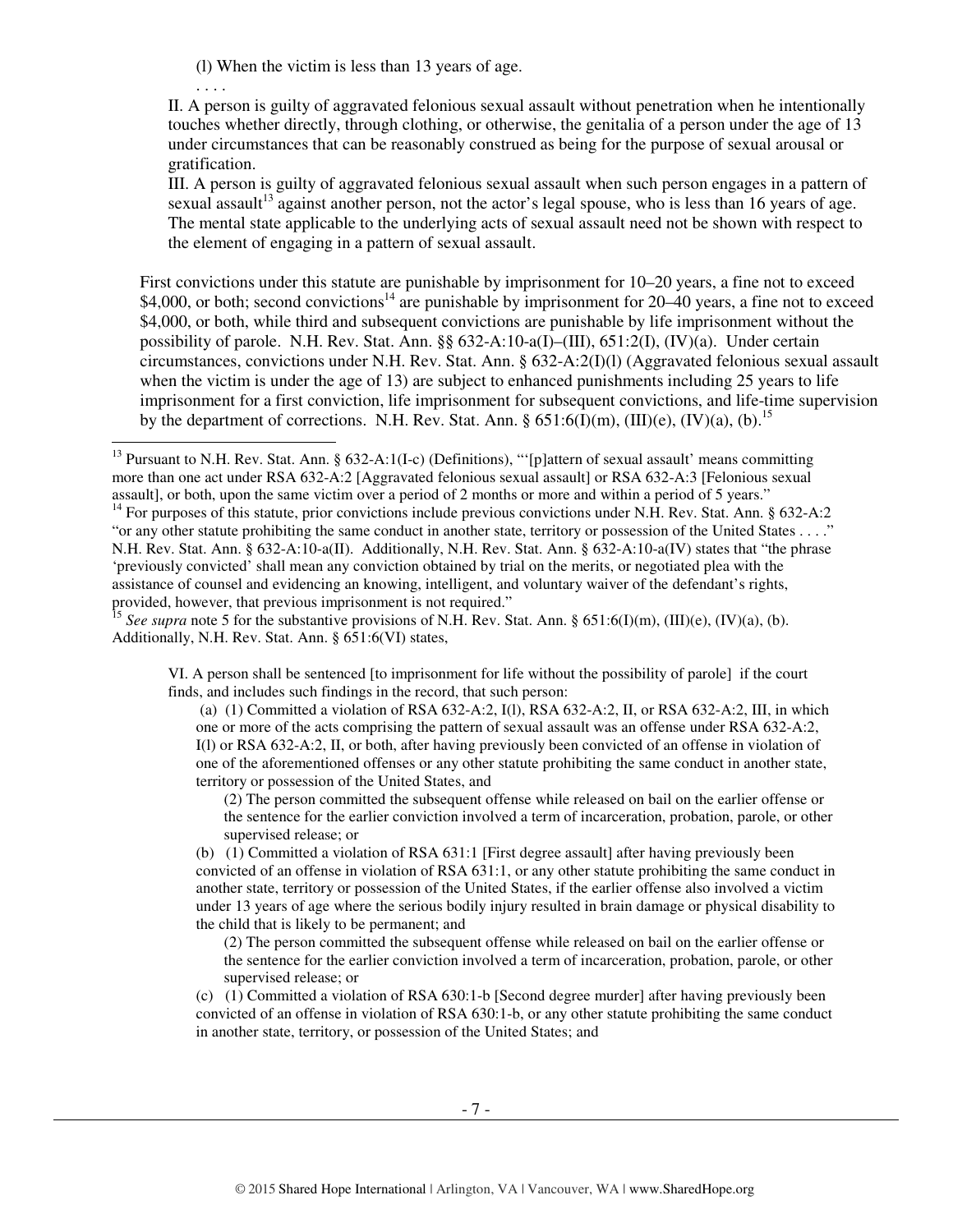4. N.H. Rev. Stat. Ann. § 639:3 (Endangering welfare of child or incompetent) states,

I. A person is guilty of endangering the welfare of a child or incompetent if he knowingly endangers the welfare of a child under 18 years of age . . . by purposely violating a duty of care, protection or support he owes to such child . . . , or by inducing such child . . . to engage in conduct that endangers his health or safety.

. . . .

. . . .

 $\overline{a}$ 

III. In the prosecution of any person under this section, the solicitation by any person of a child under the age of 16 to engage in sexual activity as defined by RSA 649-A:2. III [Definitions]<sup>16</sup> for the purpose of creating a visual representation as defined in RSA 649-A:2, IV,<sup>17</sup> or to engage in sexual penetration as defined by RSA  $632-A:1$ , V [Definitions],<sup>18</sup> constitutes endangering the welfare of such child.

A conviction under N.H. Rev. Stat. Ann. § 639:3(I) is punishable as a Class B misdemeanor by a fine not to exceed \$1,200. N.H. Rev. Stat. Ann. §§ 639:3(V), 625:9(IV)(c), 651:2(IV)(a). A conviction under N.H. Rev. Stat. Ann. § 639:3(III), however, is punishable as a Class B felony by imprisonment up to 7 years, a fine not to exceed \$4,000, or both. N.H. Rev. Stat. Ann. §§ 639:3(V), 651:2(I), (II)(b), (IV)(a).

*1.3 Prostitution statutes refer to the sex trafficking statute to identify the commercially sexually exploited minor as a trafficking victim.* 

Under N.H. Rev. Stat. Ann. § 645:2(IV) (Prostitution and related offenses), "[i]t shall be an affirmative defense to a [prostitution] charge under subparagraph I(a) that the defendant engaged in the conduct because he or she was the victim of trafficking in persons, as defined in RSA 633:7."

*1.4 The state racketeering or gang crimes statute includes sex trafficking and commercial sexual exploitation of children (CSEC) offenses as predicate acts allowing the statute to be used to prosecute trafficking crimes.* 

> (2) The person committed the subsequent offense while released on bail on the earlier offense or the sentence for the earlier conviction involved a term of incarceration, probation, parole, or other supervised release.

VII. If the court has made the findings authorized by RSA 651:6, VI, and if notice of the possible application of this section is given to the defendant prior to the commencement of trial, a person shall be sentenced to an extended term of imprisonment of life without parole.

<sup>16</sup> *See supra* note2 for the definition of "sexually explicit conduct."

 $17$  N.H. Rev. Stat. Ann. § 649-A:2(IV) defines "visual representation" as the following:

[A]ny visual depiction, including photograph, film, video, digital image, picture, or computer or computergenerated image or picture, whether made or produced by electronic, mechanical, or other means, of sexually explicit conduct, where:

(a) The production of such visual depiction involves the use of a child engaging in or being engaged in sexually explicit conduct; or

(b) Such visual depiction is a digital image, computer image, or computer-generated image of a child engaging in or being engaged in sexually explicit conduct; or

(c) Such visual depiction has been created, adapted, or modified to appear that an identifiable child is engaging in or being engaged in sexually explicit conduct.

<sup>18</sup> *See supra* note 2for the definition of "sexual penetration."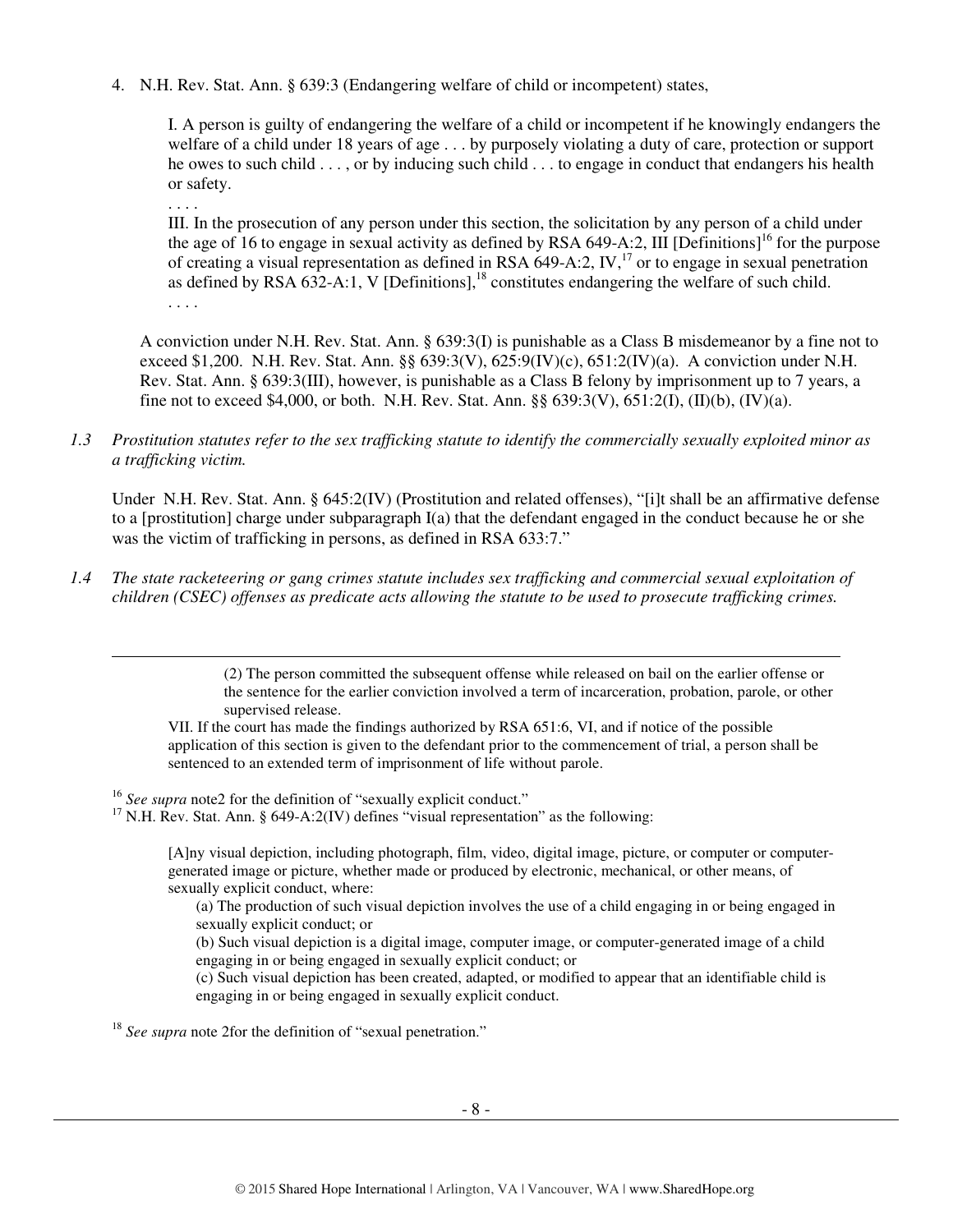New Hampshire has not enacted a racketeering statute. However, sentence enhancements apply to offenses committed by criminal street gangs. N.H. Rev. Stat. Ann. §  $651:6(I)(q)(1)$  (Extended term of imprisonment) states, "A convicted person may be sentenced according to paragraph  $III<sup>19</sup>$  if the jury also finds beyond a reasonable doubt that such person . . . Has knowingly committed any of the following offenses as a criminal street gang member, or for the benefit of, at the direction of, or in association with any criminal street gang, with the purpose to promote, further, or assist in any such criminal conduct by criminal street gang members: (1) Violent crime as defined in RSA 651:5, XIII [includes "[a]ny felonious child pornography offense under [N.H. Rev. Stat. Ann. §] 649-A]. . ."

1.4.1 Recommendation: Enact a racketeering statute that includes CSEC and trafficking offenses, including N.H. Rev. Stat. Ann. § 633:7 (Trafficking in persons); N.H. Rev. Stat. Ann. § 645:2(I) (Prostitution and related offenses); N.H. Rev. Stat. Ann. § 649-B:3(I) (Computer pornography prohibited), as predicate crimes so the racketeering law may be used to prosecute trafficking enterprises.

. . . .

 $\overline{a}$ 

 $19$  N.H. Rev. Stat. Ann. § 651:6(III) provides,

If authorized by paragraph I or II, and if written notice of the possible application of this section is given the defendant at least 21 days prior to the commencement of jury selection for his or her trial, a defendant may be sentenced to an extended term of imprisonment. An extended term is, for a person convicted of:

<sup>(</sup>a) Any felony, other than murder or manslaughter, a minimum to be fixed by the court of not more than 10 years and a maximum to be fixed by the court of not more than 30 years;

<sup>(</sup>b) A misdemeanor, a minimum to be fixed by the court of not more than 2 years and a maximum to be fixed by the court of not more than 5 years;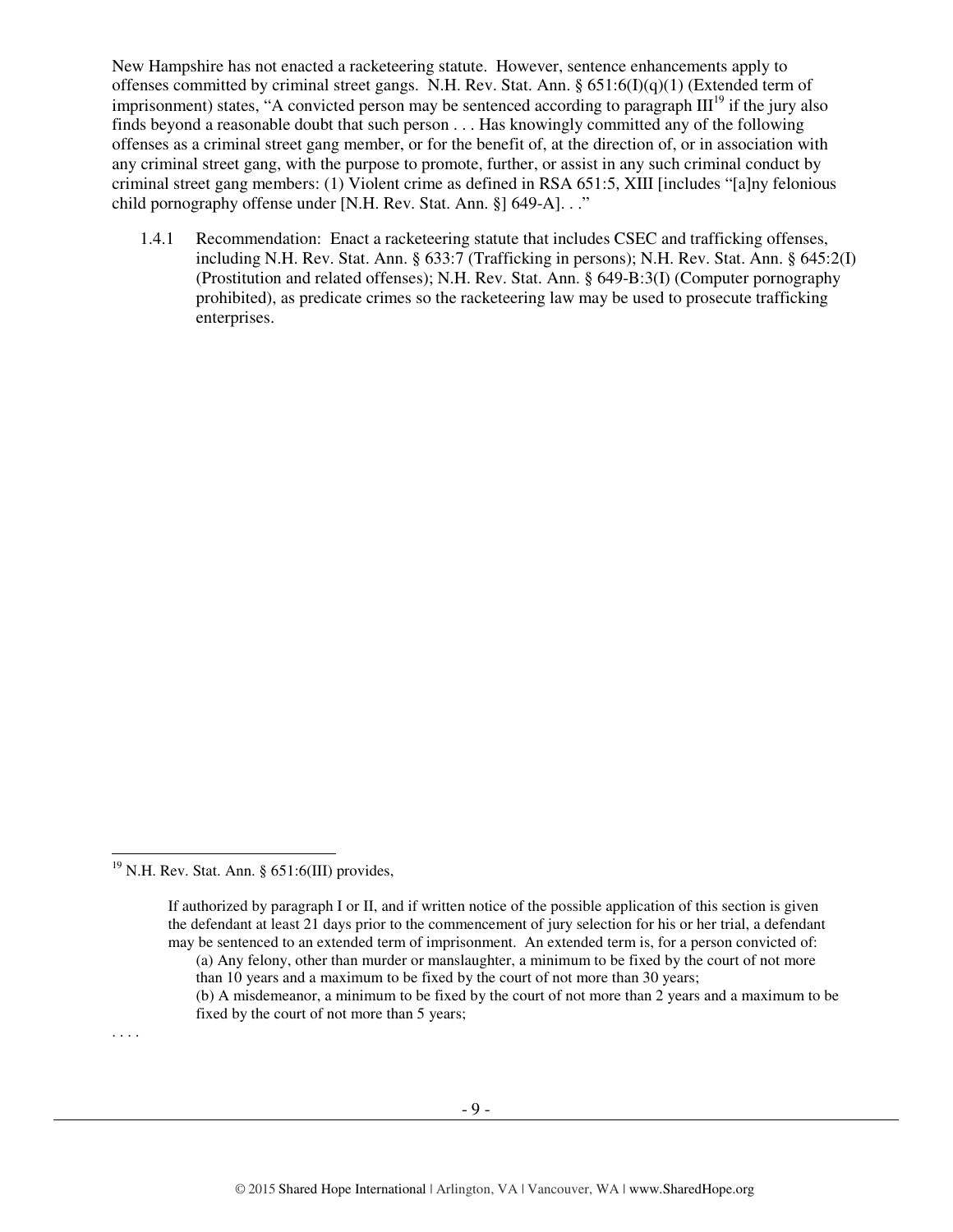#### **FRAMEWORK ISSUE 2: CRIMINAL PROVISIONS FOR DEMAND**

#### *Legal Components:*

- *2.1 The state sex trafficking law can be applied to the buyers of commercial sex acts with a victim of domestic minor sex trafficking.*
- *2.2 Buyers of commercial sex acts with a minor can be prosecuted under commercial sexual exploitation of children (CSEC) laws.*
- *2.3 Solicitation laws differentiate buying sex acts with an adult and buying sex acts with a minor under 18.*
- *2.4 Penalties for buyers of commercial sex acts with minors are as high as federal penalties.*
- *2.5 Using the Internet or electronic communications to lure, entice, or purchase, or attempt to lure, entice, or purchase commercial sex acts with a minor is a separate crime or results in an enhanced penalty for buyers.*
- *2.6 No age mistake defense is permitted for a buyer of commercial sex acts with any minor under 18.*
- *2.7 Base penalties for buying sex acts with a minor under 18 are sufficiently high and not reduced for older minors.*
- *2.8 Financial penalties for buyers of commercial sex acts with minors are sufficiently high to make it difficult for buyers to hide the crime.*
- *2.9 Buying and possessing child pornography carries penalties as high as similar federal offenses.*
- *2.10 Convicted buyers of commercial sex acts with minors and child pornography are required to register as sex offenders.*

\_\_\_\_\_\_\_\_\_\_\_\_\_\_\_\_\_\_\_\_\_\_\_\_\_\_\_\_\_\_\_\_\_\_\_\_\_\_\_\_\_\_\_\_\_\_\_\_\_\_\_\_\_\_\_\_\_\_\_\_\_\_\_\_\_\_\_\_\_\_\_\_\_\_\_\_\_\_\_\_\_\_\_\_\_\_\_\_\_\_\_\_\_\_

#### *Legal Analysis:*

 $\overline{a}$ 

*2.1 The state sex trafficking law can be applied to the buyers of commercial sex acts with a victim of domestic minor sex trafficking.* 

New Hampshire's human trafficking law does not apply to the actions of buyers. N.H. Rev. Stat. Ann. § 633:7(I) (Trafficking in persons) criminalizes compelling a person to perform "a commercial sex act or a sexually-explicit performance for the benefit of another." Further, N.H. Rev. Stat. Ann. § 633:7(II) (Trafficking in persons) requires that a person "maintains or makes available" another for a commercial sex act "for the benefit of another." A buyer's conduct does not fall within the scope of N.H. Rev. Stat. Ann. § 633:7(I) or (II) because the language of the statute that requires the offense to be "for the benefit of another" is not designed to reach the conduct of buyers.

- 2.1.1 Recommendation<sup>20</sup>: Amend N.H. Rev. Stat. Ann. § 633:7 (Trafficking in persons) to make the statute applicable to the actions of buyers of commercial sex with minors.<sup>2</sup>
- *2.2 Buyers of commercial sex acts with a minor can be prosecuted under commercial sexual exploitation of children (CSEC) laws.*

New Hampshire's CSEC laws do not specifically include the crime of buying sex with a minor. While N.H.

 $20$  Subsequent recommendations under Framework Issue 2 are predicated upon enactment of a trafficking in persons statute applicable to buyers.

<sup>&</sup>lt;sup>21</sup> See generally SHARED HOPE INTERNATIONAL, "Eliminating the Third Party Control Barrier to Identifying Juvenile Sex Trafficking Victims," JuST Response Policy Paper (2015), http://sharedhope.org/wpcontent/uploads/2015/08/Policy-Paper\_Eliminating-Third-Party-Control\_Final1.pdf (discussing need to include buyer conduct in core sex trafficking offense regardless of whether victim is under control of a third party and explaining negative impact on victims and victim-identification when buyers are excluded as sex trafficking offenders).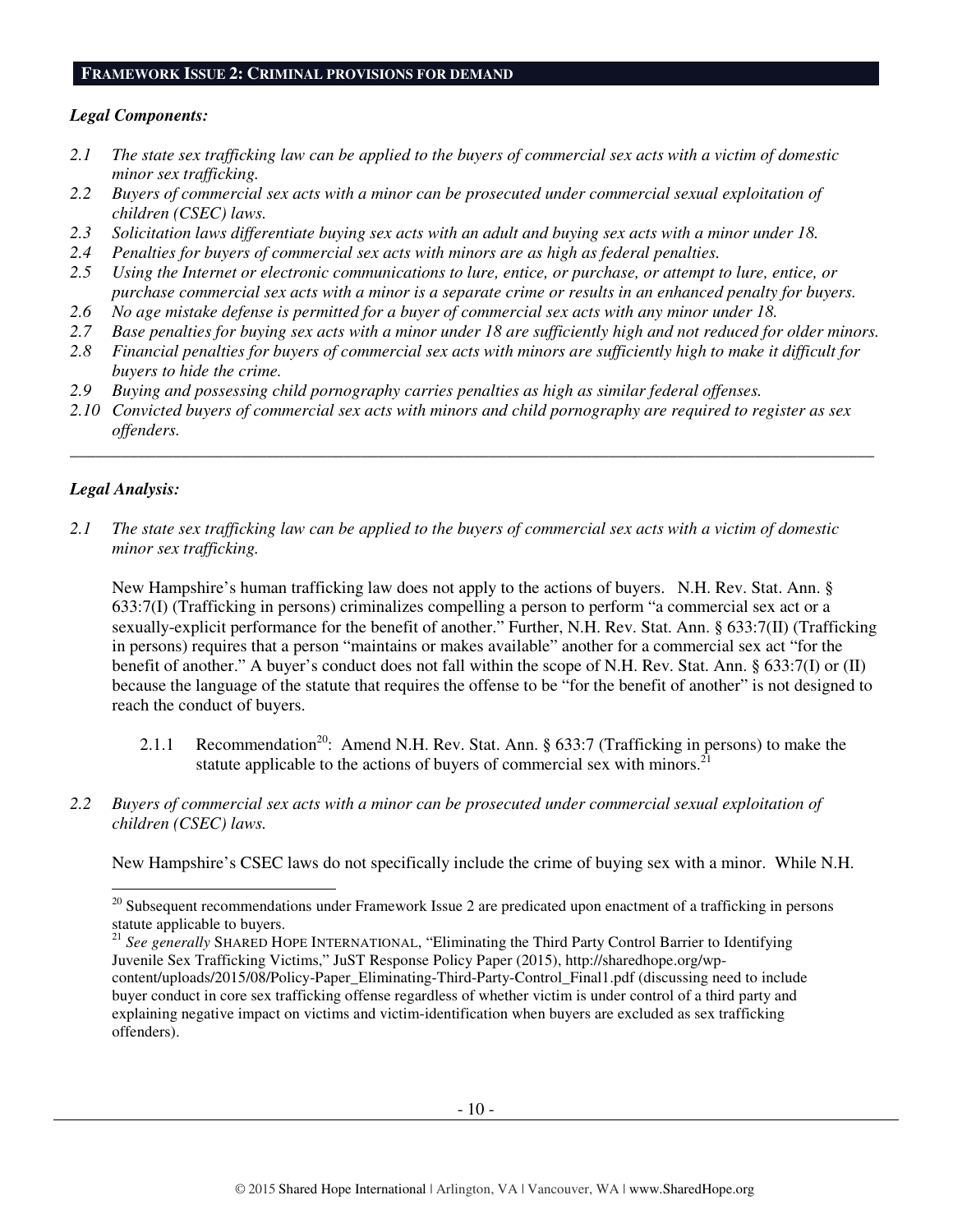Rev. Stat. Ann. § 645:2(I)(f)<sup>22</sup> (Prostitution and related offenses) makes it a crime if a person "[p]ays, agrees to pay, or offers to pay another person to engage in sexual contact as defined in RSA 632-A:1, IV or sexual penetration as defined in RSA 632-A:1, V, with the payor or with another person," and enhances the penalty when an offense involves a minor under 18 for offenses committed under N.H. Rev. Stat. Ann. § 645:2(I)(b)– (e), this penalty enhancement does not apply when subsection (f) is violated. As a result, New Hampshire's prostitution statute, N.H. Rev. Stat. Ann. § 645:2(I)(f) (Prostitution and related offenses) does not distinguish between buying sex with an adult and buying sex with a minor. Regardless of the age of the victim, a conviction under N.H. Rev. Stat. Ann. § 645:2(I)(f) is punishable as a Class B misdemeanor by a fine up to \$1,200. N.H. Rev. Stat. Ann. §§ 645:2(I), 625:9(IV)(c), 651:2(IV)(a).

N.H. Rev. Stat. Ann. § 649-B:3(I)(d) (Computer pornography prohibited) does make it illegal, however, for a person to knowingly,

[b]uy, sell, receive, exchange, or disseminate by means of computer, any notice, statement, or advertisement, or any minor's name, telephone number, place of residence, physical characteristics, or other descriptive or identifying information, for purposes of facilitating, encouraging, offering, or soliciting sexual conduct of or with any child, or the visual depiction of such conduct.

This law could apply to buyers who attempt to obtain information about where to purchase commercial sex with a minor or arrange to meet a minor for these purposes. The law, however, does not explicitly refer to commercial sex acts. A conviction under this statute is punishable as a Class B felony by imprisonment up to 7 years, a fine not to exceed \$4,000, or both. N.H. Rev. Stat. Ann. §§ 649-B:3(II), 651:2(I), (II)(b), (IV)(a).

Several of New Hampshire's sexual offenses may also be used to prosecute certain buyers of commercial sex acts with a minor. $23$ 

- 2.2.1 Recommendation: Amend N.H. Rev. Stat. Ann. § 645:2 (Prostitution and related offenses) to impose enhanced penalties where a person solicits or pays for sex with a minor under the age of 18.
- *2.3 Solicitation laws differentiate buying sex acts with an adult and buying sex acts with a minor under 18.*

N.H. Rev. Stat. Ann. § 645:2(I)(f) (Prostitution and related offenses) does not distinguish between the solicitation of an adult and of a minor. Regardless of the age of the victim, a conviction under N.H. Rev. Stat. Ann. § 645:2(I)(f) is punishable as a Class B misdemeanor by a fine not to exceed \$1,200. N.H. Rev. Stat. Ann. §§ 645:2(I), 625:9(IV)(c), 651:2(IV)(a).

- 2.3.1 Recommendation: Amend N.H. Rev. Stat. Ann. § 645:2 (Prostitution and related offenses) to impose enhanced penalties when a person solicits sex with a minor under the age of 18.
- *2.4 Penalties for buyers of commercial sex acts with minors are as high as federal penalties.*

No state trafficking laws apply to the actions of buyers of commercial sex acts with minors. In addition, no CSEC laws apply to the actions of buyers of sex acts with minors specifically.

 $\overline{a}$  $22$  *See* N.H. Rev. Stat. Ann. §645:2(I)(f) where the application of this subsection was held unconstitutionally overbroad when applied to the facts in State v. Theriault, 158 N.H. 123, where the defendant offered to remunerate a couple for video-taping themselves having sex.

<sup>&</sup>lt;sup>23</sup> See supra Section 1.2 for a full description of the sexual offense laws that may be used to prosecute certain buyers.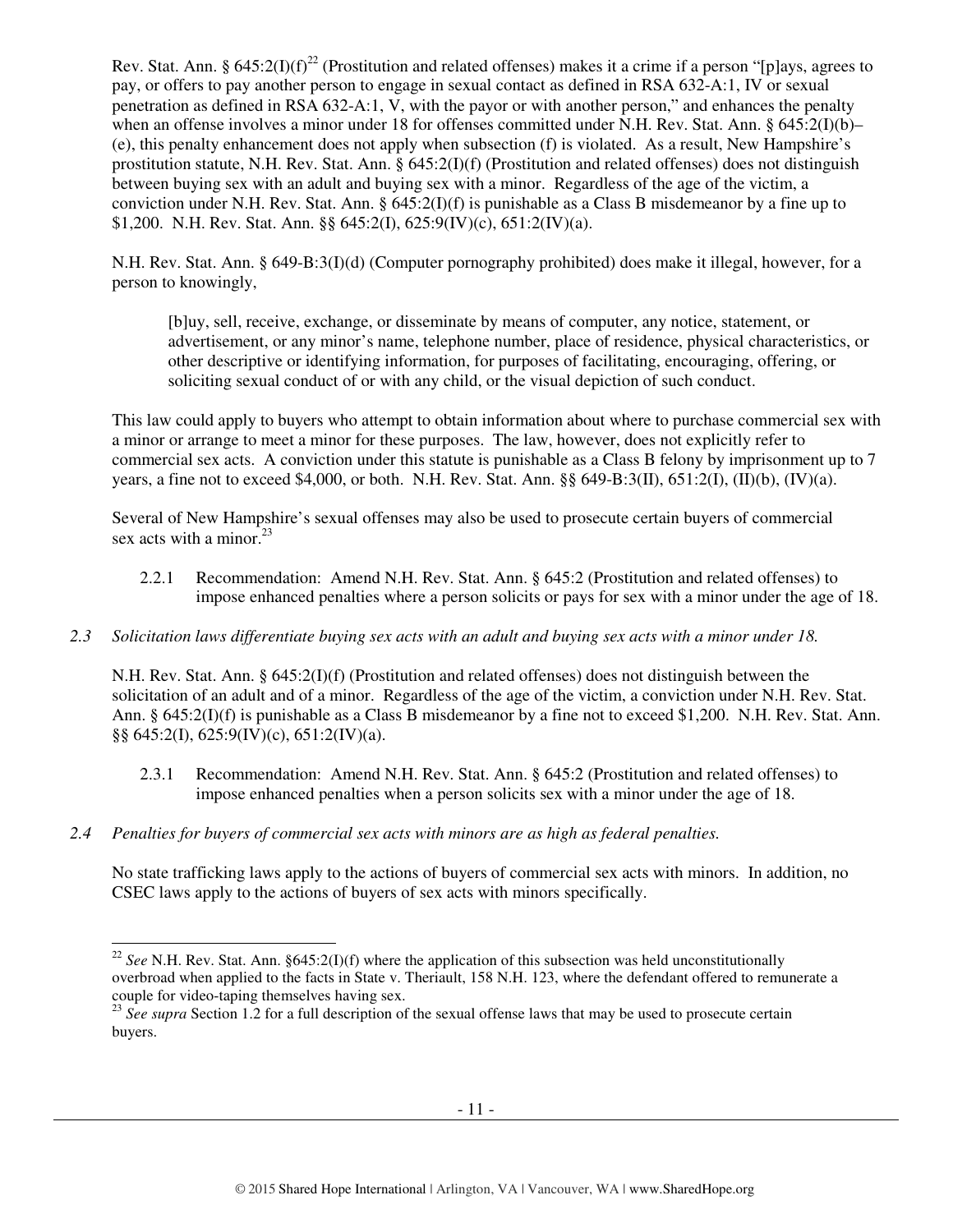A conviction under N.H. Rev. Stat. Ann. § 649-B:3(I)(d) (Computer pornography prohibited) is punishable as a Class B felony by imprisonment up to 7 years, a fine not to exceed \$4,000, or both, while a conviction under N.H. Rev. Stat. Ann. § 645:2(I)(f) (Prostitution and related offenses) is punishable as a Class B misdemeanor by a fine not to exceed \$1,200. N.H. Rev. Stat. Ann. §§ 649-B:3(II), 651:2(I), (II)(b), (IV)(a), 645:2(I),  $625:9$ (IV)(c),  $651:2$ (IV)(a).

In comparison, if the victim is under the age of 14, a conviction under the TVPA for child sex trafficking is punishable by 15 years to life imprisonment and a fine not to exceed \$250,000. 18 U.S.C. §§ 1591(b)(1), 3559(a)(1), 3571(b)(3). If the victim is between the ages of 14–17, a conviction is punishable by 10 years to life imprisonment and a fine not to exceed \$250,000. 18 U.S.C. §§ 1591(b)(2),  $3559(a)(1)$ ,  $3571(b)(3)$ . A conviction is punishable by mandatory life imprisonment, however, if the buyer has a prior conviction for a federal sex offense<sup>24</sup> against a minor. 18 U.S.C. § 3559(e)(1). To the extent buyers can be prosecuted under other federal CSEC laws,<sup>25</sup> a conviction is punishable by penalties ranging from a fine not to exceed \$250,000 to life imprisonment and a fine not to exceed \$250,000.<sup>26</sup>

- 2.4.1 Recommendation: Amend N.H. Rev. Stat. Ann. § 633:7(I) (Trafficking in persons) to be applicable to buyers and enhance penalties for an offense against a child.
- *2.5 Using the Internet or electronic communications to lure, entice, or purchase, or attempt to lure, entice, or purchase commercial sex acts with a minor is a separate crime or results in an enhanced penalty for buyers.*

N.H. Rev. Stat. Ann. § 649-B:3(I) (Computer pornography prohibited) states,

I. No person shall knowingly:

. . .

(d) Buy, sell, receive, exchange, or disseminate by means of computer, any notice, statement, or advertisement, or any minor's name, telephone number, place of residence, physical characteristics, or other descriptive or identifying information, for purposes of facilitating, encouraging, offering, or soliciting sexual conduct of or with any child,<sup>27</sup> or the visual depiction of such conduct.

<sup>27</sup> *See supra* note 11.

 $\overline{a}$ <sup>24</sup> Pursuant to 18 U.S.C. § 3559 $(e)(2)$ , "federal sex offense" is defined as

an offense under section 1591 [18 USCS § 1591] (relating to sex trafficking of children), 2241 [18 USCS § 2241] (relating to aggravated sexual abuse), 2242 [18 USCS § 2242] (relating to sexual abuse), 2244(a)(1) [18 USCS § 2244(a)(1)] (relating to abusive sexual contact), 2245 [18 USCS § 2245] (relating to sexual abuse resulting in death), 2251 [18 USCS § 2251] (relating to sexual exploitation of children), 2251A [18 USCS § 2251A] (relating to selling or buying of children), 2422(b) [18 USCS § 2422(b)] (relating to coercion and enticement of a minor into prostitution), or 2423(a) [18 USCS § 2423(a)] (relating to transportation of minors).

<sup>&</sup>lt;sup>25</sup> 18 U.S.C. §§ 2251A(b) (Selling or buying of children), 2251(a) (Sexual exploitation of children), 2423(a) (Transportation of a minor with intent for minor to engage in criminal sexual activity), 2422(a) (Coercion and enticement), 2252(a)(2), (a)(4) (Certain activities relating to material involving the sexual exploitation of minors). <sup>26</sup> 18 U.S.C. §§ 2251A(b) (conviction punishable by imprisonment for 30 years to life and a fine), 2251(e) (conviction punishable by imprisonment for 15–30 years and a fine), 2423(a) (conviction punishable by imprisonment for 10 years to life and a fine), 2422(a) (conviction punishable by a fine, imprisonment up to 20 years, or both),  $2252(a)(2)$ , (4) (stating that a conviction under subsection (a)(2) is punishable by imprisonment for 5–20 years and a fine, while a conviction under subsection (a)(4) is punishable by imprisonment up to 10 years, a fine, or both); *see also* 18 U.S.C. §§ 3559(a)(1) (classifying all of the above listed offenses as felonies), 3571(b)(3) (providing a fine up to \$250,000 for any felony conviction).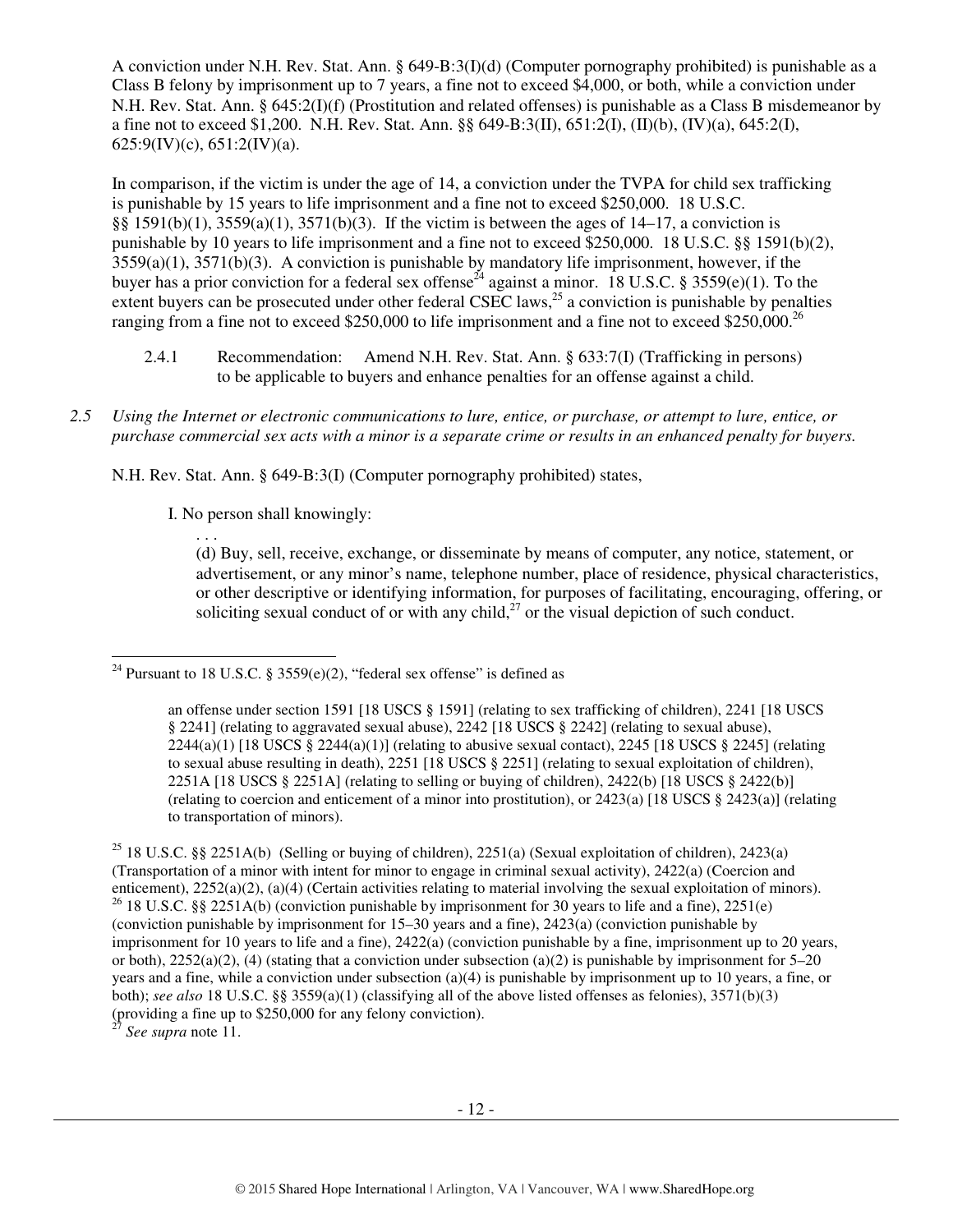This law could apply to buyers who use a computer to attempt to obtain information about where to purchase commercial sex with a minor or arrange for meeting a minor for these purposes. The law, however, does not explicitly refer to commercial sex acts. A conviction under this statute is punishable as a Class B felony by imprisonment up to 7 years, a fine not to exceed \$4,000, or both. N.H. Rev. Stat. Ann. §§ 649-B:3(II), 651:2(I),  $(II)(b)$ ,  $(IV)(a)$ .

Additionally, N.H. Rev. Stat. Ann. § 649-B:4(I) (Certain uses of computer services prohibited) states,

No person shall knowingly utilize a computer on-line service, internet service, or local bulletin board service to seduce, solicit, lure, or entice a child<sup>28</sup> or another person believed by the person to be a child, to commit any of the following:

- (a) Any offense under RSA 632-A, relative to sexual assault and related offenses.
- (b) Indecent exposure and lewdness under RSA 645:1.
- (c) Endangering a child as defined in RSA 639:3, III.

If the victim is under 16 or the offender believes the child to be 13–15 years old, a first conviction under this statute is punishable as a Class B felony by imprisonment up to 7 years, a fine not to exceed \$4,000, or both, while a second conviction is punishable as a Class A felony by imprisonment up to 15 years, a fine not to exceed \$4,000, or both. N.H. Rev. Stat. Ann. §§ 649-B:4(II)(a), (b), 651:2(I), (II)(a), (b), (IV)(a), 649-B:2. If the offender believed the child to be under the age of 13, however, a first conviction is punishable as a Class A felony by imprisonment up to 15 years, a fine not to exceed \$4,000, or both, while a second conviction is punishable by imprisonment for 10–20 years, a fine not to exceed \$4,000, or both. N.H. Rev. Stat. Ann. §§  $649-B:4(II)(a)$ , (b),  $651:2(I)$ ,  $(II)(a)$ ,  $(IV)(a)$ ,  $649-B:2$ . Third and any subsequent convictions, regardless of whether the defendant believed the victim to be under 13, are punishable by imprisonment up to 30 years. N.H. Rev. Stat. Ann. § 649-B:4(II)(c).

*2.6 No age mistake defense is permitted for a buyer of commercial sex acts with any minor under 18.* 

N.H. Rev. Stat. Ann. § 633:7(II) (Trafficking in persons) does not apply to the actions of buyers and does not expressly prohibit a mistake of age defense, though "knowledge of the individual's actual age shall not be required as an element" of the offense. Further, a mistake of age defense is irrelevant in prosecutions of N.H. Rev. Stat. Ann. § 645:2(I) (Prostitution and related offenses), as its penalties for soliciting and buying sex are not dependent on the age of the victim.

- 2.6.1 Recommendation: Amend N.H. Rev. Stat. Ann. § 633:7 (Trafficking in persons) to expressly prohibit a defendant asserting a mistake of age defense.
- *2.7 Base penalties for buying sex acts with a minor under 18 are sufficiently high and not reduced for older minors.*

Since New Hampshire's CSEC laws nor human trafficking law do not specifically include the crime of buying sex with a minor, New Hampshire does not impose heightened penalties for buying sex acts with any minor.<sup>29</sup>

*2.8 Financial penalties for buyers of commercial sex acts with minors are sufficiently high to make it difficult for buyers to hide the crime.* 

Pursuant to N.H. Rev. Stat. Ann. § 651:2(IV)(a) (Sentences and limitations), a buyer convicted of any felony, which includes N.H. Rev. Stat. Ann. § 649-B:3(I)(d) (Computer pornography prohibited) and § 649-B:4(I)

 $\overline{a}$ 

<sup>28</sup> *See supra* note 11.

<sup>29</sup> *See supra* Section 2.2.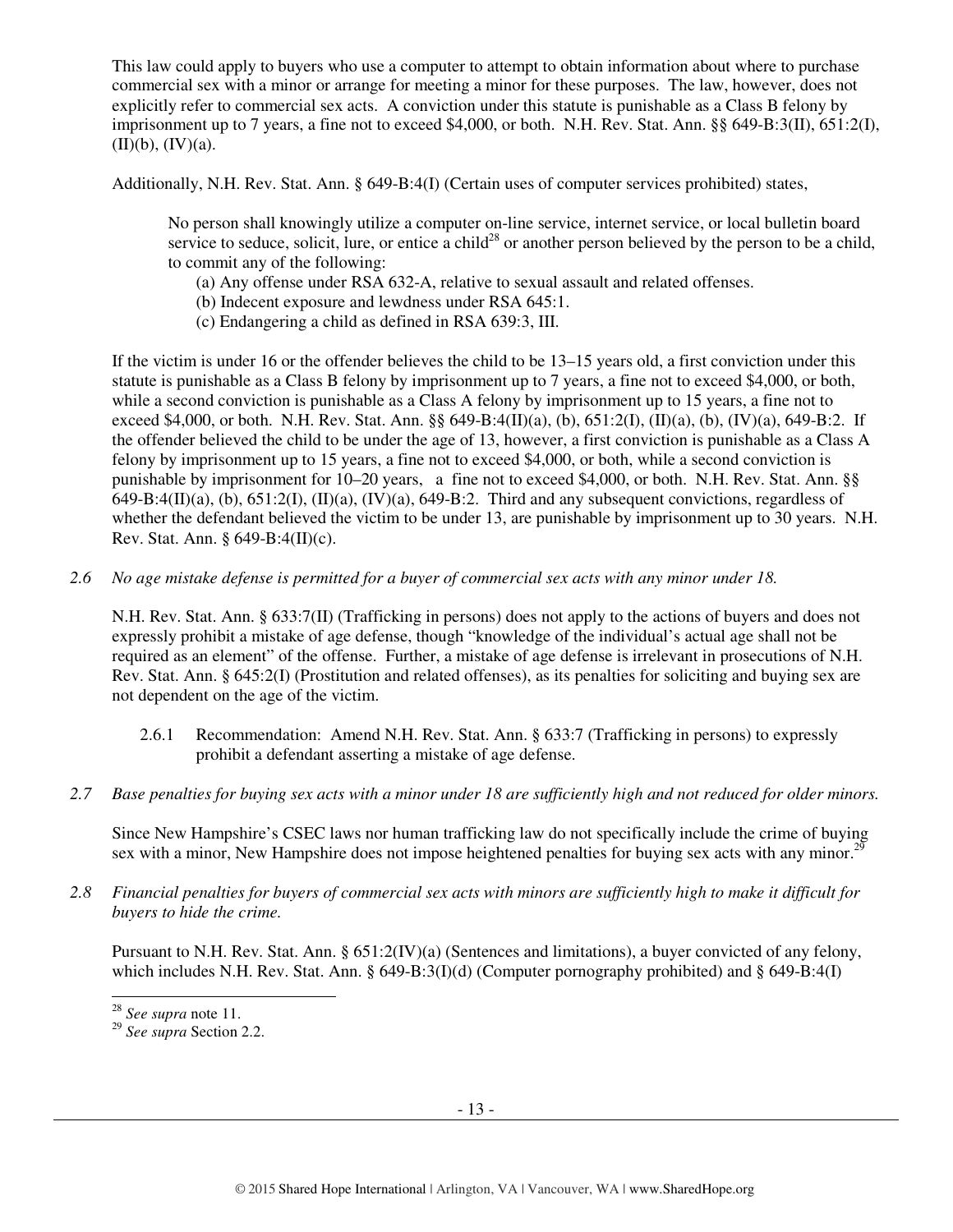(Certain uses of computer services prohibited), is subject to a possible fine not to exceed \$4,000. N.H. Rev. Stat. Ann. §§ 649-B:3(II), 649-B:4(II). A violation of N.H. Rev. Stat. Ann. § 645:2(I)(f) (Prostitution and related offenses), however, is a Class B misdemeanor, and, pursuant to N.H. Rev. Stat. Ann. § 651:2(IV)(a), is punishable by a fine not to exceed \$1,200. N.H. Rev. Stat. Ann.  $\S § 645:2(I)$ ,  $625:9(IV)(c)$ ,  $651:2(IV)(a)$ .

Buyers convicted of any offense may be ordered to pay restitution under New Hampshire's general restitution statute, N.H. Rev. Stat. Ann. § 651:63(I) (Restitution authorized), which allows the court to sentence any offender<sup>30</sup> "to make restitution in an amount determined by the court." However, because a buyer cannot be convicted under N.H. Rev. Stat. Ann. § 633:7 (Trafficking in persons), a buyer will not be subject to civil asset forfeiture proceedings.<sup>31</sup>

2.8.1 Recommendation: Amend N.H. Rev. Stat. Ann. § 633:7 (Trafficking in persons) to make the offense applicable to buyers in order to make them eligible for civil and criminal asset forfeiture.

## *2.9 Buying and possessing child pornography carries penalties as high as similar federal offenses.*

N.H. Rev. Stat. Ann. § 649-A:3(I)(a) (Possession of child sexual abuse images) makes it illegal for a person to knowingly "[b]uy, procure, possess, or control any visual representation of a child engaging in sexually explicit conduct." $32$  A first conviction under this statute is punishable as a Class A felony by imprisonment up to 15 years, a fine not to exceed \$4,000, or both, while subsequent convictions are punishable by imprisonment for 10–20 years, a fine not to exceed \$4,000, or both. N.H. Rev. Stat. Ann. §§ 649-A:3(II), 651:2(I), (II)(a),  $(IV)(a)$ .

A conviction under N.H. Rev. Stat. Ann. § 649-B:3(I)(d) (Computer pornography prohibited) is punishable as a Class B felony by imprisonment up to 7 years, a fine not to exceed \$4,000, or both. N.H. Rev. Stat. Ann.  $\S\S 649-B:3(II), 651:2(I), (II)(b), (IV)(a).$ 

In comparison, a federal conviction for possession of child pornography<sup>33</sup> is generally punishable by imprisonment for 5–20 years and a fine not to exceed  $$250,000.<sup>34</sup>$  Subsequent convictions, however, are punishable by imprisonment up to 40 years and a fine not to exceed  $$250,000.<sup>35</sup>$ 

 $\overline{a}$  $30$  N.H. Rev. Stat. Ann. § 651:62(IV) defines "offender" as "any person convicted of a criminal or delinquent act." <sup>31</sup> For additional information on asset forfeiture laws and procedure, see http://www.sharedhope.org/wp-

content/uploads/2012/11/SHIStateAssetForfeitureLawsChart.pdf.

<sup>&</sup>lt;sup>32</sup> See supra note 2for the definition of "sexually explicit conduct."

 $33$  18 U.S.C. §§ 2252(a)(2), (a)(4) (Certain activities relating to material involving the sexual exploitation of minors),  $2252A(a)(2)$ –(3) (Certain activities relating to material constituting or containing child pornography), 1466A(a), (b) (Obscene visual representations of the sexual abuse of children).

 $34$  18 U.S.C. §§ 2252(b) (stating that a conviction under subsection (a)(2) is punishable by imprisonment for 5–20 years and a fine, while a conviction under subsection (a)(4) is punishable by imprisonment up to 10 years, a fine, or both), 2252A(b)(1) (a conviction is punishable by imprisonment for 5–20 years and a fine), 1466A(a), (b) (stating that a conviction under subsection (a) is "subject to the penalties provided in section  $2252A(b)(1)$ ," imprisonment for 5–20 years and a fine, while a conviction under subsection (b) is "subject to the penalties provided in section 2252A(b)(2)," imprisonment up to 10 years, a fine, or both); *see also* 18 U.S.C. §§ 3559(a)(1) (classifying all of the above listed offenses as felonies), 3571(b)(3) (providing a fine up to \$250,000 for any felony conviction).

 $35$  18 U.S.C. §§ 2252(b) (stating if a person has a prior conviction under subsection (a)(2), or a list of other statutes, a conviction is punishable by a fine and imprisonment for 15–40 years, but if a person has a prior conviction under subsection (a)(4), or a list of other statutes, a conviction is punishable by a fine and imprisonment for  $10-20$  years),  $2252A(b)(1)$  (stating if a person has a prior conviction under subsection (a)(2), (a)(3), or a list of other statutes, a conviction is punishable by a fine and imprisonment for  $15-40$  years),  $1466A(a)$ , (b) (stating that the penalty scheme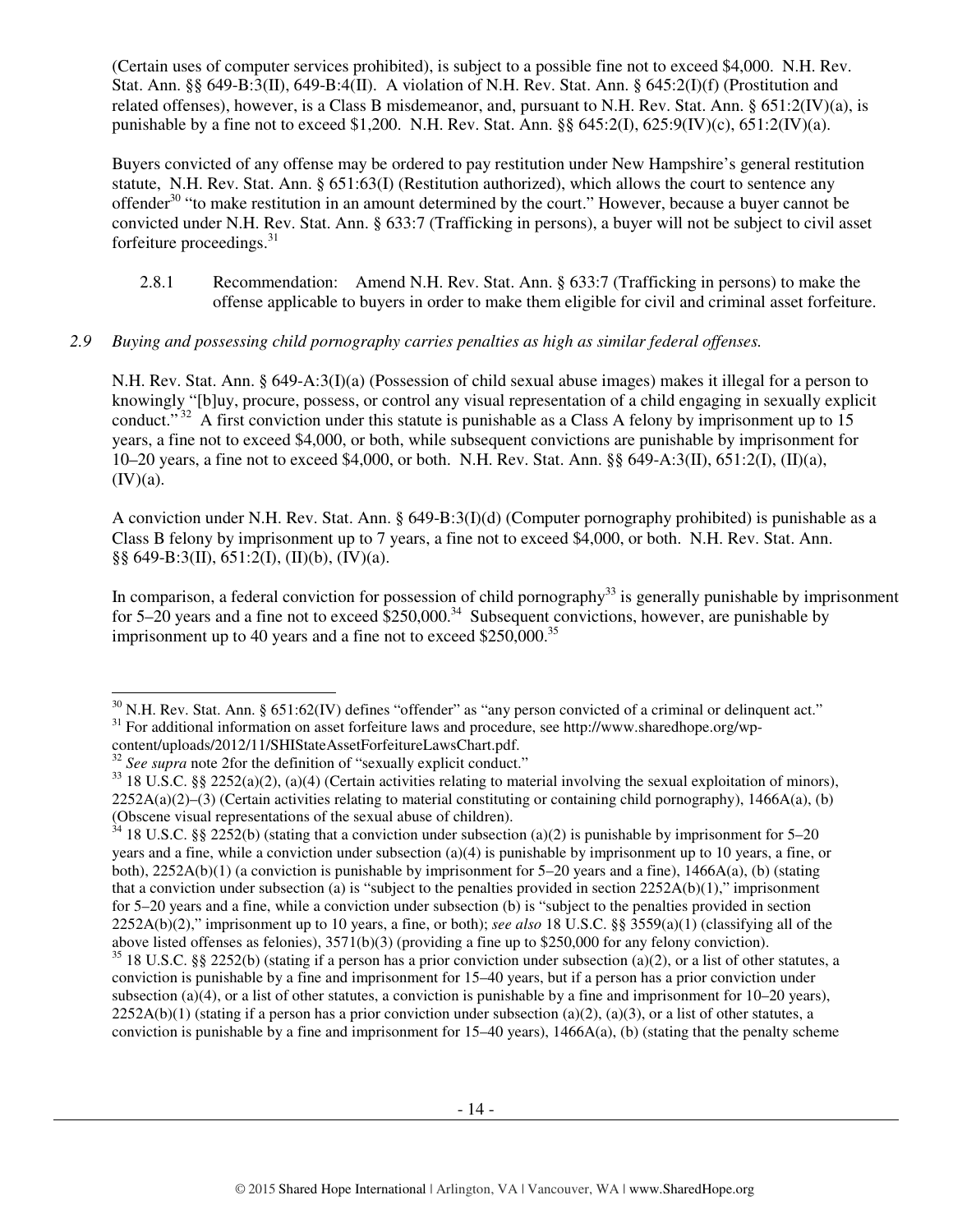*2.10 Convicted buyers of commercial sex acts with minors and child pornography are required to register as sex offenders.* 

Buyers convicted under N.H. Rev. Stat. Ann. § 645:2(I)(f) (Prostitution and related offenses), § 649-B:3(I)(d) (Computer pornography prohibited), § 649-A:3(I)(a) (Possession of child sexual abuse images), or § 649-B:4(I) (Certain uses of computer services prohibited) are required to register as a sexual offender. N.H. Rev. Stat. Ann. §§ 651-B:1(VII)(b), 651-B:2(I).

N.H. Rev. Stat. Ann. § 651-B:2(I) (Registration) states that "[e]very sexual offender or offender against children shall be registered with the department of safety, division of state police . . . ." N.H. Rev. Stat. Ann. § 651- B:1(IV) (Definitions) defines "sexual offender" as "a person who is required to register for any sexual offense," while N.H. Rev. Stat. Ann. § 651-B:1(V) defines a "sex offense" in part to include convictions under N.H. Rev. Stat. Ann. § 632-A:2 (Aggravated felonious sexual assault), § 632-A:4(I)(a) (Sexual assault) § 632-A:3 (Felonious sexual assault), or "[a]ny other criminal offense . . . if the court finds by clear and convincing evidence at the time of conviction or sentencing that the person committed the offense as a result of sexual compulsion or for purposes of sexual gratification and protection of the public would be furthered by requiring the person to register."

N.H. Rev. Stat. Ann. § 651-B:1(VI) defines an "offender against children" as "a person who is required to register for an offense against a child" and N.H. Rev. Stat. Ann. § 651-B:1(VII) explains that "offense against a child"

means the following offenses, including an accomplice to, or an attempt, conspiracy, or solicitation to commit, any of the following offenses:

(a) Any of the following offenses, where the victim was under the age of 18 at the time of the offense: . . . aggravated felonious sexual assault, RSA 632-A:2; felonious sexual assault, RSA 632- A:3; sexual assault, RSA 632-A:4, I(a) or RSA 632-A:4, III; . . . or prostitution, RSA 645:2. (b) Intentional contribution to the delinquency of a minor, RSA 169-B:41, II; sexual assault, RSA 632-A:4, I(b) if the actor was 18 years of age or older at the time of the offense; endangering the welfare of a child, RSA 639:3, III; child pornography, RSA 649-A:3, RSA 649-A:3-a and RSA 649-A:3-b; computer pornography, RSA 649-B:3; certain uses of computer services prohibited, RSA 649-B:4; or obscene matters, RSA 650:2, II.

. . . .

 $\overline{a}$ 

(e) Any other criminal offense which is not specifically listed in subparagraph (a) if the court finds by clear and convincing evidence at the time of conviction or sentencing that the person committed the offense as a result of sexual compulsion or for purposes of sexual gratification and protection of the public would be furthered by requiring the person to register. . . .

2.10.1 Recommendation: Amend N.H. Rev. Stat. Ann. § 651-B:1 (Definitions) to include N.H. Rev. Stat. Ann. § 633:7 (Trafficking in persons) as an "offense against a child" requiring sex offender registration.

for section 2252A(b) applies); *see also* 18 U.S.C. §§ 3559(a)(1) (classifying all of the above listed offenses as felonies), 3571(b)(3) (providing a fine up to \$250,000 for any felony conviction).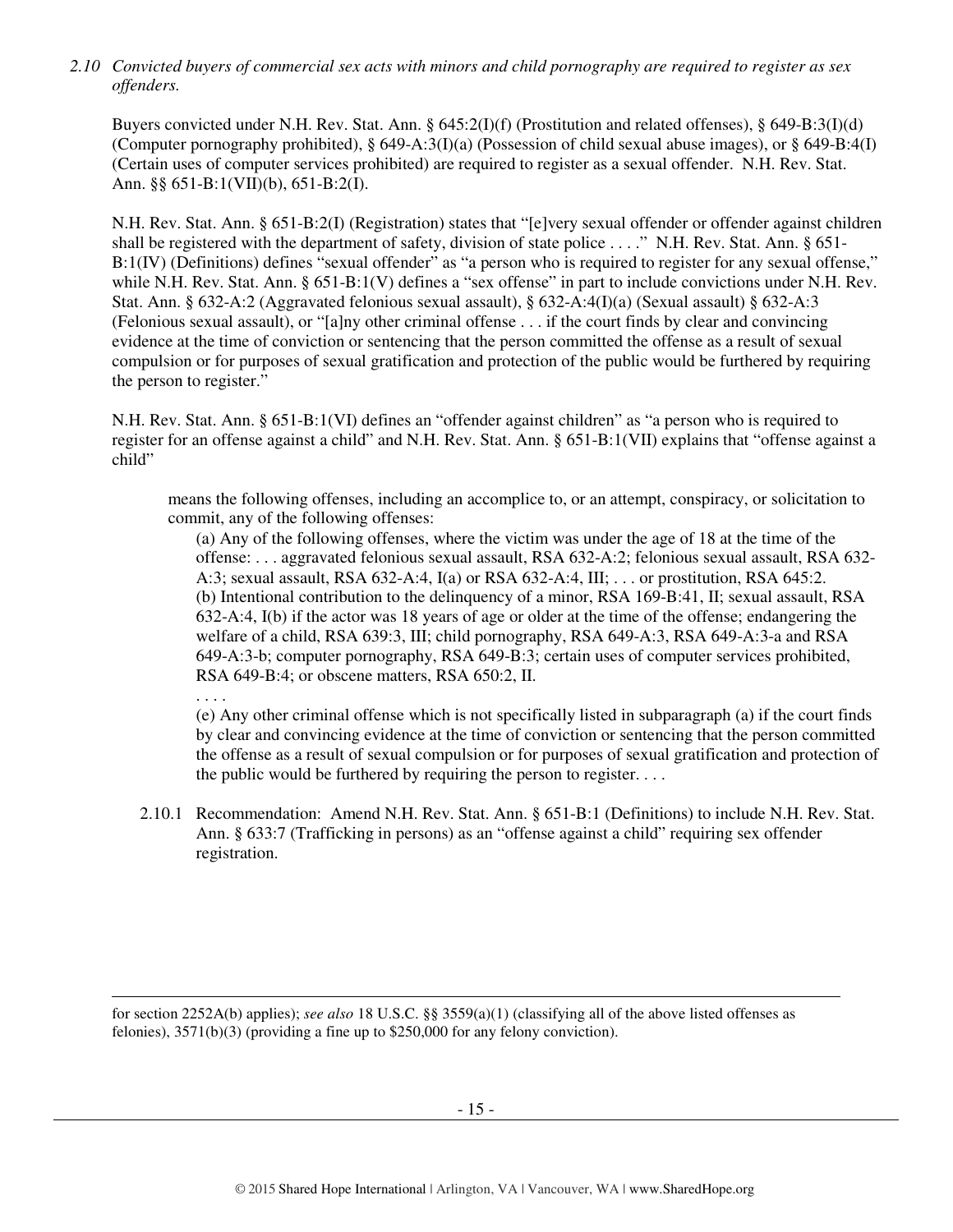#### **FRAMEWORK ISSUE 3: CRIMINAL PROVISIONS FOR TRAFFICKERS**

#### *Legal Components:*

- *3.1 Penalties for trafficking a child for sexual exploitation are as high as federal penalties.*
- *3.2 Creating and distributing child pornography carries penalties as high as similar federal offenses.*
- *3.3 Using the Internet or electronic communications to lure, entice, recruit or sell commercial sex acts with a minor is a separate crime or results in an enhanced penalty for traffickers.*
- *3.4 Financial penalties for traffickers, including asset forfeiture, are sufficiently high.*
- *3.5 Convicted traffickers are required to register as sex offenders.*
- *3.6 Laws relating to termination of parental rights for certain offenses include sex trafficking or commercial sexual exploitation of children (CSEC) offenses in order to remove the children of traffickers from their control and potential exploitation.*

*\_\_\_\_\_\_\_\_\_\_\_\_\_\_\_\_\_\_\_\_\_\_\_\_\_\_\_\_\_\_\_\_\_\_\_\_\_\_\_\_\_\_\_\_\_\_\_\_\_\_\_\_\_\_\_\_\_\_\_\_\_\_\_\_\_\_\_\_\_\_\_\_\_\_\_\_\_\_\_\_\_\_\_\_\_\_\_\_\_\_\_\_\_\_* 

#### *Legal Analysis:*

*3.1 Penalties for trafficking a child for sexual exploitation are as high as federal penalties.* 

Traffickers convicted under N.H. Rev. Stat. Ann. § 633:7(I) (Trafficking in persons)<sup>36</sup> are guilty of a Class A felony punishable by imprisonment up to 30 years, a fine not to exceed \$4,000, or both, and if the offense involves "a commercial sex act or sexually-explicit performance" by a victim under the age of 18 "for the benefit of another," a conviction is punishable as a Class A felony by imprisonment for 7–30 years, a fine not to exceed \$4,000.<sup>37</sup> or both. N.H. Rev. Stat. Ann. §§ 633:7(I)(a), (c), 651:2(I), (II)(a), (IV)(a).

Traffickers may also be prosecuted under N.H. Rev. Stat. Ann. § 645:2(I)(b)–(e) (Prostitution and related offenses).<sup>38</sup> A conviction under N.H. Rev. Stat. Ann. §  $645:2(I)(b)$ –(e) is punishable as a Class B misdemeanor by a fine not to exceed \$1,200. N.H. Rev. Stat. Ann. §§ 645:2(I), 625:9(IV)(c), 651:2(IV)(a). If the offense involves a minor under the age of 18, however, a conviction under N.H. Rev. Stat. Ann. §  $645:2(I)(b)$ –(e) is punishable as a Class B felony by imprisonment up to 7 years, a fine not to exceed \$4,000, or both. N.H. Rev. Stat. Ann.  $\S\S 645:2(II)(a), 651:2(I), (II)(b), (IV)(a).$ 

A conviction under N.H. Rev. Stat. Ann. § 649-B:3(I) (Computer pornography prohibited)<sup>39</sup> is punishable as a Class B felony by imprisonment up to 7 years, a fine not to exceed \$4,000, or both. N.H. Rev. Stat. Ann. §§ 649-B:3(II), 651:2(I), (II)(b), (IV)(a).

In comparison, if the victim is under the age of 14, a conviction under the Trafficking Victims Protection Act (TVPA) for child sex trafficking is punishable by 15 years to life imprisonment and a fine not to exceed \$250,000. 18 U.S.C. §§ 1591(b)(1), 3559(a)(1), 3571(b)(3). If the victim is between the ages of 14–17, a conviction is punishable by 10 years to life imprisonment and a fine not to exceed \$250,000. 18 U.S.C. §§ 1591(b)(2), 3559(a)(1), 3571(b)(3). A conviction is punishable by mandatory life imprisonment, however, if the trafficker has a prior conviction for a federal sex offense<sup>40</sup> against a minor.

 $\overline{a}$ 

<sup>36</sup> *See supra* Section 1.1 for the substantive provisions of N.H. Rev. Stat. Ann. § 633:7.

<sup>37</sup> *See supra* note 6.

<sup>&</sup>lt;sup>38</sup> *See supra* Section 1.2 for the provisions of N.H. Rev. Stat. Ann. § 645:2(I)(b)–(e).

<sup>&</sup>lt;sup>39</sup> See supra Section 1.2 for the provisions of N.H. Rev. Stat. Ann. § 649-B:3(I).

<sup>40</sup> *See supra* note 24.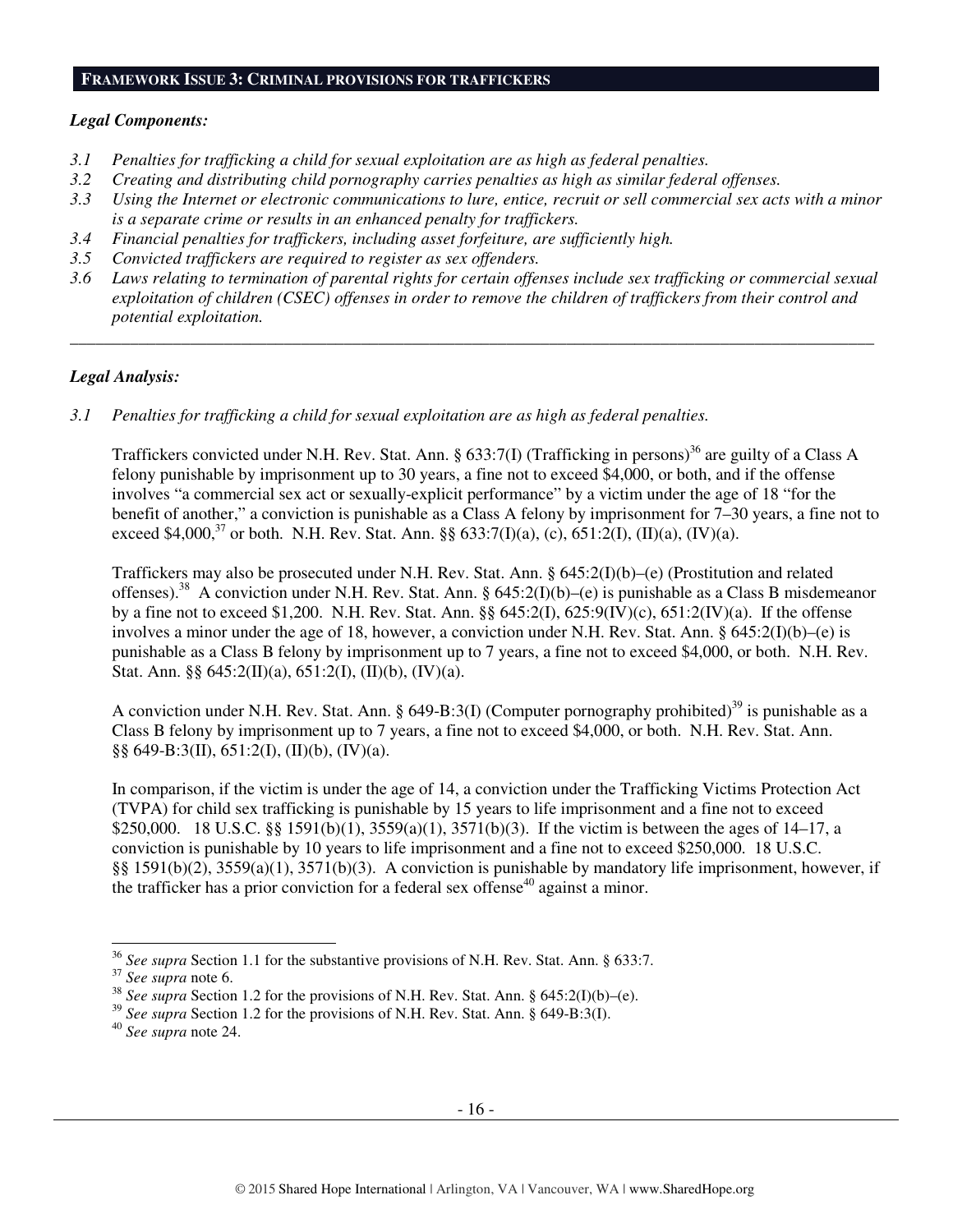## *3.2 Creating and distributing child pornography carries penalties as high as similar federal offenses.*

New Hampshire expressly prohibits both the manufacturing and distribution of child pornography. Pursuant to N.H. Rev. Stat. Ann. § 649-A:3-b(I) (Manufacture of child sexual abuse images),

No person shall knowingly create, produce, manufacture, or direct a visual representation of a child engaging in or being engaged in sexually explicit conduct,  $41$  or participate in that portion of such visual representation that consists of a child engaging in or being engaged in sexually explicit conduct.

A first conviction under this statute is punishable by imprisonment for 15–30 years, a fine not to exceed \$4,000, or both, while subsequent convictions are punishable by "life imprisonment or for such term as the court may order." N.H. Rev. Stat. Ann. §§ 649-A:3-b(II), 651:2(I), (IV)(a). Additionally, certain penalty enhancements may be available under N.H. Rev. Stat. Ann. §  $651:6(I)(q)(1)$  (Extended term of imprisonment).<sup>42</sup>

Pursuant to N.H. Rev. Stat. Ann. § 649-A:3-a(I) (Distribution of child sexual abuse images),

I. No person shall:

(a) Knowingly sell, exchange, or otherwise transfer, or possess with intent to sell, exchange, or otherwise transfer any visual representation of a child engaging in or being engaged in sexually explicit conduct;

(b) Knowingly publish, exhibit, or otherwise make available any visual representation of a child engaging in or being engaged in sexually explicit conduct.

A first conviction under this statute is punishable by imprisonment for 10–20 years, a fine not to exceed \$4,000, or both, but a first conviction under N.H. Rev. Stat. Ann. § 649-A:3-a(I)(b) by an offender with "less than 3 images or visual representations," is punishable as a Class B felony by imprisonment up to 7 years, a fine not to exceed \$4,000, or both. N.H. Rev. Stat. Ann. §§ 649-A:3-a(II), 651:2(I), (II)(b), (IV)(a). All subsequent convictions are punishable by imprisonment for 15–30 years, a fine not to exceed \$4,000, or both. N.H. Rev. Stat. Ann. §§ 649-A:3-a(II)(a), 651:2(I), (IV)(a). Additionally, certain penalty enhancements may be available under N.H. Rev. Stat. Ann. § 651:6(I)(q)(1).

In comparison, if the victim is under the age of 14, a conviction under the TVPA for child sex trafficking is punishable by 15 years to life imprisonment and a fine not to exceed \$250,000. 18 U.S.C. §§ 1591(b)(1),  $3559(a)(1)$ ,  $3571(b)(3)$ . If the victim is between the ages of  $14-17$ , a conviction is punishable by 10 years to life imprisonment and a fine not to exceed \$250,000. 18 U.S.C. §§ 1591(b)(2), 3559(a)(1), 3571(b)(3). A conviction is punishable by mandatory life imprisonment, however, if the trafficker has a prior conviction for a federal sex offense<sup>43</sup> against a minor. Additionally, a federal conviction for distribution of child pornography<sup>44</sup> is generally punishable by imprisonment for  $5-20$  years and a fine not to exceed \$250,000.<sup>45</sup> Subsequent convictions, however, are punishable by imprisonment up to 40 years and a fine not to exceed \$250,000.<sup>46</sup>

 $\ddot{\phantom{a}}$ 

<sup>41</sup> *See supra* note 2for the definition of "sexually explicit conduct."

<sup>&</sup>lt;sup>42</sup> See supra note 5 for the substantive provisions of N.H. Rev. Stat. Ann. § 651:6(I)(q)(1) as well as other possible penalty enhancements.

<sup>43</sup> *See supra* note 24.

<sup>&</sup>lt;sup>44</sup> 18 U.S.C. §§ 2252(a)(1), (a)(2), (a)(3) (Certain activities relating to material involving the sexual exploitation of minors), 2252A(a)(2), (a)(3) (Certain activities relating to material constituting or containing child pornography), 1466A(a) (Obscene visual representations of the sexual abuse of children).

<sup>&</sup>lt;sup>45</sup> 18 U.S.C. §§ 2252(b) (stating that a conviction under subsection (a)(1), (a)(2), or (a)(3) is punishable by imprisonment for 5–20 years and a fine), 2252A(b)(1) (a conviction is punishable by imprisonment for 5–20 years and a fine), 1466A(a), (b) (stating that a conviction under subsection (a) is "subject to the penalties provided in section 2252A(b)(1)," imprisonment for 5–20 years and a fine, while a conviction under subsection (b) is "subject to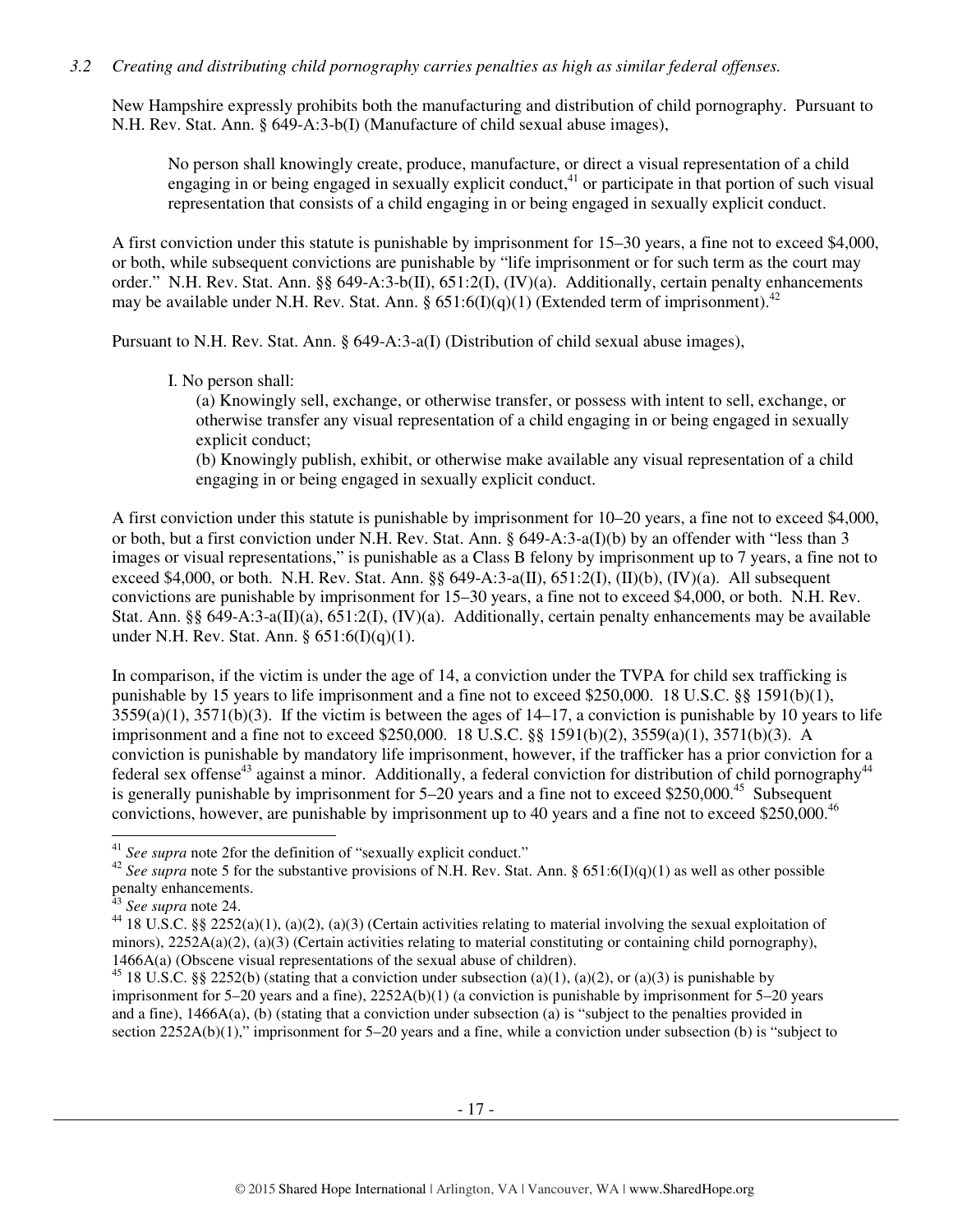*3.3 Using the Internet or electronic communications to lure, entice, recruit or sell commercial sex acts with a minor is a separate crime or results in an enhanced penalty for traffickers.* 

According to N.H. Rev. Stat. Ann. § 649-B:3(I) (Computer pornography prohibited),

I. No person shall knowingly:

- (a) Compile, enter into, or transmit by means of computer;
- (b) Make, print, publish, or reproduce by other computerized means;
- (c) Cause or allow to be entered into or transmitted by means of computer; or

(d) Buy, sell, receive, exchange, or disseminate by means of computer, any notice, statement, or advertisement, or any minor's name, telephone number, place of residence, physical characteristics, or other descriptive or identifying information, for purposes of facilitating, encouraging, offering, or soliciting sexual conduct of or with any child, or the visual depiction of such conduct.

A conviction under this statute is punishable as a Class B felony by imprisonment up to 7 years, a fine not to exceed \$4,000, or both. N.H. Rev. Stat. Ann. §§ 649-B:3(II), 651:2(I), (II)(b), (IV)(a).

Additionally, although not directly commercial, N.H. Rev. Stat. Ann. § 649-B:4(I) (Certain uses of computer services prohibited) states,

I. No person shall knowingly utilize a computer on-line service, internet service, or local bulletin board service to seduce, solicit, lure, or entice a child<sup>47</sup> or another person believed by the person to be a child, to commit any of the following:

- (a) Any offense under RSA 632-A, relative to sexual assault and related offenses.
- (b) Indecent exposure and lewdness under RSA 645:1.
- (c) Endangering a child as defined in RSA 639:3, III.

If the victim is under 16 or the offender believes the child to be 13–15 years old, a first conviction under this statute is punishable as a Class B felony by imprisonment up to 7 years, a fine not to exceed \$4,000, or both, while a second conviction is punishable as a Class A felony by imprisonment up to 15 years, a fine not to exceed \$4,000, or both. N.H. Rev. Stat. Ann. §§ 649-B:4(II)(a), (b), 651:2(I), (II)(a), (b), (IV)(a), 649-B:2. If the offender believed the child to be under the age of 13, however, a first conviction is punishable as a Class A felony by imprisonment up to 15 years, a fine not to exceed \$4,000, or both, while a second conviction is punishable by imprisonment for 10–20 years, a fine up to \$4,000, or both. N.H. Rev. Stat. Ann. §§ 649-  $B:4(II)(a)$ , (b),  $651:2(I)$ ,  $(II)(a)$ ,  $(IV)(a)$ ,  $649-B:2$ . Third and any subsequent convictions, regardless of whether the defendant believed the victim to be under 13, are punishable by imprisonment up to 30 years. N.H. Rev. Stat. Ann. § 649-B:4(II)(c).

 $\overline{a}$ 

the penalties provided in section 2252A(b)(2)," imprisonment up to 10 years, a fine, or both); *see also* 18 U.S.C. §§ 3559(a)(1) (classifying all of the above listed offenses as felonies), 3571(b)(3) (providing a fine up to \$250,000 for any felony conviction).

<sup>&</sup>lt;sup>46</sup> 18 U.S.C. §§ 2252(b) (stating if a person has a prior conviction under subsection (a)(1), (a)(2), or (a)(3) or a list of other statutes, a conviction is punishable by a fine and imprisonment for 15–40 years), 2252A(b)(1) (stating if a person has a prior conviction under subsection (a)(2), (a)(3), or a list of other statutes, a conviction is punishable by a fine and imprisonment for  $15-40$  years),  $1466A(a)$ , (b) (stating that the penalty scheme for section  $2252A(b)$ applies); *see also* 18 U.S.C. §§ 3559(a)(1) (classifying all of the above listed offenses as felonies), 3571(b)(3) (providing a fine up to \$250,000 for any felony conviction).

See supra note 11 for the definition of "child."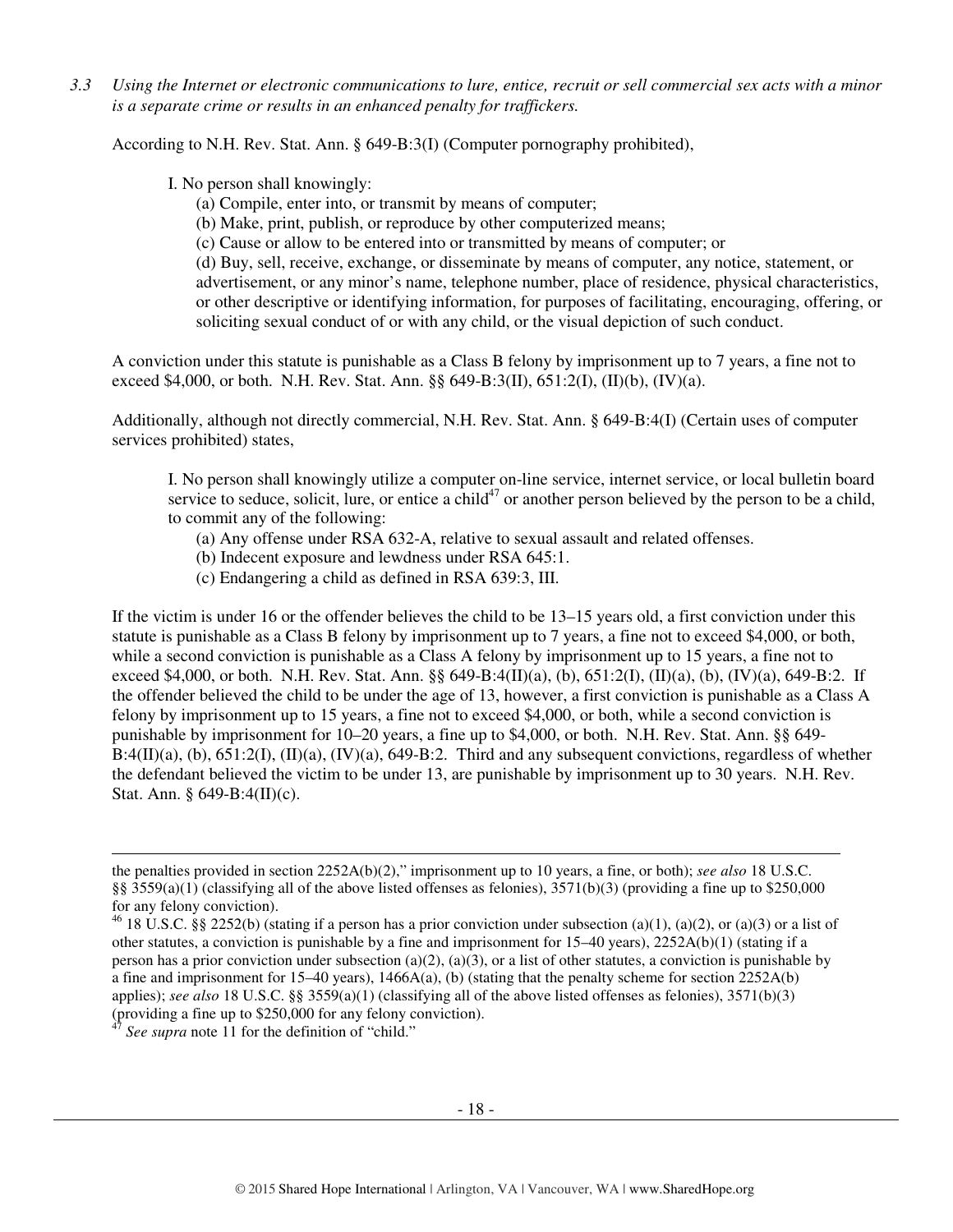## *3.4 Financial penalties for traffickers, including asset forfeiture, are sufficiently high.*

Traffickers are subject to a possible fine not to exceed \$4,000 for any felony conviction. N.H. Rev. Stat. Ann. § 651:2(I), (IV)(a). Therefore, a trafficker convicted of N.H. Rev. Stat. Ann. § 633:7(I)(a), (II) (Trafficking in persons), § 645:2(I)(b)–(e) (Prostitution and related offenses) (when the victim is under 18), § 649-B:3(I) (Computer pornography prohibited), § 649-B:4(I) (Certain uses of computer services prohibited), § 649-A:3 b(I) (Manufacture of child sexual abuse images), or § 649-A:3-a(I) (Distribution of child sexual abuse images) is subject to a possible fine not to exceed \$4,000. N.H. Rev. Stat. Ann. §§ 633:7(I)(a), (II), 645:2(II), 649- B:3(II), 649-B:4(II), 649-A:3-b(II), 649-A:3-a(II), 651:2(I), (IV)(a).

In addition to fines, convicted traffickers are subject to mandatory restitution orders. N.H. Rev. Stat. Ann. § 633:10 (Restitution and compensation), specifically requires persons convicted under N.H. Rev. Stat. Ann. § 633:7 to make restitution to their victims. N.H. Rev. Stat. Ann. § 633:10(I), (II) states,

I. A person convicted under this section shall be ordered by the court to pay restitution to the victim. Such restitution may include but not be limited to:

(a) Any economic loss<sup>48</sup> compensable under RSA  $651:62$  [Definitions], in accordance with the provisions of RSA 651:61-a through RSA 651:67; and

(b) The value of the victim's labor as guaranteed under the minimum wage law and overtime

provisions of the Fair Labor Standards Act or the state minimum wage law, whichever is greater. II. To the extent not included in economic loss that is compensable under paragraph I, the court may also order a person convicted under this section to pay compensation as follows:

(a) Costs of medical and psychological treatment, including physical and occupational therapy and rehabilitation, at the court's discretion;

(b) Costs of necessary transportation, temporary housing, and child care, at the court's discretion;

(c) Return of property, cost of damage to property, or full value of property if destroyed or damaged beyond repair;

(d) Expenses incurred by a victim and any household members or other family members in relocating away from the defendant or his or her associates, including, but not limited to, deposits for utilities and telephone service, deposits for rental housing, temporary lodging and food expenses, clothing, and personal items; and

(e) Any and all other losses suffered by the victim as a result of an offense under this section.

Traffickers convicted of other offenses may be subject to restitution payments under New Hampshire's general restitution statute, N.H. Rev. Stat. Ann. § 651:63(I) (Restitution authorized), which allows the

out-of-pocket losses or other expenses incurred as a direct result of a criminal offense, including: (a) Reasonable charges incurred for reasonably needed products, services and accommodations,

including but not limited to charges for medical and dental care, rehabilitation, and other remedial treatment and care including mental health services for the victim or, in the case of the death of the victim, for the victim's spouse and immediate family;

(e) Reasonable expenses related to funeral and burial or crematory services for the decedent victim.

 $\overline{a}$  $^{48}$  N.H. Rev. Stat. Ann. § 651:62(III) (Definitions) defines "economic loss" as

<sup>(</sup>b) Loss of income by the victim or the victim's dependents;

<sup>(</sup>c) The value of damaged, destroyed, or lost property;

<sup>(</sup>d) Expenses reasonably incurred in obtaining ordinary and necessary services in lieu of those the injured or deceased victim would have performed, if the crime had not occurred, for the benefit of the victim or the victim's dependents;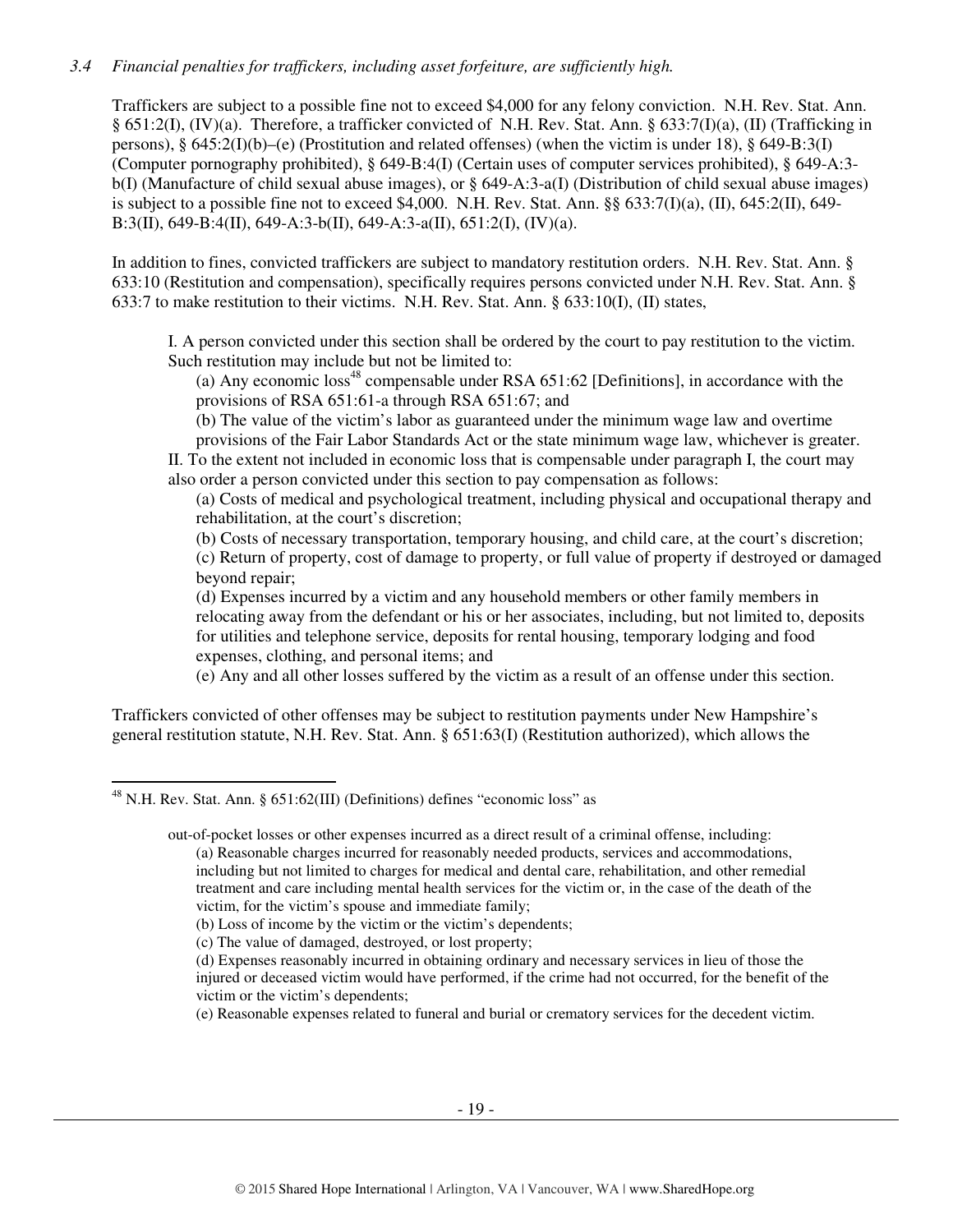court to sentence any offender<sup>49</sup> "to make restitution in an amount determined by the court." Although restitution is not mandatory, "[i] n any case in which restitution is not ordered, the court shall state its reasons therefor on the record or in its sentencing order." N.H. Rev. Stat. Ann. § 651:63(I).

Additionally, a person convicted under N.H. Rev. Stat. Ann. § 633:7 shall be subject to asset forfeiture proceedings that are civil in nature.<sup>50</sup> N.H. Rev. Stat. Ann. § 633:8 (Forfeiture of items used in connection with trafficking in persons) states in part,

I. All offenses under this section shall qualify as offenses for forfeiture and thereby upon petition of the attorney general, shall be subject to forfeiture to the state and said property interest shall be vested in the state:

(a) All materials, products, and equipment of any kind used in violation of this section.

(b) Any property interest in any conveyance used in furtherance of an act which violates this section.

(c) Any moneys, coin, currency, negotiable instruments, securities, or other investments knowingly used or intended for use in violation of this section.

(d) Any books, records, ledgers, and research material, including formulae, microfilm, tapes, and any other data which are used or intended for use in felonious violation of this section.

(e) Any real property, including any right, title, leasehold interest, and other interest in the whole of any lot or tract of land and any appurtenances or improvements, which real property is knowingly used or intended for use, in any manner or part, in felonious violation of this section.

. . . .

XI. The court may order forfeiture of all items or property interests under this section, except no item or property interest shall be subject to forfeiture unless the owner or owners thereof were consenting parties to a felonious violation of this section and had knowledge thereof.

Property that is subject to forfeiture may be seized upon process, without process in certain circumstances or constructively, pursuant to N.H. Rev. Stat. Ann. §633:8 (III). Final orders of forfeiture shall be implemented by the department of justice and shall provide for disposition of the items or property interests in any manner not prohibited by law, including payment of restitution or sale of the property. The department of justice shall first pay the reasonable expenses of the forfeiture proceeding and sale. N.H. Rev. Stat. Ann. § 633:8(XVI). Following the payment of costs, "any forfeited money and the proceeds of any sale or public auction of forfeited items shall first be used to satisfy any order of restitution or compensation imposed by the court. Any remaining funds shall go to the victims' assistance fund as defined in RSA 21-M:8-i."

N.H. Rev. Stat. Ann. § 633:9(I) (Administrative forfeiture of items used in connection with trafficking in persons) further states,

Interests in property subject to forfeiture under the provisions of RSA 633:8, I(a), I(b), I(c) excepting proceeds, and I(d), but not real property, shall be subject to administrative forfeiture by the department of justice provided that the total amount or value of such property does not exceed \$75,000. The provisions of RSA 633:8 shall apply in any case of administrative forfeiture except as otherwise provided in this section.

 $\overline{a}$  $^{49}$  N.H. Rev. Stat. Ann. § 651:62(IV) defines "offender" as "any person convicted of a criminal or delinquent act." <sup>50</sup> For additional information on asset forfeiture laws and procedure, see http://www.sharedhope.org/wpcontent/uploads/2012/11/SHIStateAssetForfeitureLawsChart.pdf.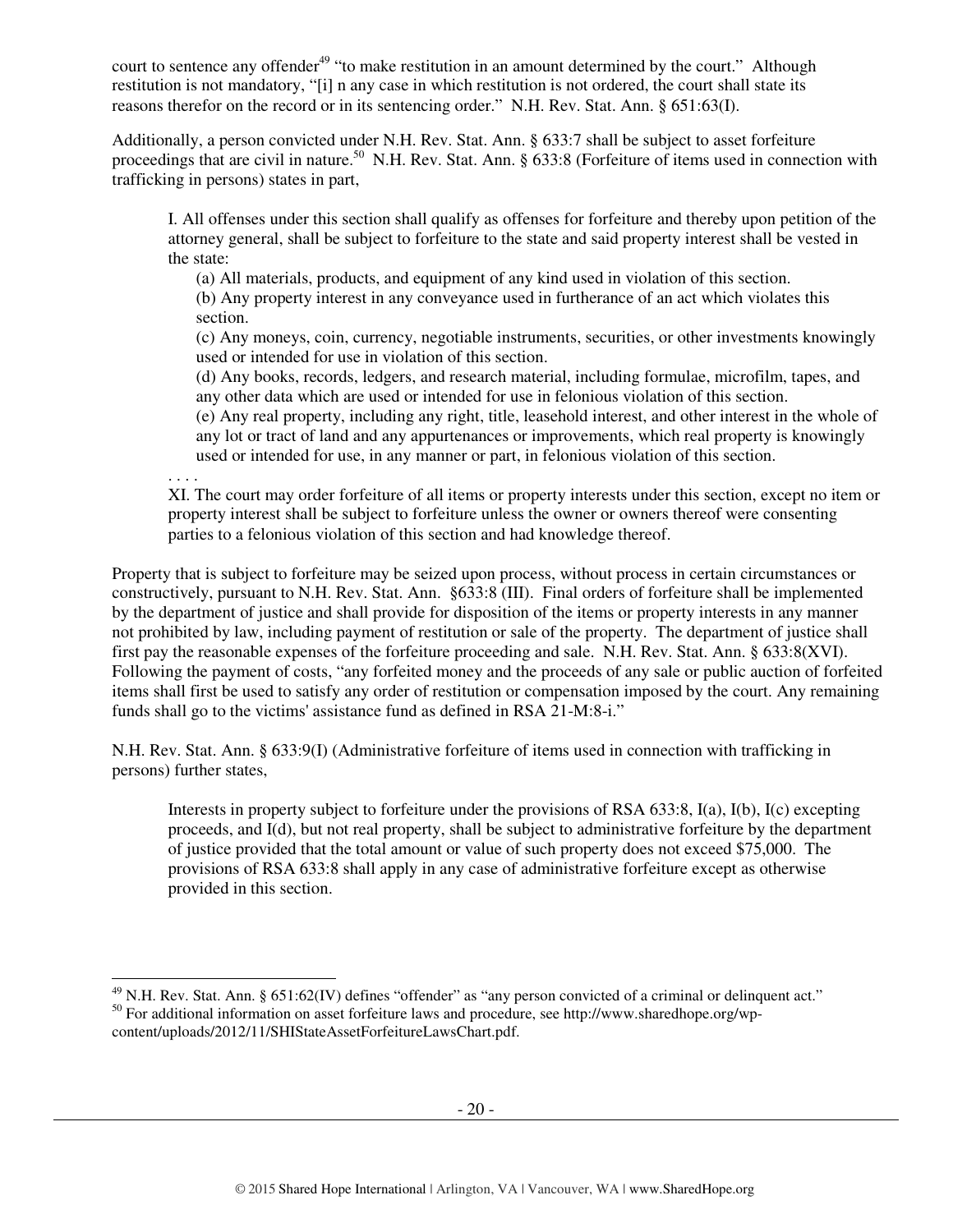## *3.5 Convicted traffickers are required to register as sex offenders.*

Traffickers convicted under N.H. Rev. Stat. Ann. § 645:2(I) (Prostitution and related offenses), § 649-B:3(I) (Computer pornography prohibited), or § 649-B:4(I) (Certain uses of computer services prohibited) are required to register as a sexual offender. N.H. Rev. Stat. Ann. §§ 651-B:1(VII)(b), 651-B:2(I). Traffickers convicted under N.H. Rev. Stat. Ann. § 633:7(I)(a), (II) (Trafficking in persons), however, are not required to register.

N.H. Rev. Stat. Ann. § 651-B:2(I) (Registration) states that "[e]very sexual offender or offender against children shall be registered with the department of safety, division of state police . . . ." N.H. Rev. Stat. Ann. § 651- B:1(IV) (Definitions) defines "sexual offender" as "a person who is required to register for any sexual offense," while N.H. Rev. Stat. Ann. § 651-B:1(V) defines a "sex offense" in part to include convictions for certain sex offenses, or "[a]ny other criminal offense . . . if the court finds by clear and convincing evidence at the time of conviction or sentencing that the person committed the offense as a result of sexual compulsion or for purposes of sexual gratification and protection of the public would be furthered by requiring the person to register."

N.H. Rev. Stat. Ann. § 651-B:1(VI) defines an "offender against children" as "a person who is required to register for an offense against a child" and N.H. Rev. Stat. Ann. § 651-B:1(VII) explains that "offense against a child"

means the following offenses, including an accomplice to, or an attempt, conspiracy, or solicitation to commit, any of the following offenses:

(a) Any of the following offenses, where the victim was under the age of 18 at the time of the offense: . . . aggravated felonious sexual assault, RSA 632-A:2; felonious sexual assault, RSA 632- A:3; sexual assault, RSA 632-A:4, I(a) or RSA 632-A:4, III; . . . or prostitution, RSA 645:2. (b) Intentional contribution to the delinquency of a minor, RSA 169-B:41, II; sexual assault, RSA 632-A:4, I(b) if the actor was 18 years of age or older at the time of the offense; endangering the welfare of a child, RSA 639:3, III; child pornography, RSA 649-A:3, RSA 649-A:3-a and RSA 649-A:3-b; computer pornography, RSA 649-B:3; certain uses of computer services prohibited, RSA 649-B:4; or obscene matters, RSA 650:2, II.

. . . . (e) Any other criminal offense which is not specifically listed in subparagraph (a) if the court finds by clear and convincing evidence at the time of conviction or sentencing that the person committed the offense as a result of sexual compulsion or for purposes of sexual gratification and protection of the public would be furthered by requiring the person to register. . . .

- 3.5.1 Recommendation: Amend N.H. Rev. Stat. Ann. § 651-B:1 (Definitions) to include N.H. Rev. Stat. Ann. § 633:7(II) (Trafficking in persons) as a "offense against a child" requiring sex offender registration.
- *3.6 Laws relating to termination of parental rights for certain offenses include sex trafficking or commercial sexual exploitation of children (CSEC) offenses in order to remove the children of traffickers from their control and potential exploitation.*

Convictions under N.H. Rev. Stat. Ann. § 633:7 (Trafficking in persons) or other New Hampshire's CSEC laws are not expressly included as grounds for termination of parental rights. N.H. Rev. Stat. Ann. § 170-C:5 (Grounds for termination of the parent-child relationship) authorizes the termination of parental rights under any of the following circumstances:

. . . .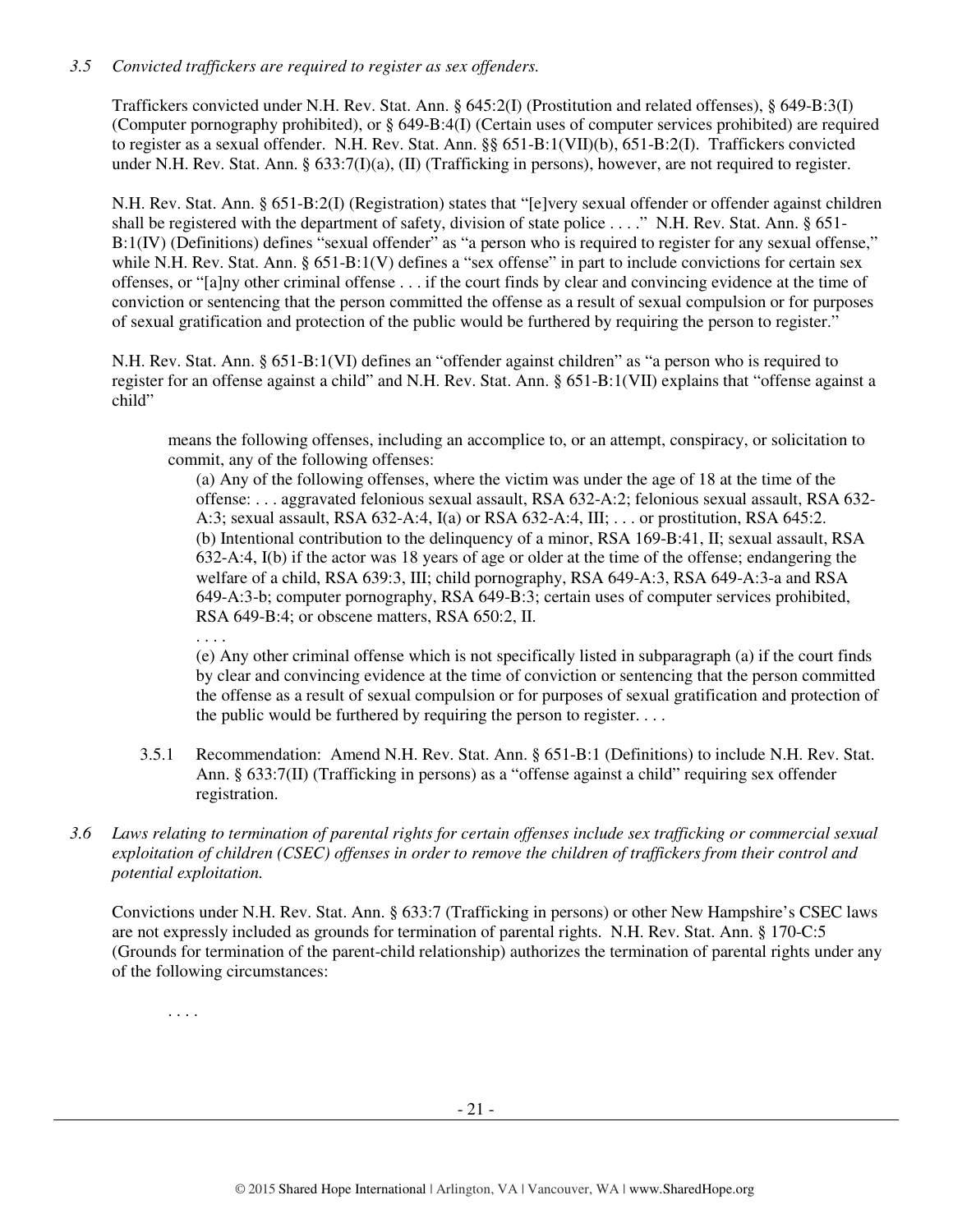III. The parents, subsequent to a finding of child neglect or abuse under RSA 169-C [Child Protection Act], have failed to correct the conditions leading to such a finding within 12 months of the finding despite reasonable efforts under the direction of the district court to rectify the conditions. . . . .

V. The parent knowingly or willfully caused or permitted another to cause severe sexual, physical, emotional, or mental abuse of the child. Subsequent to a finding of such abuse pursuant to RSA 169-C , the parent-child relationship may be terminated if return of the child to the parent would result in a substantial possibility of harm to the child. A substantial possibility of harm to the child shall be established by testimony of at least 2 of the following factors:

(a) The parent's conduct toward the child has resulted in severe harm to the child.

(b) The parent's conduct toward the child has continued despite the reasonable efforts of authorized agencies in obtaining or providing services for the parent to reduce or alleviate such conduct. (c) The parent's conduct has continued to occur either over a period of time, or many times, or to such a degree so as to indicate a pattern of behavior on the part of the parent which indicates a complete disregard for the child's health and welfare.

(d) Such conduct is likely to continue with no change in parental behavior, attitude or actions. Testimony shall be provided by any combination of at least 2 of the following people: a licensed psychiatrist, a clinical psychologist, a physician, or a social worker who possesses a master's degree in social work and is a member of the Academy of Certified Social Workers.

VI. If the parent or guardian is, as a result of incarceration for a felony offense, unable to discharge his responsibilities to and for the child and, in addition, has been found pursuant to RSA 169-C to have abused or neglected his child or children, the court may review the conviction of the parent or guardian to determine whether the felony offense is of such a nature, and the period of incarceration imposed of such duration, that the child would be deprived of proper parental care and protection and left in an unstable or impermanent environment for a longer period of time than would be prudent. . . . VII. The parent has been convicted of one or more of the following offenses:

. . . .

(d) A felony assault under RSA 631:1 [First degree assault], 631:2 [Second degree assault], 632- A:2 [Aggravated felonious sexual assault], or 632-A:3 [Felonious sexual assault] which resulted in injury to the child, a sibling or step-sibling of the child, the child's other parent, or other persons related by consanguinity or affinity, including a minor child who resided with the defendant.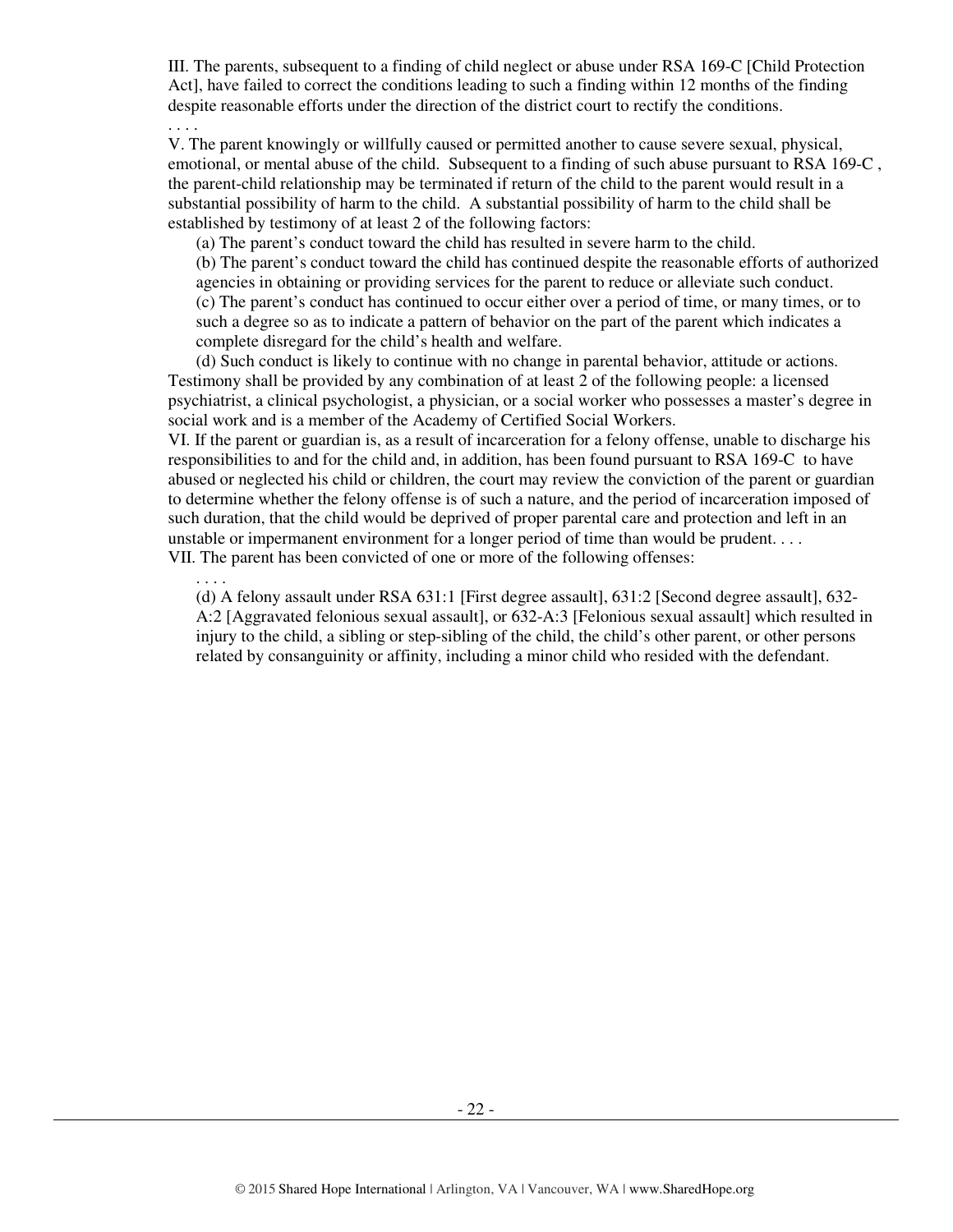#### **FRAMEWORK ISSUE 4: CRIMINAL PROVISIONS FOR FACILITATORS**

#### *Legal Components:*

- *4.1 The acts of assisting, enabling, or financially benefitting from child sex trafficking are included as criminal offenses in the state sex trafficking statute.*
- *4.2 Financial penalties, including asset forfeiture laws, are in place for those who benefit financially from or aid and assist in committing domestic minor sex trafficking.*

*\_\_\_\_\_\_\_\_\_\_\_\_\_\_\_\_\_\_\_\_\_\_\_\_\_\_\_\_\_\_\_\_\_\_\_\_\_\_\_\_\_\_\_\_\_\_\_\_\_\_\_\_\_\_\_\_\_\_\_\_\_\_\_\_\_\_\_\_\_\_\_\_\_\_\_\_\_\_\_\_\_\_\_\_\_\_\_\_\_\_\_\_\_\_* 

- *4.3 Promoting and selling child sex tourism is illegal.*
- *4.4 Promoting and selling child pornography is illegal.*

#### *Legal Analysis:*

 $\overline{a}$ 

*4.1 The acts of assisting, enabling, or financially benefitting from child sex trafficking are included as criminal offenses in the state sex trafficking statute.* 

N.H. Rev. Stat. Ann. § 633:7 (Trafficking in persons) does not specifically prohibit assisting, enabling, or financially benefitting from domestic minor sex trafficking, but N.H. Rev. Stat. Ann. § 633:7(III) may apply to facilitators who "harbor" or "transport" a minor, "knowing or believing it likely that the [minor] will be subjected to trafficking as defined in paragraph I or (II)." If the victim is under the age of 18 and "the offender knew or believed it likely that the victim would be coerced into engaging in a commercial sex act or sexually explicit performance," a conviction under N.H. Rev. Stat. Ann. § 633:7(II) is punishable as a Class A felony by imprisonment for 10—30 years, a fine not to exceed \$4,000, or both. N.H. Rev. Stat. Ann. §§ 633:7(II), 651:2(I), (II)(a), (IV)(a).

A facilitator who transports a minor "with the purpose of promoting or facilitating" the minor to engage in prostitution, or who "[k]nowingly permits a place under such person's control to be used" for purposes of prostitution of a child, may also be prosecuted under N.H. Rev. Stat. Ann. §  $645:2(I)(c)$ , (e) (Prostitution and related offenses).<sup>51</sup> If the offense involves a minor under the age of 18, a conviction under N.H. Rev. Stat. Ann. § 645:2(I)(c), (e) is punishable as a Class B felony by imprisonment up to 7 years, a fine not to exceed \$4,000, both. N.H. Rev. Stat. Ann. §§ 645:2(II)(a), 651:2(I), (II)(b), (IV)(a).

A facilitator who "disseminate[s] by means of computer, any notice, statement, or advertisement, or any minor's name, telephone number, place of residence, physical characteristics, or other descriptive or identifying information, for purposes of facilitating . . . sexual conduct of or with any child" may be convicted under N.H. Rev. Stat. Ann.  $\hat{\S}$  649-B:3(I)(d) (Computer pornography prohibited),<sup>52</sup> which is punishable as a Class B felony by imprisonment up to 7 years, a fine not to exceed \$4,000, or both. N.H. Rev. Stat. Ann. §§ 649-B:3(II), 651:2(I), (II)(b), (IV)(a).

4.1.1 Recommendation: Amend N.H. Rev. Stat. Ann. § 633:7 (Trafficking in persons) to add language specifically capturing the facilitators of sex trafficking who knowingly aids, assists or financially benefits from the trafficking.

<sup>51</sup> *See supra* Section 1.2 for the provisions of N.H. Rev. Stat. Ann. § 645:2(I).

<sup>52</sup> *See supra* Section 1.2 for the provisions of N.H. Rev. Stat. Ann. § 649-B:3(I).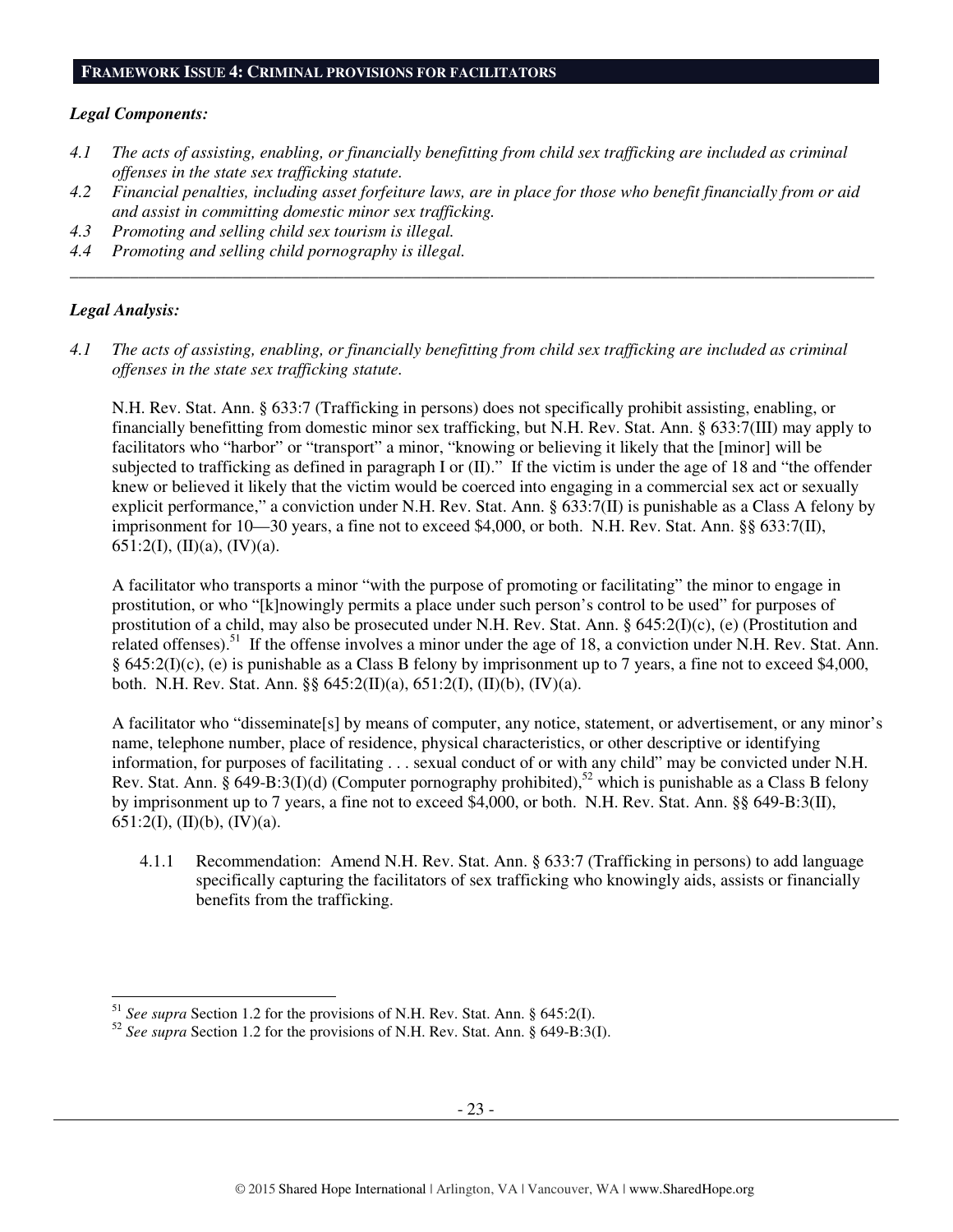*4.2 Financial penalties, including asset forfeiture laws, are in place for those who benefit financially from or aid and assist in committing domestic minor sex trafficking.* 

Facilitators are subject to a possible fine not to exceed \$4,000 for any felony conviction. N.H. Rev. Stat. Ann. § 651:2(I), (IV)(a). Therefore, a facilitator convicted under N.H. Rev. Stat. Ann. § 633:7(II) (Trafficking in persons), § 645:2(I)(c), (e) (Prostitution and related offenses), § 649-B:3(I)(d) (Computer pornography prohibited), § 649-A:3-b(I) (Manufacture of child sexual abuse images), or § 649-A:3-a(I) (Distribution of child sexual abuse images) is subject to a possible fine not to exceed \$4,000. N.H. Rev. Stat. Ann. §§ 633:7(II), 645:2(II), 649-B:3(II), 649-A:3-b(II), 649-A:3-a(II), 651:2(I), (IV)(a).

In addition to fines, convicted facilitators of trafficking are subject to mandatory orders of restitution. N.H. Rev. Stat. Ann. § 633:10(I), (II) (Restitution and compensation),<sup>53</sup> specifically requires persons convicted under N.H. Rev. Stat. Ann. § 633:7 to make restitution to their victims for any compensable economic loss<sup>54</sup> and other costs, including medical treatment. Traffickers convicted of other offenses may be subject to discretionary restitution orders under New Hampshire's general restitution statute, N.H. Rev. Stat. Ann. § 651:63(I) (Restitution authorized), which allows the court to sentence any offender "to make restitution in an amount determined by the court."

Additionally, pursuant to N.H. Rev. Stat. Ann. § 633:8(I) (Forfeiture of items used in connection with trafficking in persons),<sup>55</sup> a person convicted under N.H. Rev. Stat. Ann. § 633:7 may be subject to asset forfeiture for any equipment, property, or money used in the commission of the crime.

N.H. Rev. Stat. Ann. § 633:9(I) (Administrative forfeiture of items used in connection with trafficking in persons) further states,

Interests in property subject to forfeiture under the provisions of RSA 633:8, I(a), I(b), I(c) excepting proceeds, and I(d), but not real property, shall be subject to administrative forfeiture by the department of justice provided that the total amount or value of such property does not exceed \$75,000. The provisions of RSA 633:8 shall apply in any case of administrative forfeiture except as otherwise provided in this section.

- 4.2.1 Recommendation: Amend the human trafficking and CSEC laws to increase the fines and require mandatory fines for sex trafficking and CSEC crimes.
- *4.3 Promoting and selling child sex tourism is illegal.*

New Hampshire does not specifically prohibit sex tourism.

- 4.3.1 Recommendation: Enact a law that prohibits selling or offering to sell travel services in New Hampshire that include or facilitate travel for the purpose of engaging in commercial sexual exploitation of a minor either in or outside of New Hampshire.
- *4.4 Promoting and selling child pornography is illegal.*

Although promoting child pornography is not a distinct crime under New Hampshire law, selling, publishing, exhibiting, or making available child pornography is illegal under N.H. Rev. Stat. Ann. § 649-A:3-a(I)

 $\overline{a}$ <sup>53</sup> *See supra* Section 3.4 for the substantive provisions of N.H. Rev. Stat. Ann. § 633:10(I), (II).

<sup>54</sup> *See supra* note 48.

<sup>55</sup> *See supra* Section 3.4 for the substantive provisions of N.H. Rev. Stat. Ann. § 633:8(I).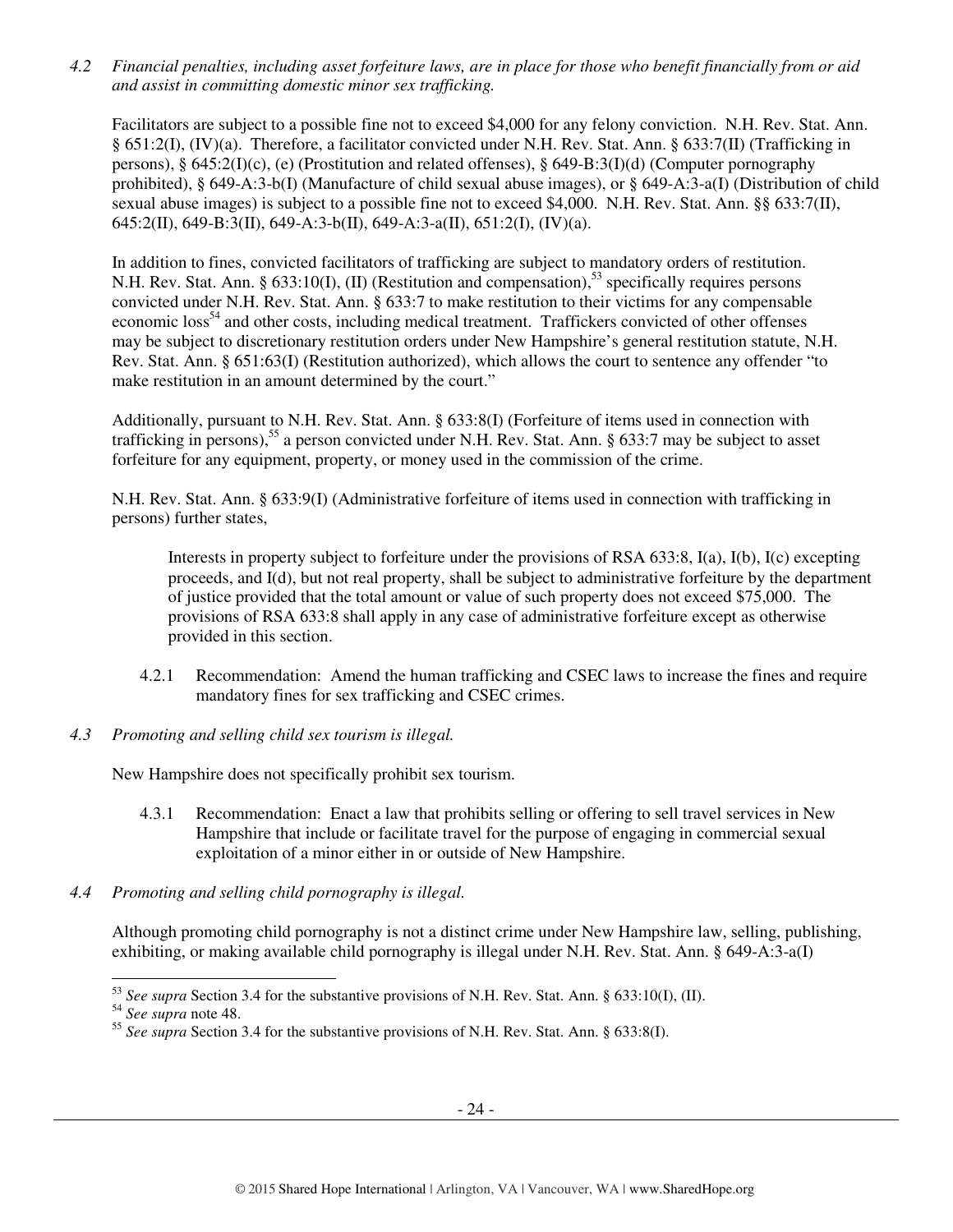(Distribution of child sexual abuse images).<sup>56</sup> A first conviction under this statute is punishable by imprisonment for 10–20 years, a fine not to exceed \$4,000, or both, but a first conviction under N.H. Rev. Stat. Ann. § 649-A:3-a(I)(b) by an offender with "less than 3 images or visual representations," is punishable as a Class B felony by imprisonment up to 7 years, a fine not to exceed \$4,000, or both. N.H. Rev. Stat. Ann. §§ 649-A:3-a(II), 651:2(I), (II)(b), (IV)(a). All subsequent convictions are punishable by imprisonment for 15– 30 years, a fine not to exceed \$4,000, or both. N.H. Rev. Stat. Ann. §§ 649-A:3-a(II)(a), 651:2(I), (IV)(a). Additionally, certain penalty enhancements may be available under N.H. Rev. Stat. Ann.  $\S 651:6(I)(q)(1)$ (Extended term of imprisonment).<sup>57</sup>

Additionally, N.H. Rev. Stat. Ann. § 649-A:3(I)(b) (Possession of child sexual abuse images) makes it illegal for a person to knowingly "[b]ring or cause to be brought into this state any visual representation of a child engaging in sexually explicit conduct."<sup>58</sup> A first conviction under this statute is punishable as a Class A felony by imprisonment up to 15 years, a fine not to exceed \$4,000, or both, while subsequent convictions are punishable by imprisonment for 10–20 years, a fine not to exceed \$4,000, or both. N.H. Rev. Stat. Ann. §§ 649- A:3(II),  $651:2(I), (II)(a), (IV)(a)$ .

 $\overline{a}$ 

<sup>56</sup> *See supra* Section 3.2 for the provisions of N.H. Rev. Stat. Ann. § 649-A:3(I).

<sup>&</sup>lt;sup>57</sup> See supra note 5 for the substantive provisions of N.H. Rev. Stat. Ann. § 651:6(I)(q)(1) as well as other possible penalty enhancements.

<sup>&</sup>lt;sup>58</sup> See supra note 2 for the definition of "sexually explicit conduct."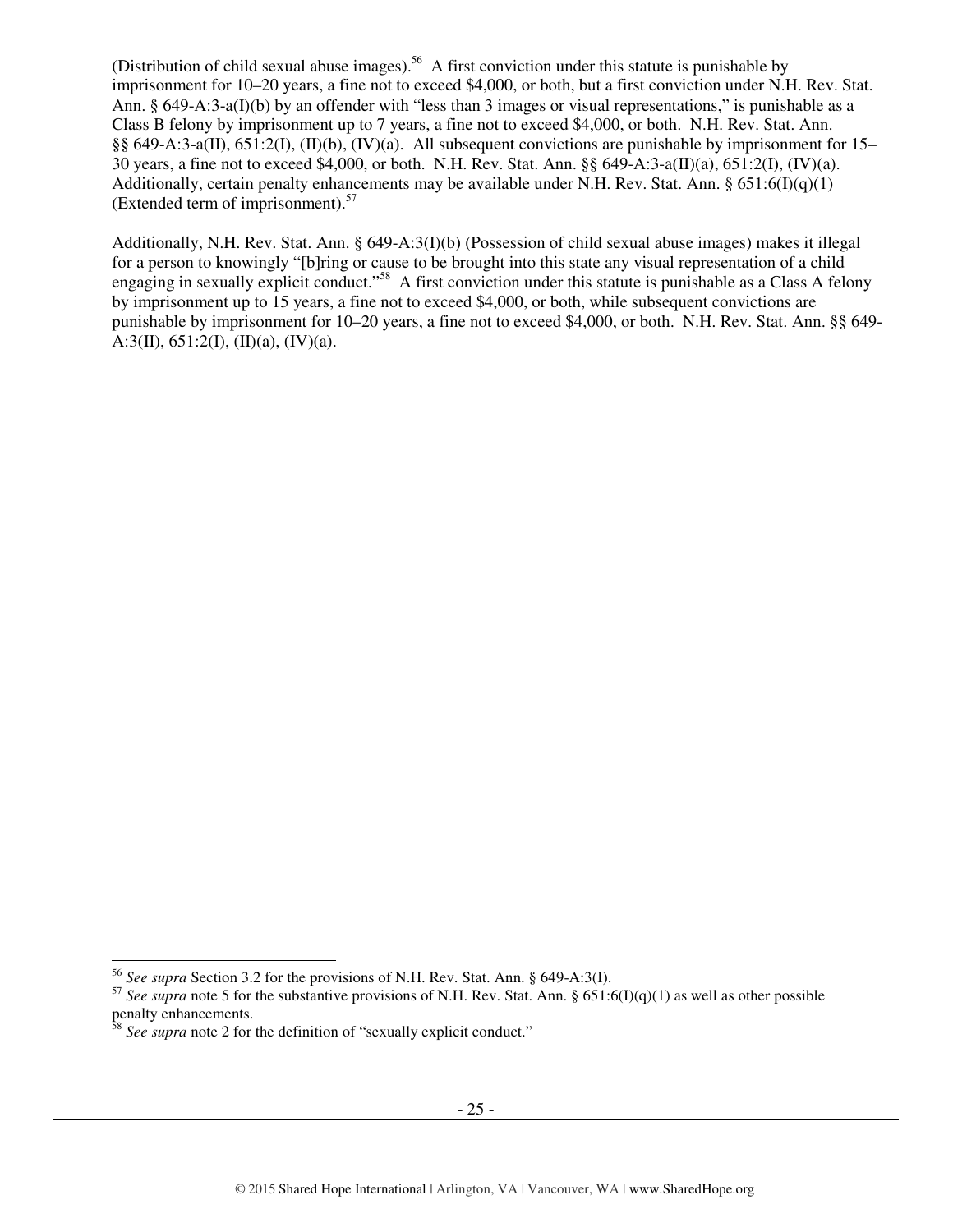#### **FRAMEWORK ISSUE 5: PROTECTIVE PROVISIONS FOR THE CHILD VICTIMS**

#### *Legal Components:*

- *5.1 Statutorily-mandated victim services define "victim" to specifically include victims of domestic minor sex trafficking or commercial sexual exploitation of children (CSEC) to ensure prompt identification and access to victims' rights and services.*
- *5.2 The state sex trafficking statute expressly prohibits a defendant from raising consent of the minor to the commercial sex acts as a defense.*
- *5.3 Prostitution laws apply only to adults, preventing criminalization of minors under 18 for prostitution offenses.*
- *5.4 State law provides a non-punitive avenue to specialized services through one or more points of entry.*
- *5.5 Commercial sexual exploitation is identified as a type of abuse and neglect within child protection statutes.*
- *5.6 The definition of "caregiver" or another related term in the child welfare statutes is not a barrier to a sex trafficked child accessing the protection of child welfare.*
- *5.7 Crime victims' compensation is specifically available to a child victim of sex trafficking or commercial sexual exploitation of children (CSEC) without regard to ineligibility factors.*
- *5.8 Victim-friendly procedures and protections are provided in the trial process for minors under 18.*
- *5.9 Expungement or sealing of juvenile delinquency records resulting from arrests or adjudications for prostitution-related offenses committed as a result of, or in the course of, the commercial sexual exploitation of a minor is available within a reasonable time after turning 18.*
- *5.10 Victim restitution and civil remedies for victims of domestic minor sex trafficking or commercial sexual exploitation of children (CSEC) are authorized by law.*
- *5.11 Statutes of limitations for civil and criminal actions for child sex trafficking or commercial sexual exploitation of children (CSEC) offenses are eliminated or lengthened sufficiently to allow prosecutors and victims a realistic opportunity to pursue criminal action and legal remedies.*

*\_\_\_\_\_\_\_\_\_\_\_\_\_\_\_\_\_\_\_\_\_\_\_\_\_\_\_\_\_\_\_\_\_\_\_\_\_\_\_\_\_\_\_\_\_\_\_\_\_\_\_\_\_\_\_\_\_\_\_\_\_\_\_\_\_\_\_\_\_\_\_\_\_\_\_\_\_\_\_\_\_\_\_\_\_\_\_\_\_\_\_\_\_* 

#### *Legal Analysis:*

*5.1 Statutorily-mandated victim services define "victim" to specifically include victims of domestic minor sex trafficking or commercial sexual exploitation of children (CSEC) to ensure prompt identification and access to victims' rights and services.* 

A commercially sexually exploited child is not specifically defined as a victim. For purposes of receiving restitution, N.H. Rev. Stat. Ann. § 651:62(VI) (Definitions) defines "victim" as a "person or claimant who suffers economic loss<sup>59</sup> as a result of an offender's criminal conduct or the good faith effort of any person attempting to prevent or preventing the criminal conduct." As used in New Hampshire's laws relating to victims' assistance, N.H. Rev. Stat. Ann. § 21-M:8-b(I)(a) (Office of victim/witness assistance) defines a "victim" as

a person who suffers direct or threatened physical, emotional or psychological harm as the result of the commission or the attempted commission of a crime. "Victim" also includes the immediate family of any victim who is a minor or who is incompetent, or the immediate family of a homicide victim, or the surviving partner in a civil union.

N.H. Rev. Stat. Ann. § 21-M:8-k (I)(a) (Rights of crime victims) defines a "victim" as

 $\overline{a}$ <sup>59</sup> *See supra* note 48.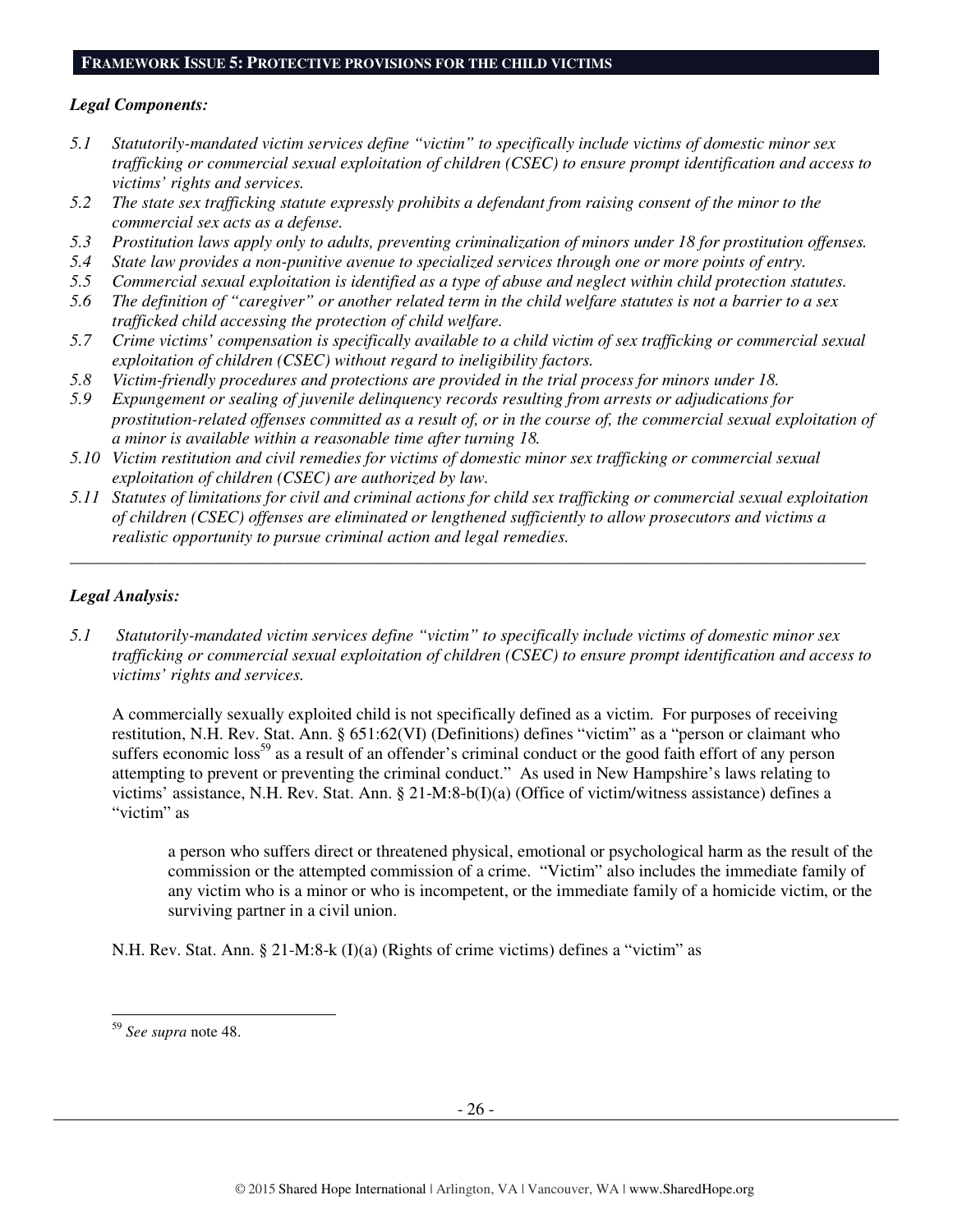a person who suffers direct or threatened physical, emotional, psychological or financial harm as a result of the commission or the attempted commission of a crime.<sup>60</sup> "Victim" also includes the immediate family of any victim who is a minor or who is incompetent, or the immediate family of a homicide victim, or the surviving partner in a civil union.

- 5.1.1 Recommendation: Amend the definition of "victim" in N.H. Rev. Stat. Ann. §§ 651:62(VI), 21-  $M:8-b(1)(a)$ , and 21-M:8-k  $(I)(a)$  to expressly include conduct that violates N.H. Rev. Stat. Ann. § 633:7 (Trafficking in persons), N.H. Rev. Stat. Ann. § 645:2(I) (Prostitution and related offenses) when the person patronized is a minor under 18, and N.H. Rev. Stat. Ann. § 649-B:3(I) (Computer pornography prohibited).
- *5.2 The state sex trafficking statute expressly prohibits a defendant from raising consent of the minor to the commercial sex acts as a defense.*

N.H. Rev. Stat. Ann. § 633:7 (Trafficking in persons) expressly prohibits the defendant from raising consent of the minor to the commercial sex acts as a defense by stating that "consent of the individual shall not constitute a defense to a charge under [N.H. Rev. Stat. Ann. § 633:7(II)]. New Hampshire's CSEC laws do not expressly prohibit the use of a defense based on the consent of a minor to a commercial sex act.

- 5.2.1 Recommendation: Amend New Hampshire's CSEC laws to expressly prohibit the use of a defense based on a minor's consent to a commercial sex act.
- *5.3 Prostitution laws apply only to adults, preventing criminalization of minors under 18 for prostitution offenses.*

Minor trafficking victims cannot be prosecuted for prostitution in New Hampshire. N.H. Rev. Stat. Ann. § 633:7(VI) (Trafficking in persons) states,

A victim under this section who was under 18 years of age at the time of the offense shall not be subject to juvenile delinquency proceeding under RSA 169-B, or prosecuted for conduct chargeable as indecent exposure and lewdness under RSA 645:1 or prostitution under RSA 645:2, where the conduct was committed as a direct result of being trafficked.

N.H. Rev. Stat. Ann. § 645:2(V) (Prostitution and related offenses) further states,

[a] person under 18 years of age shall not be subject to a juvenile delinquency proceeding under RSA 169-B or criminal prosecution for the commission of an offense under subparagraph  $I(a)$ .<sup>61</sup>

 $\overline{a}$  $^{60}$  N.H. Rev. Stat. Ann. § 21-M:8-k(I)(b) defines "crime" as "a violation of a penal law of this state for which the offender, upon conviction, may be punished by imprisonment for more than one year or an offense expressly designated by law to be a felony."

<sup>&</sup>lt;sup>61</sup> N.H. Rev. Stat. Ann. § 645:2(I)(a) (Prostitution and related offenses) is age-neutral and makes it a crime if any person "[s]olicits, agrees to perform, or engages in sexual contact . . . or sexual penetration . . . in return for consideration."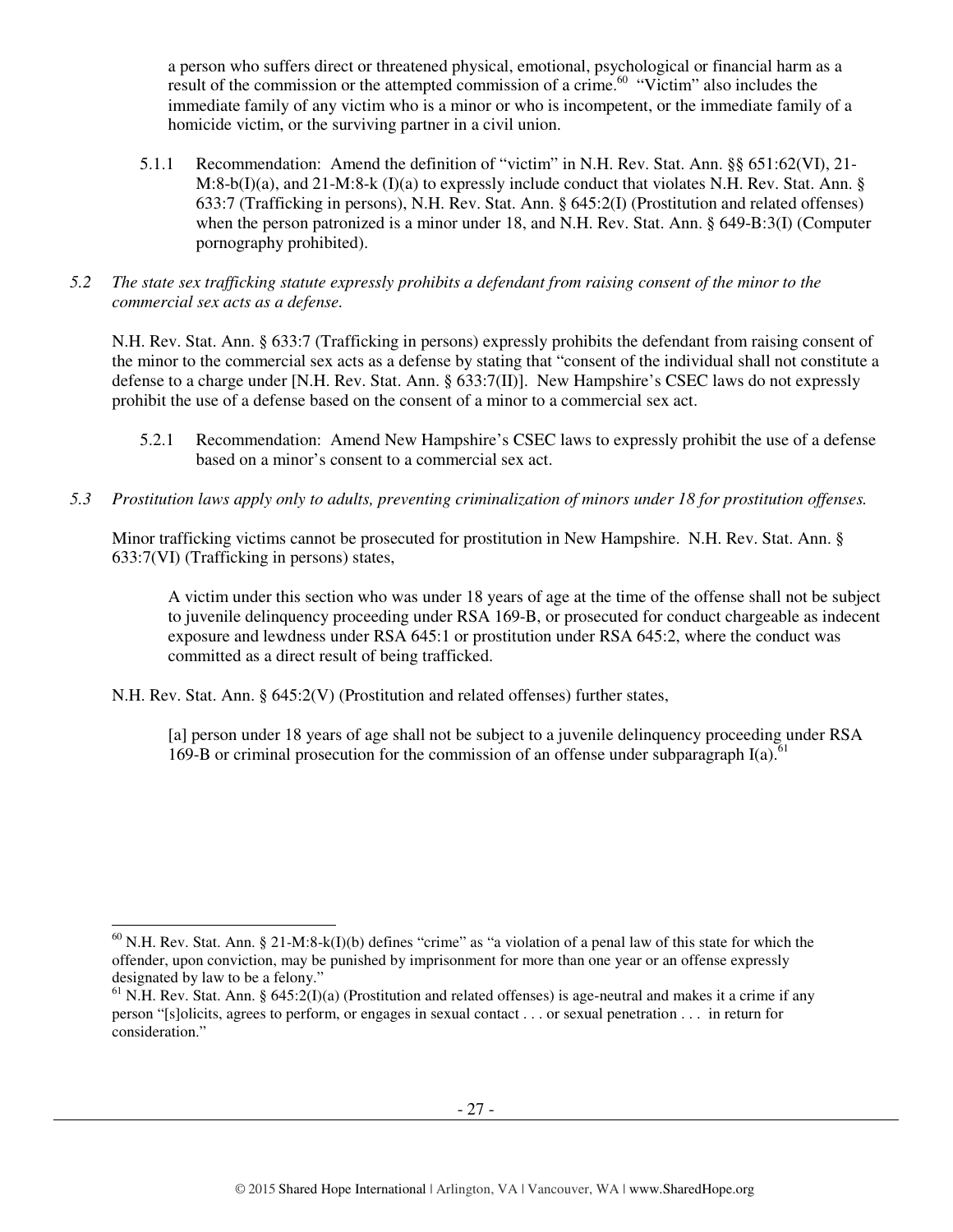# **Child Identified as Abused/Neglected**

Pursuant to N.H. Rev. Stat. Ann. § 169-C:3(II)(a)<sup>62</sup>, a sexually exploited child is likely to be identified as abused or neglected. New Hampshire does not specifically use the term "caregiver" in its child welfare statutes, and if a child is identified as abused or neglected under N.H. Rev. Stat. Ann. § 169-C:3(II)(a), the definition of the person responsible for the child under N.H. Rev. Stat. Ann. § 169-C:3(XXII))<sup>63</sup> is not sufficiently broad to involve Child Protective Services in investigations where the child is in the custody or control of a non-family trafficker.

N.H. Rev. Stat. Ann. § 169-C:29 (Persons required to report) directs certain medical professionals, school personnel, law enforcement, members of the clergy, or "any other person having reason to suspect that a child<sup>64</sup> has been abused<sup>65</sup> or neglected" to report their suspicions to the Department of Health and Human Services ("Department") in accordance with N.H. Rev. Stat. Ann. § 169-C:30 (Nature and content of report), which states,

An oral report shall be made immediately by telephone or otherwise, and followed within 48 hours by a report in writing, if so requested, to the department. Such report shall, if known, contain the name and address of the child suspected of being neglected or abused and the person responsible for the child's welfare, the specific information indicating neglect or the nature and extent of the child's injuries (including any evidence of previous injuries), the identity of the person or persons suspected of being responsible for such neglect or abuse, and any other information that might be helpful in establishing neglect or abuse or that may be required by the department.

N.H. Rev. Stat. Ann. § 169-C:38 (Report to law enforcement authority) further states,

I. The department shall immediately by telephone or in person refer all cases in which there is reason to believe that any person under the age of 18 years has been: (a) sexually molested; (b) sexually exploited;<sup>66</sup> (c) intentionally physically injured so as to cause serious bodily injury; ... or (e) a victim of a crime, to the local law enforcement agency in the community in which the acts of abuse are believed to have occurred. . . .

"Sexual abuse" means the following activities under circumstances which indicate that the child's health or welfare is harmed or threatened with harm: the employment, use, persuasion, inducement, enticement, or coercion of any child to engage in, or having a child assist any other person to engage in, any sexually explicit conduct or any simulation of such conduct for the purpose of producing any visual depiction of such conduct; or the rape, molestation, prostitution, or other form of sexual exploitation of children, or incest with children. With respect to the definition of sexual abuse, the term "child" or "children" means any individual who is under the age of 18 years.

 $\overline{a}$  $62$  See *infra* section 5.5 for a full analysis of the definition of "abuse" as it relates to identification of sexually exploited children.

<sup>&</sup>lt;sup>63</sup> See *infra* section 5.6 for a full analysis of the definition of "caregiver."

<sup>&</sup>lt;sup>64</sup> Pursuant to N.H. Rev. Stat. Ann. § 169-C:3(V), "'Child' means any person who has not reached his eighteenth birthday."

<sup>&</sup>lt;sup>65</sup> Pursuant to N.H. Rev. Stat. Ann. § 169-C:3(II)(a)–(c), "abused child" is defined as including any child who has been "[s]exually abused," "[i]ntentionally physically injured," or "[p]sychologically injured so that said child exhibits symptoms of emotional problems generally recognized to result from consistent mistreatment or neglect." <sup>66</sup> "Sexually exploited" is not defined under N.H. Rev. Stat. Ann. § 169-C:3 (Definitions), however pursuant to § 169-C:3(XXVII-a), "sexual abuse" is defined to include commercial sexual exploitation,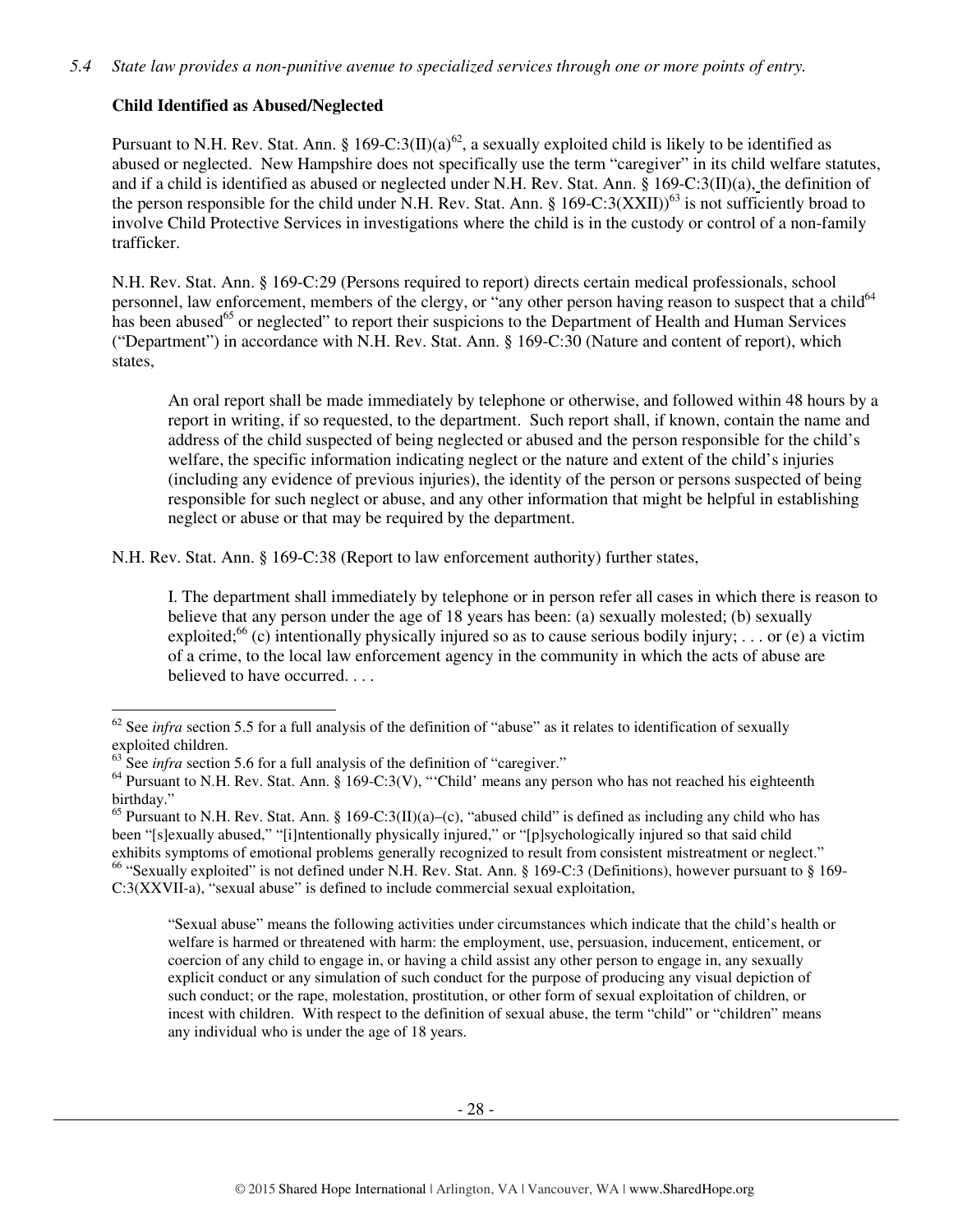. . . .

IV. Law enforcement personnel or department employees who are trained caseworkers shall have the right to enter any public place, including but not limited to schools and child care agencies, for the purpose of conducting an interview with a child, with or without the consent or notification of the parent or parents of such child, if there is reason to believe that the child has been:

- (a) Sexually molested.
- (b) Sexually exploited.
- (c) Intentionally physically injured so as to cause serious bodily injury.
- (d) Physically injured by other than accidental means so as to cause serious bodily injury.
- (e) A victim of a crime.
- (f) Abandoned.
- (g) Neglected.

. . . .

#### *I. Initial Custody*

a. Authority for Initial Custody

Pursuant to N.H. Rev. Stat. Ann. § 169-C:6(II), (IV):

V. If a child is found by a child protection services worker of the department to be in imminent danger in such circumstances or surroundings and where immediate removal appears necessary to protect the child from such imminent danger, the department's child protection services worker shall contact a judge or clerk immediately for an order to remove the child. . . .

VI. The court having jurisdiction over a child who appears to be abused or neglected, and in imminent danger may issue ex parte orders pursuant to RSA 169-C:6-a, permitting the child or the alleged perpetrator to be removed from the home at the request of the department or a law enforcement officer.

Law enforcement may assume "protective custody [of a child]..." under N.H. Rev. Stat. Ann. § 169-C:6(I) (Protective custody), "…without the consent of the parents or other person legally responsible for the child's care if the child is in such circumstances or surroundings as would present an imminent danger to the child's health or life unless immediate action is taken and there is not enough time to petition for a court order."

# b. Placement

N.H. Rev. Stat. Ann. § 169-C:6(II), states that if a police or juvenile probation and parole officer removes a child under N.H. Rev. Stat. Ann. § 169-C:6(I), the officer:

> (a) Shall inform the court forthwith whereupon continued protective custody pending a hearing may be ordered by the court;

(b) May take the child to a child protection services worker of the department; or

(c) May place the child in a foster home; if a child is placed directly in a foster home, the department shall be notified of the incident and where the child is placed within 24 hours, unless there is a physician involved and treating the child and the child is or will be taken to and admitted to a hospital; and

(d) Shall, when the child is removed from an individual other than a parent or a person legally responsible for the child, make every reasonable effort to inform both parents or other persons legally responsible for the child's care where the child has been taken.

# *II. Process Following Initial Custody of Abused/Neglected Child*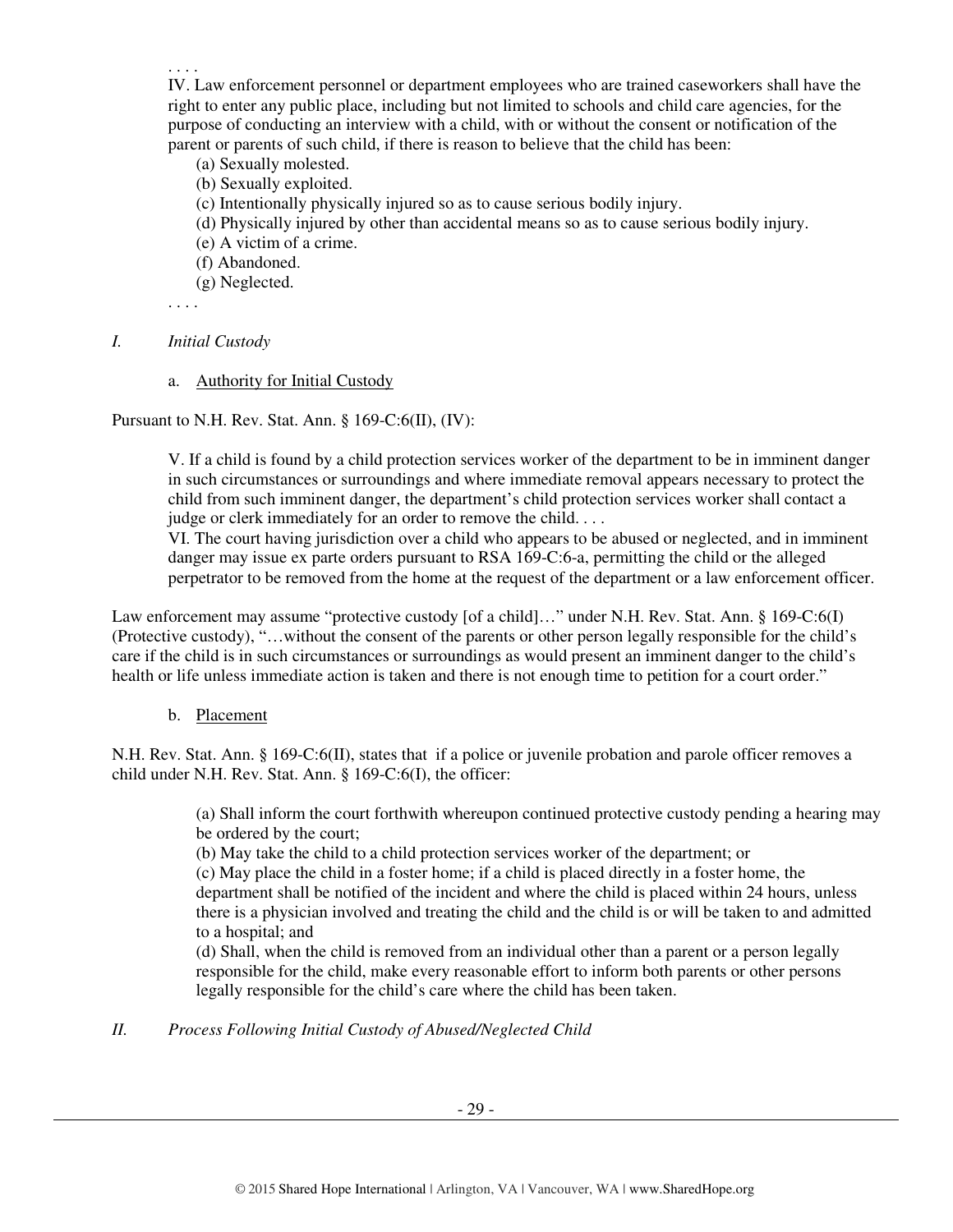In accordance with N.H. Rev. Stat. Ann. § 169-C:6(II), if a police or juvenile probation and parole officer assumes protective custody of a child, the officer must inform the court. $67$ 

Pursuant to N.H. Rev. Stat. Ann. § 169-C:6(IV),

IV. The court shall hold a hearing on the matter within 24 hours of taking the child into protective custody, Sundays and holidays excluded. Notice shall be given to both parents and all parties designated by the petitioner or the court.

## *III. Placement Process Pending Adjudication/Investigation*

After a petition has been filed pursuant to N.H. Rev. Stat. Ann. § 169-C:7 (Petition), alleging a child to be abused or neglected, the court will hold a preliminary hearing to determine "if reasonable cause exists to believe that the child is abused or neglected." N.H. Rev. Stat. Ann. § 169-C:15(I). Pursuant to N.H. Rev. Stat. Ann. §§ 169-C:15(III)(c), 169-C:16(I), if the court finds reasonable cause for abuse or neglect at the preliminary hearing, it may, among other things:

- (1) Allow the child to remain with the child's parents.
- (2) Transfer legal or protective supervision to a child placing agency.
- (3) Impose a number of protective orders.

N.H. Rev. Stat. Ann. § 169-C:16(II) (Preliminary disposition) prohibits a neglected or abused child from being "placed in an institution established for the care and rehabilitation of delinquent children, the youth development center or any institution where an adult is confined." Additionally, N.H. Rev. Stat. Ann. § 169- C:6(VII) prohibits a child taken into custody under N.H. Rev. Stat. Ann. § 169-C:6 from being securely detained.

## *IV. Adjudication*

An adjudicatory hearing must be held within 60 days from the date the petition was filed, unless the child is in an out-of-home placement, in which case the adjudicatory earing must be held within 30 days from the date the petition was filed, unless extraordinary circumstances exist to extend the time limit. N.H. Rev. Stat. Ann. § 169-C:15 (Preliminary Hearing).

The petitioner has the burden to prove the allegations in support of the petition by a preponderance of the evidence. N.H. Rev. Stat. Ann. § 169-C:13 (Burden of Proof).

## *V. Outcomes*

If the court adjudicates the child to be an abused or neglect child, pursuant to N.H. Rev. Stat. Ann. § 169-C:19 (Dispositional hearing), the court may, among other things:

- (1) Order the child to remain with a parent or guardian subject to a list of conditions.
- (2) Issue an order of protection that sets out conditions of behavior for a parent or guardian.
- (3) Transfer legal custody to a relative or child placing agency.

## **Child Identified as Child In Need of Services**

It is possible that a commercially sexually exploited child may not be routed through child protective services as abused/neglected, and may instead be treated as a Child in Need of Services.

 $\overline{a}$ <sup>67</sup> *See supra* Section 5.4 *I*. b.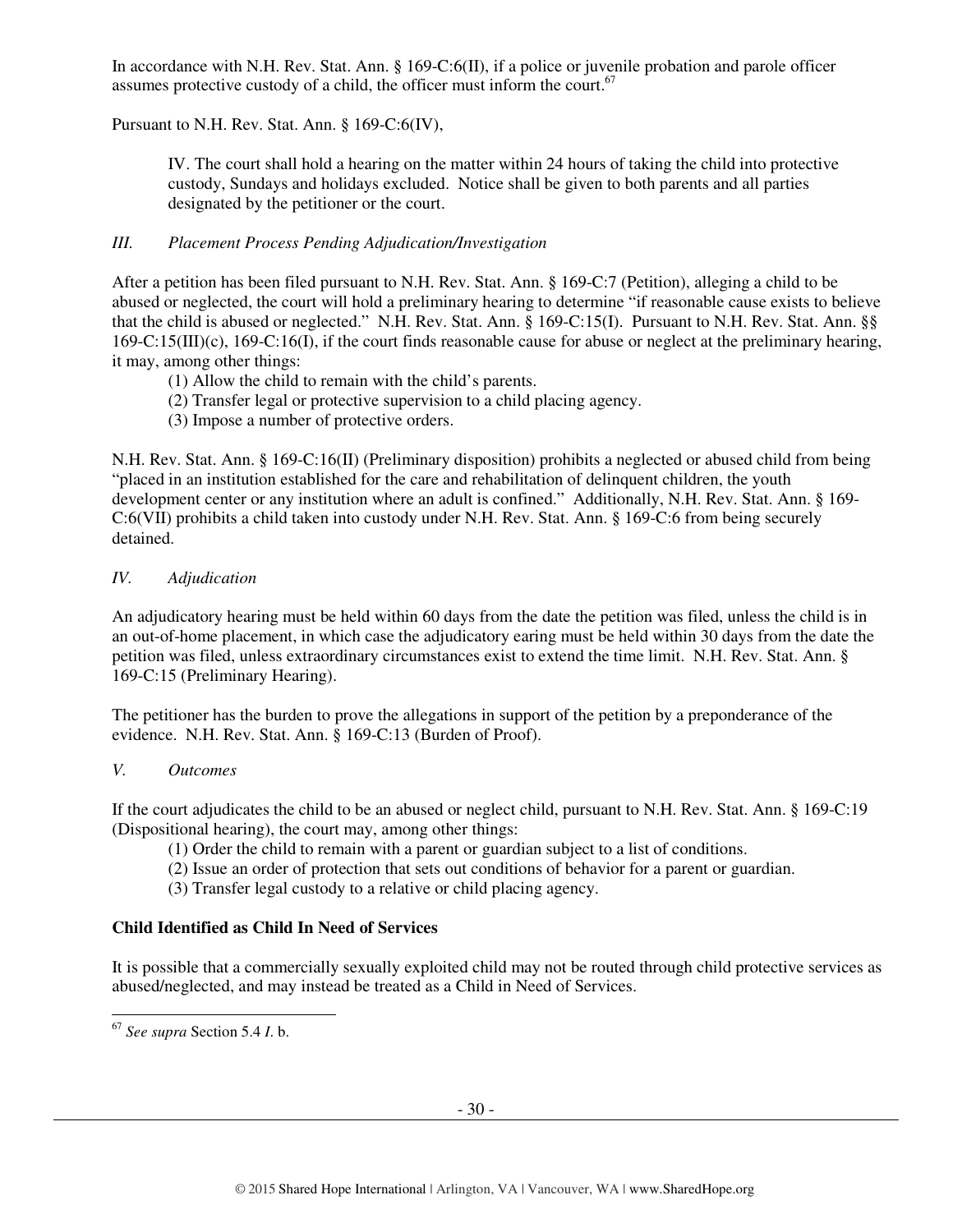## *I. Initial Custody*

## a. Authority for Initial Custody

N.H. Rev. Stat. Ann. § 169-D:8 II (Temporary custody) authorizes law enforcement to take a child into temporary custody if "there are reasonable grounds to believe that a child has run away from his parents, guardian, or other custodian; or the circumstances are such as to endanger the child's health or welfare unless immediate action is taken."

# b. Placement

A child taken into custody as a child in need of services must be released to his or her parent, guardian, or custodian. If the parent, guardian, or custodian is not available, the court must be notified, and determine when and where to release the child. N.H. Rev. Stat. Ann. § 169-D:10 I (Release Prior to Initial Appearance).

# Pursuant to N.H. Rev. Stat. Ann. § 169-D:10 III,

Where there are reasonable grounds to believe that the child is a runaway under RSA 169-D:2,  $II(b)$  or that the child is a child in need of services under RSA 169-D:2,  $II(d)$  and there is no shelter care/detention bed available, nor an appropriate parent, guardian, or custodian as defined in paragraph II of this section available, the court or the officer taking the child into temporary custody shall notify the department. If the child cannot be referred to an alternative to secure detention, the court shall make an order authorizing the department to place the child. The department shall then promptly arrange for placement of the child.

Rather than being placed in secure detention, a child taken into custody may be released to an alternative program pursuant to N.H. Rev. Stat. Ann. § 169-D:9-a (Use of alternative to secure detention), pending the arrival of their parent or guardian. N.H. Rev. Stat. Ann. §169-B:2(II) (Definitions) defines "alternative to secure detention" as

any local program, approved by the court, police, probation, or the department of health and human services, which offers a less restrictive alternative to secure detention for minors. Such programs include, but are not limited to, youth attender, crisis home placement, group homes which have entered into agreements with the department of health and human services to provide such care, truant and runaway programs, and alcohol and drug detoxification programs.

No child taken into custody as a child in need of services may be released to a facility that includes construction features designed to physically restrict the movement or activities of the child. N.H. Rev. Stat. Ann. §169-D:9-b (Prohibited Manner of Detention).

# *II. Process Following Initial Custody of Child In Need of Services*

A petition alleging that a child is in need of services may be filed in the appropriate court by a child's parent, legal guardian or custodian; school official; or law enforcement officer.<sup>68</sup>

Voluntary services may be provided to the child in certain circumstances pursuant to N.H. Rev. Stat. Ann. § 169-D:9 I (Pre-adjudicatory Procedure), which states:

 $\overline{a}$ <sup>68</sup> *See* N.H. Rev. Stat. Ann. §169-D:5 (Petition).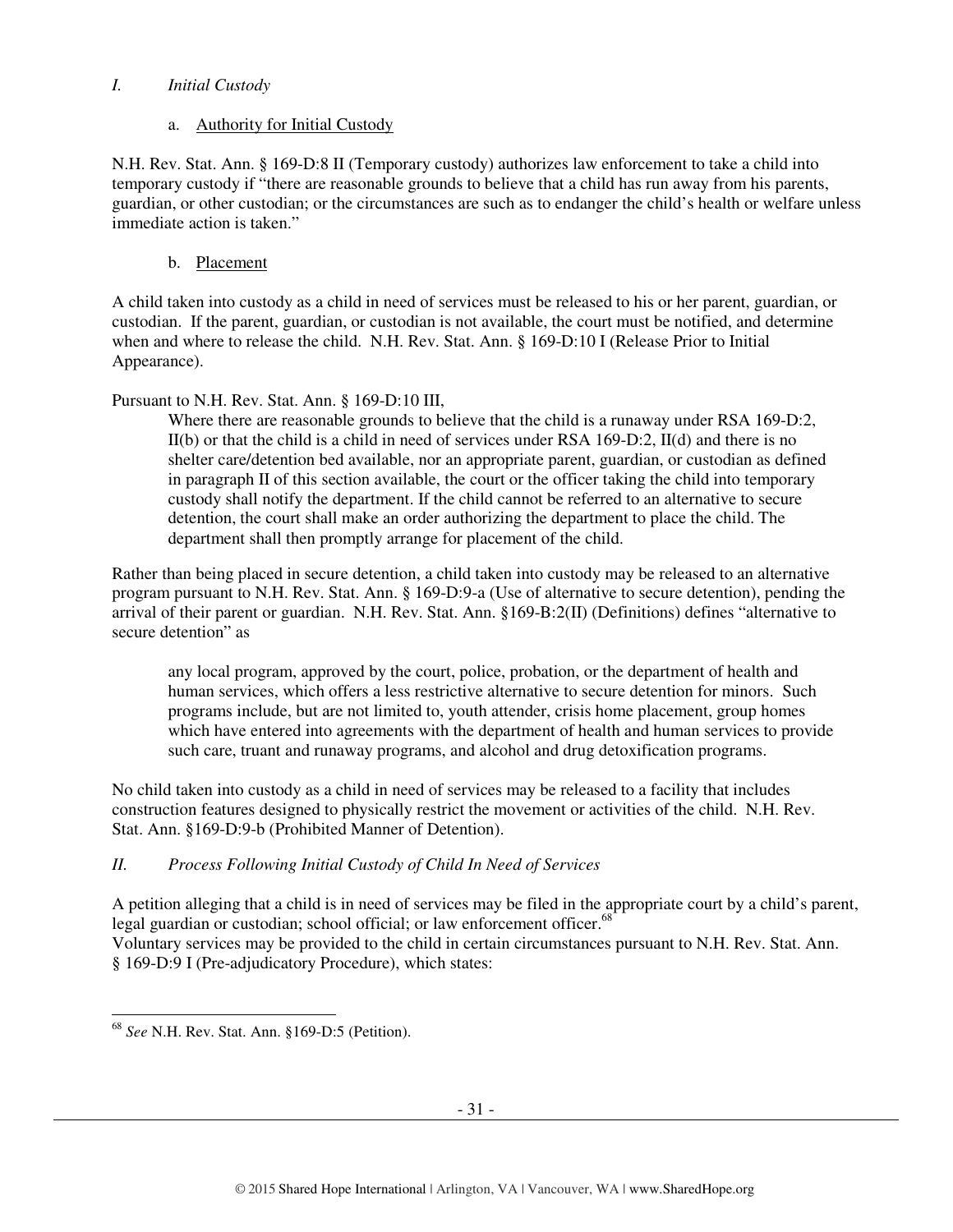Except in emergencies, the department, its agent, or any person or agency it designates shall determine whether voluntary service options are appropriate for the child and family. A referral for this determination may be made by any person permitted to bring a petition under RSA 169- D:5, I…

## *III. Placement Process Pending Adjudication/Investigation:*

Pursuant to N.H. Rev. Stat. Ann. §169-D:11 (I) (Initial Appearance),

An initial appearance shall be held not less than 24 hours nor more than 7 days from the filing of a legally sufficient petition.

No child may be removed from their home unless "Clear and convincing evidence is presented to the court to show it is against the child's best interest to remain in the home under the circumstances presented in such petition." Pursuant to N.H. Rev. Stat. Ann. § 169-D:10 (Removal of Child From Home).

The court may issue one of several orders for release of the child pending an adjudicatory hearing, including requiring the child to be:

(a) Retained in the custody of a parent, guardian, or custodian; or

(b) Released in the supervision and care of a relative; or

(c) Released to the custody of the department of health and human services for placement in a foster home, a group home, a crisis home, or a shelter care facility<sup>69</sup>

A child who is alleged to be habitually truant, a child who repeatedly disregards the commands of his or her parents, guardian or custodian, or a child who repeatedly commits violation offenses under N.H. Rev. Stat. Ann. §169-D:2, II(c) cannot be placed out of their home. N.H. Rev. Stat. Ann. §169-D:13 I-a.

II. *Adjudication*

# a. Adjudicatory/Dispositional Hearing

An adjudicatory hearing must be held within 21 days of the initial appearance. N.H. Rev. Stat. Ann. §169-D:13 II (Release Pending Adjudicatory Hearing).

For a child adjudicated a child in need of services, N.H. Rev. Stat. Ann. § 169-D:17(I) (Dispositional hearing) states that the court "shall order the least restrictive and most appropriate disposition considering the facts in the case, the investigation report, and the dispositional recommendations of the parties and counsel." A final dispositional hearing must be held within thirty days of the adjudicatory hearing, unless good cause exists to extend. N.H. Rev. Stat. Ann. §169-D:14 V (Adjudicatory Hearing).

# *V. Outcomes*

Included among the dispositions authorized under N.H. Rev. Stat. Ann. § 169-D:17(I) are the following:

(a) Permitting the child to remain with a parent, guardian, relative or custodian, subject to such limitations and conditions as the court may prescribe . . . . . . .

 $\overline{a}$  $^{69}$  N.H. Rev. Stat. Ann. §169-D:13 (I) (Release Pending Adjudicatory Hearing).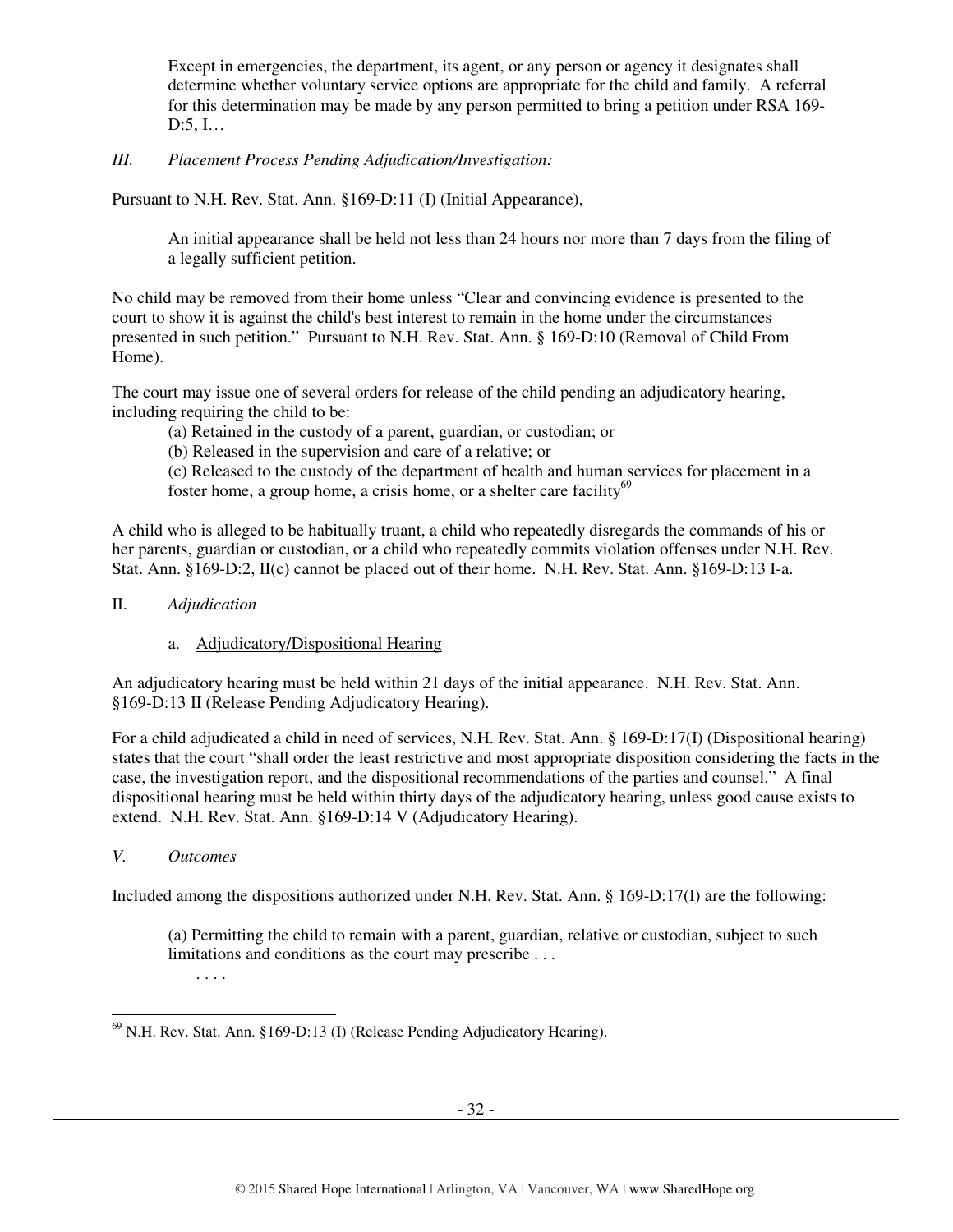- (b) (1) Releasing the child in the supervision and care of a relative or suitable adult; or
	- (2) Releasing the child to the custody of the department of health and human services for placement in a foster home, . . . a group home, a crisis home, or a shelter care facility . . . .
- . . . .

(d) Ordering the minor to perform up to 50 hours of uncompensated public service subject to the approval of the elected or appointed official authorized to give approval of the city or town in which the offense occurred. . . .

(e) Requiring any child to attend structured after-school or evening programs which address some of the child's compliance issues, as well as supervise the child during the time of the day in which the child most values his or her freedom and the time which is most often used to perform unruly acts. . . .

Pursuant to N.H. Rev. Stat. Ann. § 169-D:9-b (Prohibited manner of detention), "Notwithstanding any other provisions of law, no child detained under this chapter shall be held for any period of time in a public or private facility, which includes construction fixtures designed to physically restrict the movements and activities of persons in custody, including but not limited to locked rooms and buildings, fences, or other physical structures." Additionally, N.H. Rev. Stat. Ann. § 169-D:9-c (Detention in certain facilities; CHINS and juvenile delinquents) states,

I. Facilities which are not physically restricted may receive for placement minors who have been adjudicated as children in need of services<sup>70</sup> or minors who have been adjudicated as juvenile delinquents.

II. Physically restricted facilities shall receive for commitment and detention only those minors who have been adjudicated juvenile delinquents pursuant to RSA 169-B [Delinquent children] $<sup>71</sup>$  or who are</sup> awaiting the court's disposition regarding allegations of juvenile delinquency. Physically restricted facilities which are primarily used for psychiatric treatment or evaluation shall not be limited only to such minors.

## **Child Identified as Delinquent**

Commercially sexually exploited children are not subject to delinquency charges for prostitution offenses<sup>72</sup> but may be charged with other delinquent offenses committed in the course of their victimization. In the event that a minor sex trafficking victim is charged with a delinquent offense, they would encounter the following process.

*I. Initial Custody* 

 $\overline{a}$ 

a. Authority for Initial Custody

<sup>72</sup> *See supra* section 5.3.

 $^{70}$  N.H. Rev. Stat. Ann. § 169-D:2(II) defines a "child in need of services" as

a child under the age of 18 with a diagnosis of severe emotional, cognitive, or other mental health issues who engages in aggressive, fire setting, or sexualized behaviors that pose a danger to the child or others and who is otherwise unable or ineligible to receive services under RSA 169-B or RSA 169-C.

 $71$  N.H. Rev. Stat. Ann. § 169-B:2(IV) defines a "delinquent" as

a person who has committed an offense before reaching the age of 17 years which would be a felony or misdemeanor under the criminal code of this state if committed by an adult, and is expressly found to be in need of counseling, supervision, treatment, or rehabilitation as a consequence thereof.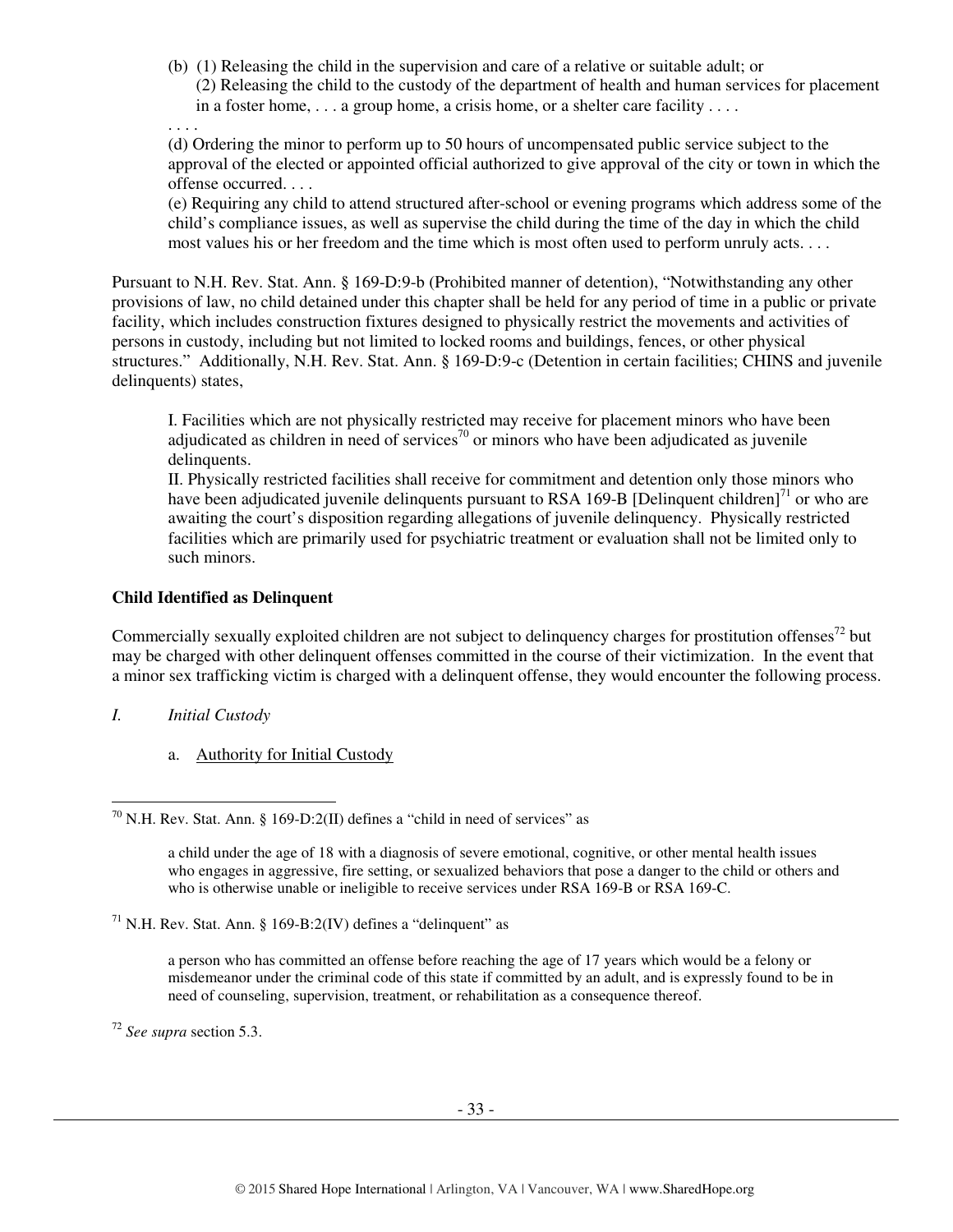Pursuant to N.H. Rev. Stat. Ann. § 169-B:9(I) (Arrest or taking minor into custody), a juvenile probation and parole officer may immediately arrest or take into custody "any minor who is found violating any law, . . . or whose circumstances are such as to endanger such minor's person or welfare, unless immediate action is taken."

b. Placement

After a child is taken into custody under N.H. Rev. Stat. Ann. § 169-B:9(I), N.H. Rev. Stat. Ann. § 169-B:9-a (Use of alternatives to secure detention) and N.H. Rev. Stat. Ann. § 169-B:10 (Juvenile diversion) state that the child may be released to an alternative secure detention program pending the arrival of a parent or custodian, released to the custody of his or her parent, guardian, or custodian, and, in some cases, may receive diversion.

# *II. Process Following Initial Custody of Delinquent Child*

Any person may file a petition in the appropriate court alleging delinquency of a minor. N.H. Rev. Stat. Ann. §169-B:6 (Petition).

# *III. Placement Process Pending Adjudication/Investigation:*

Pursuant to N.H. Rev. Stat. Ann. §169-D:11 (I) (Initial Appearance),

An initial appearance shall be held not less than 24 hours nor more than 7 days from the filing of a legally sufficient petition.

Pursuant to N.H. Rev. Stat. Ann. § 169-B:14(I) (Release or detention pending adjudicatory hearing), if the child does not receive diversion, the child may be placed in any of the following while awaiting an adjudicatory hearing:

(a) Retained in the custody of a parent, guardian, or custodian; or

(b) Released in the supervision and care of a relative or friend; or

(c) Released to the custody of the department of health and human services for placement in a foster home,  $\ldots$  a group home, a crisis home, or a shelter care facility  $\ldots$ ...

(e) Detained at a facility certified by the commissioner of the department of health and human services for detention of minors pursuant to the following:

(1) No minor charged with delinquency shall be securely detained following arraignment unless the prosecution establishes probable cause to believe that the minor committed the alleged delinquent acts and unless the prosecution demonstrates by clear and convincing evidence the need for secure detention, based upon the criteria for secure detention specified in subparagraph (e)(2); (2) A minor shall not be securely detained unless secure detention is necessary:

(A) To insure the presence of the juvenile at a subsequent hearing; or

(B) To provide care and supervision for a minor who is in danger of self-inflicted harm when no parent, guardian, custodian, or other suitable person or program is available to supervise and provide such care; or

(C) To protect the personal safety or property of others from the probability of serious bodily harm or other harm.

N.H. Rev. Stat. Ann. § 169-B:15 (No detention at jail) also provides, "Following arraignment no minor shall be detained in any facility where adults charged, convicted or committed for criminal offenses are simultaneously detained."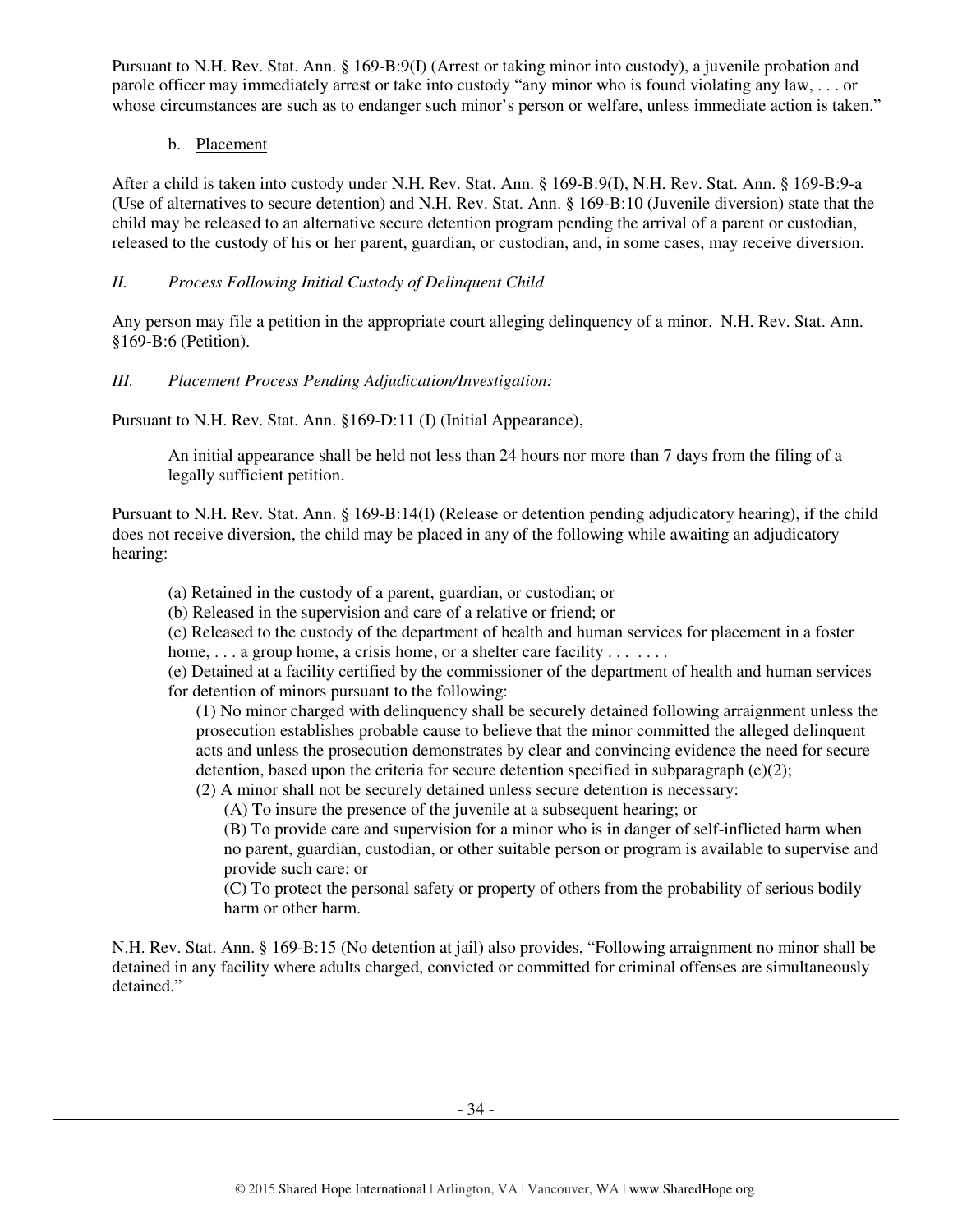#### *IV. Adjudication*

#### a. Adjudicatory/Dispositional Hearing

Pursuant to N.H. Rev. Stat. Ann. § 169:B-14 II (Release or Detention Pending Adjudicatory Hearing), an adjudicatory hearing must be held within 21 days of arraignment if a child is being detained, and within 30 days of arraignment if a child is not being detained.

## b. Diversion

New Hampshire has established a diversionary process for a child alleged to be delinquent. Pursuant to N.H. Rev. Stat. Ann. §169-B:10 (Juvenile Diversion),

I. An officer authorized under RSA 169-B:9 to take a minor into custody may dispose of the case without court referral by releasing the minor to a parent, guardian, or custodian... I-a. Prior to filing a delinquency petition with the court, the arresting agency or prosecutor shall screen the petition for participation in diversion...

II. At any time before or at arraignment pursuant to this chapter, a minor and the minor's family may be referred to a court-approved diversion program or other intervention program or community resource. Referral may be made by the arresting or prosecuting agency or juvenile probation and parole officer, prior to filing a petition with the court or after the filing of a petition by such agency with the court's approval, or by the court on its own, or any party's motion… II-a. The administrative judge of the judicial branch family division shall have the authority to approve diversion referral procedures for use in all juvenile matters throughout the state. III. Referral to diversion or other community resource after filing is appropriate if:

(a) The facts bring the case within the jurisdiction of the court;

(b) Referral of the case is in the best interest of the public and the minor; and

(c) The minor and the parents, guardian, or other custodian give knowing, informed, and voluntary consent. IV. Referral after filing shall stay the proceedings for a period not to exceed 6 months from the date of referral, unless extended by the court for an additional period not to exceed 6 months and does not authorize the detention of the minor. V. During the period of referral, the court may require further conditions of conduct on the part of the minor and the minor's parents.

…

#### *V. Outcomes*

A delinquent minor may receive several dispositions including being returned to the parent, custodian, or guardian, released to a relative or friend, conditionally released for no more than five years, placed in the custody of the department of health and human services, or probation. N.H. Rev. Stat. Ann. § 169-B:19(I). If the minor is at least 16, the minor may also be placed in a "county correctional facility." N.H. Rev. Stat. Ann. § 169-B:19(III).

5.4.1 Recommendation: Enact a mandatory protective response for juvenile sex trafficking victims that provides an avenue to specialized services outside detention.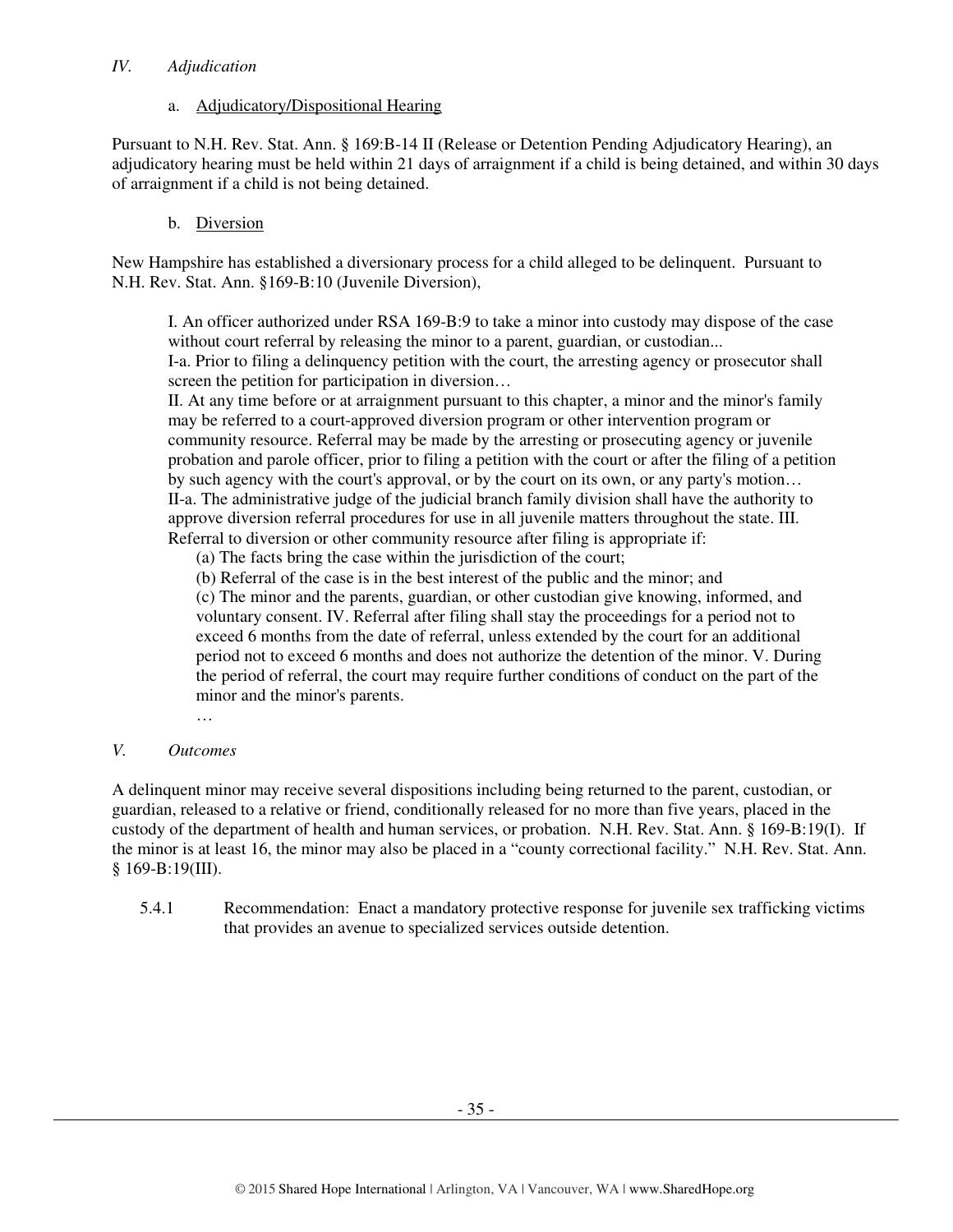*5.5 Commercial sexual exploitation is identified as a type of abuse and neglect within child protection statutes.* 

Commercial sexual exploitation is identified as a type of abuse and neglect within New Hampshire's Child Protection Act.<sup>73</sup> Specifically, N.H. Rev. Stat. Ann. § 169-C:3(II)(a) defines "abused child" in part as, "any child who has been . . . [s]exually abused." Pursuant to N.H. Rev. Stat. Ann. § 169-C:3(XXVII-a),

"Sexual abuse" means the following activities under circumstances which indicate that the child's health or welfare is harmed or threatened with harm: the employment, use, persuasion, inducement, enticement, or coercion of any child to engage in, or having a child assist any other person to engage in, any sexually explicit conduct or any simulation of such conduct for the purpose of producing any visual depiction of such conduct; or the rape, molestation, prostitution, or other form of sexual exploitation of children, or incest with children. With respect to the definition of sexual abuse, the term "child" or "children" means any individual who is under the age of 18 years.

- 5.5.1 Recommendation: Amend the definition of "abused child" in N.H. Rev. Stat. Ann. § 169- C:3(XXVII-a) (Definitions) to include minor victims of sex trafficking.
- *5.6 The definition of "caregiver" or another related term in the child welfare statutes is not a barrier to a sex trafficked child accessing the protection of child welfare.*

New Hampshire does not specifically use the term "caregiver" in its child welfare statutes and the definitions for the relevant terms used in N.H. Rev. Stat. Ann. § 169-C:6 (Protective custody), regarding when a child may be taken into protective custody, are likely not broad enough to include a trafficker in custody or control of a child. N.H. Rev. Stat. Ann. § 169-C:6(I) authorizes law enforcement to take a child into custody, in specified circumstances, without the consent of the child's "parents or other person legally responsible for the child's care."

The Child Protection Act's<sup>74</sup> definition for the term "person responsible for the welfare of a child," also is not likely to be broad enough to include non-family traffickers. N.H. Rev. Stat. Ann. § 169-C:3(XXII) defines "a person responsible for a child's welfare" as including the following:

[T]he child's parent, guardian or custodian, as well as the person providing out-of-home care of the child, if that person is not the parent, guardian or custodian. For purposes of this definition, "out-ofhome care" includes child day care, and any other settings in which children are given care outside of their homes.

- 5.6.1 Recommendation: Amend N.H. Rev. Stat. Ann. § 169-C:3(XXII) (Definitions) and N.H. Rev. Stat. Ann. § 169-C:6 (Protective custody) to allow child welfare protection for juvenile sex trafficking victims irrespective of the perpetrator of the abuse.
- *5.7 Crime victims' compensation is specifically available to a child victim of sex trafficking or commercial sexual exploitation of children (CSEC) without regard to ineligibility factors.*

Commercially sexually exploited children may be eligible to receive crime victim compensation. N.H. Rev. Stat. Ann. § 21-M:8-h(I)(a) (Claimant eligibility; compensation) states,

I. (a) Victims eligible for compensation are:

 $\overline{a}$ 

 $^{73}$  N.H. Rev. Stat. Ann. §§ 169-C:1 to C:28.

<sup>74</sup> N.H. Rev. Stat. Ann. §§ 169-C:1 to C:28.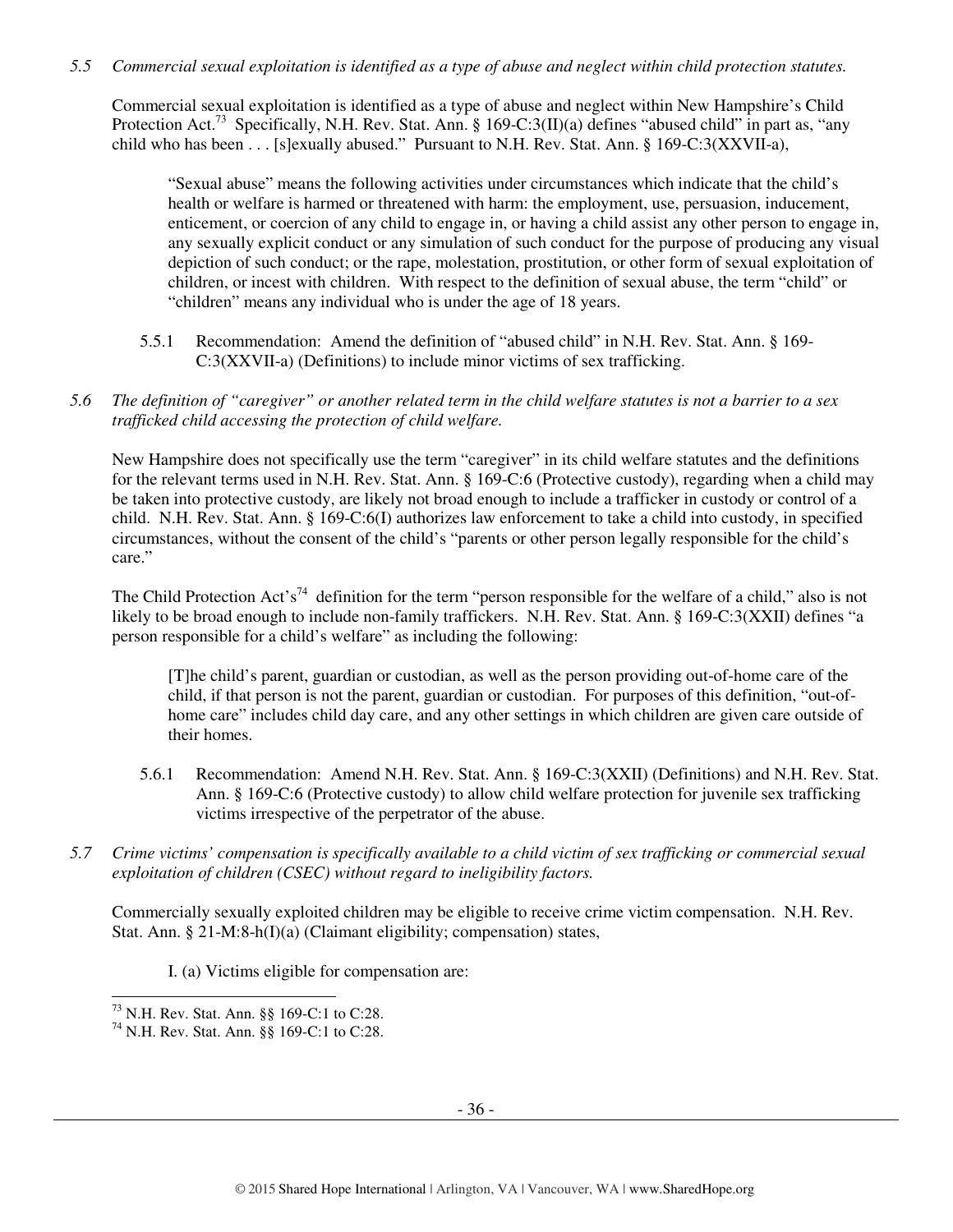(1) Any person who sustains personal injury as a result of a felony or misdemeanor;

. . .

(3) Any person who is a victim of sexual abuse and is under the age of 18 at the time the claim is filed;

(4) Any person who is a victim of human trafficking and has been tattooed with an identifying mark of human trafficking by a person who has forced him or her into trafficking.

Although victims of N.H. Rev. Stat. Ann. § 633:7 (Trafficking in persons) and New Hampshire's CSEC laws may qualify as eligible victims, certain other requirements for receiving compensation could present difficulties. N.H. Rev. Stat. Ann. § 21-M:8-h(II) requires a claim for compensation to be filed "within 2 years of the crime, unless good cause is shown," but does not explain what constitutes good cause. Additionally, under N.H. Rev. Stat. Ann. § 21-M:8-h(IV), if the Victims' Assistance Commission determines that a victim was contributorily at fault, the commission may deny or reduce a victim's award. N.H. Rev. Stat. Ann. § 21-M:8-h(V)<sup>75</sup> also imposes a "\$30,000 maximum recovery per claimant per incident."

5.7.1 Recommendation: Amend N.H. Rev. Stat. Ann. § 21-M:8-h (Claimant eligibility; compensation) to create exceptions to the listed criteria for commercially sexually exploited children.

# *5.8 Victim-friendly procedures and protections are provided in the trial process for minors under 18.*

Limited victim-friendly criminal justice procedures are afforded specifically to victims of N.H. Rev. Stat. Ann. § 633:7 (Trafficking in persons). N.H. Rev. Stat. Ann. § 633:7(IV) provides a "rape shield" protection specifically for victims of N.H. Rev. Stat. Ann. § 633:7, stating that

[e]vidence of a trafficking victim's personal sexual history, history of commercial sexual activity, or reputation evidence regarding the victim's past sexual behavior shall not be admissible at trial unless the evidence is:

. . . (b) Offered by the prosecution to prove a pattern of trafficking by the defendant.

Other protections afforded to victims of sexual assault may be provided to victims of N.H. Rev. Stat. Ann. § 633:7 and New Hampshire's CSEC laws. For example, N.H. Rev. Stat. Ann. § 632-A:8 (In camera testimony) states in part, "In [sexual assault and other related] cases where the victim is under 16 years of age, the victim's testimony shall be heard in camera unless good cause is shown by the defendant."

N.H. Rev. Stat. Ann. § 517:13-a(I) (Videotape trial testimony authorized) allows a victim of any crime, who is under 16 years of age at the time of the crime, to give videotaped testimony, provided the court finds by a preponderance of the evidence that "[t]he child will suffer emotional or mental strain if required to testify in open court," or "[f]urther delay will impair the child's ability to recall and relate the facts of the alleged offense." The videotaped testimony "shall be conducted before the judge at such a place as ordered by the court in the presence of the prosecutors, the defendant and his attorneys, and such other persons as the court allows." N.H. Rev. Stat. Ann. § 517:13-a(II). N.H. Rev. Stat. Ann. § 517:13-a(IV) allows any witness 16 years of age or younger to have his or her parent or other appropriate adult present during the taping of the testimony, and N.H. Rev. Stat. Ann. § 517:13-a(III) provides that a witness whose testimony is videotaped under this section "shall [not] be required to appear or testify at trial" unless the court orders it for good cause.

 $\overline{a}$ <sup>75</sup> Here and elsewhere in this report that N.H. Rev. Stat. Ann. § 21-M:8-h is quoted or cited, it has been updated to reflect the amendments added by enactment of House Bill 616. N.H. Laws. (2015) (effective September 4, 2015).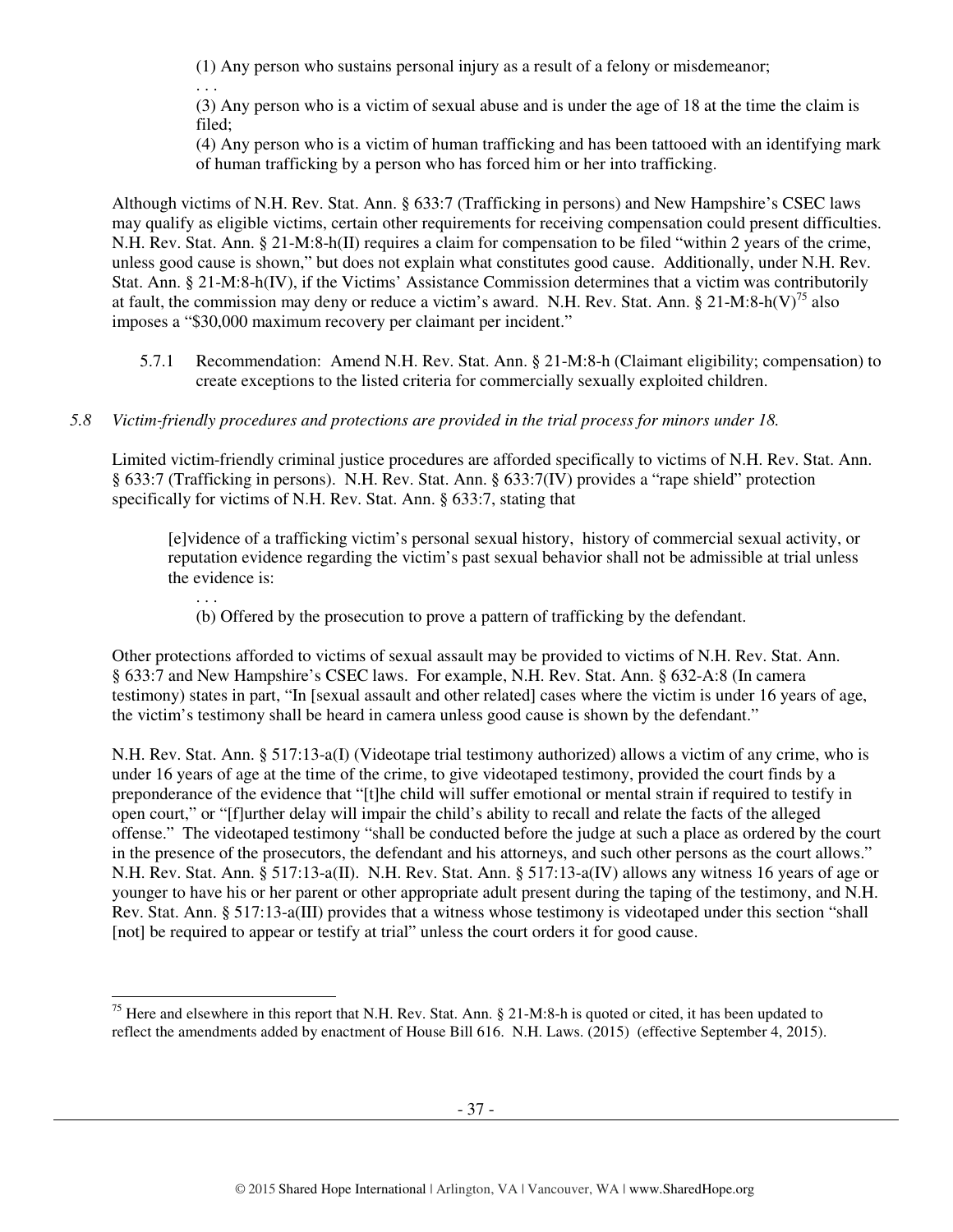Lastly, N.H. Rev. Stat. Ann. § 21-M:8-k(II) (Rights of crime victims) affords crime victims the following rights:

(a) The right to be treated with fairness and respect for their dignity and privacy throughout the criminal justice process.

(b) The right to be informed about the criminal justice process and how it progresses.

(c) The right to be free from intimidation and to be reasonably protected from the accused throughout the criminal justice process.

. . . .

(g) The right to have inconveniences associated with participation in the criminal justice process minimized.

. . . .

(i) The right to be informed about available resources, financial assistance, and social services.  $(i)$  The right to restitution  $\dots$ .

(k) The right to be provided a secure, but not necessarily separate, waiting area during court proceedings.

. . . .

(m) The right of confidentiality of the victim's address, place of employment, and other personal information.

. . . .

Trafficking victims are also entitled to protection of their identity during criminal proceedings. N.H. Rev. Stat. Ann. § 633:7(V) (Trafficking in persons) states that

In any investigation or prosecution for an offense under this section, the identity of the victim and the victim's family, and images of the victim and the victim's family, shall be confidential except to the extent disclosure is necessary for the purpose of investigation, prosecution, or provision of services and benefits to the victim and the victim's family, or if disclosure is required by a court order.

*5.9 Expungement or sealing of juvenile delinquency records resulting from arrests or adjudications for prostitution-related offenses committed as a result of, or in the course of, the commercial sexual exploitation of a minor is available within a reasonable time after turning 18.* 

N.H. Rev. Stat. Ann. § 169-B:35(I), (II) (Juvenile case and court records) states that "[a]ll case records, as defined in RSA 170-G:8-a [Record content; confidentiality; rulemaking], relative to delinquency, shall be confidential and access shall be provided pursuant to RSA 170-G:8-a." The case records must be kept separate from other court records, and must "be withheld from public inspection but shall be open to inspection by officers of the institution where the minor is committed, juvenile probation and parole officers, a parent, a guardian, a custodian, the minor's attorney, the relevant county, and others entrusted with the corrective treatment of the minor." N.H. Rev. Stat. Ann. § 169-B:35(II) further provides that once the person turns 21, "all court records and individual institutional records, including police records, shall be closed and placed in an inactive file."

5.9.1 Recommendation: Enact a provision requiring the automatic expungement of criminal records of minor victims of commercial sexual exploitation and domestic minor sex trafficking who are under the age of 18.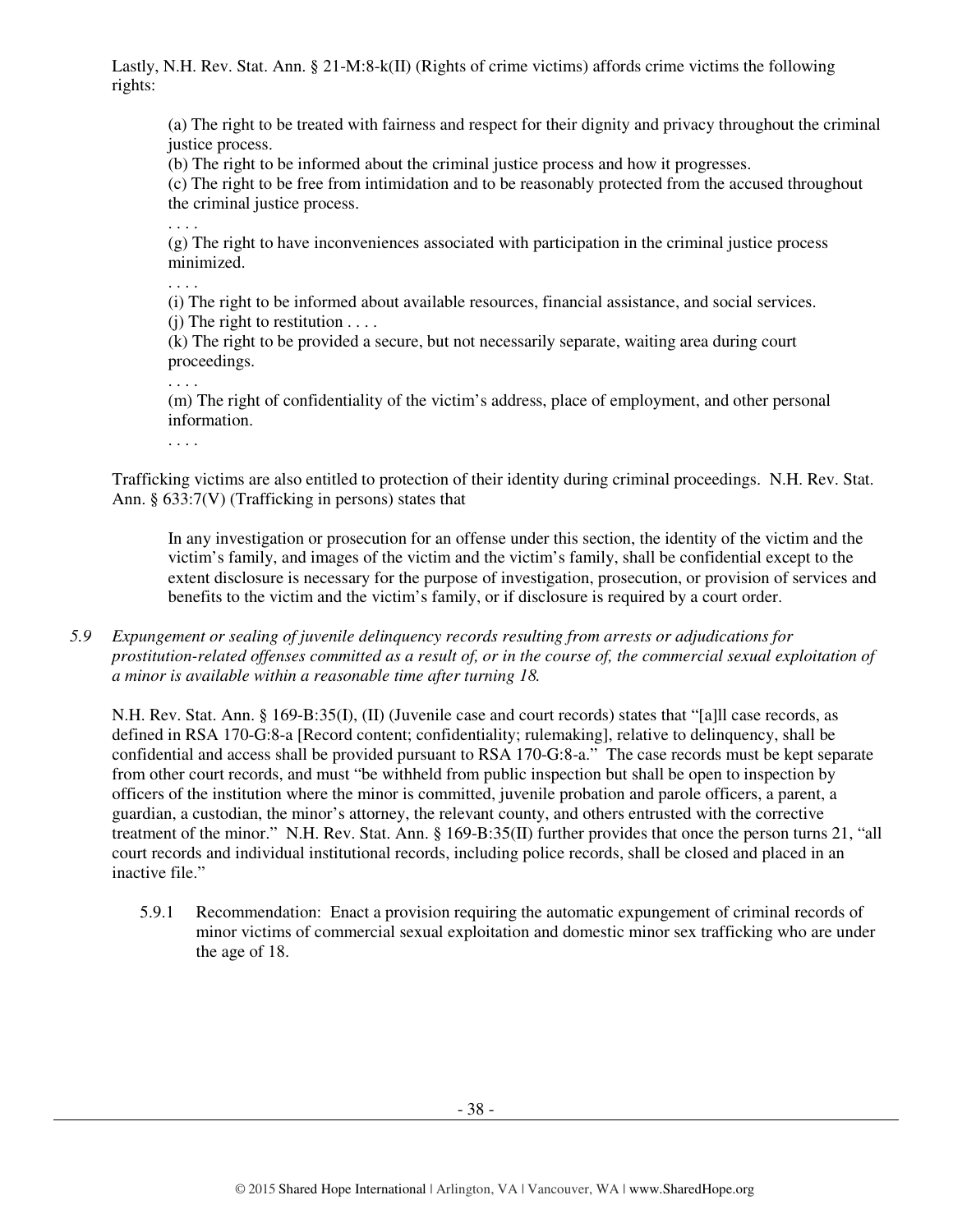*5.10 Victim restitution and civil remedies for victims of domestic minor sex trafficking or commercial sexual exploitation of children (CSEC) are authorized by law.* 

Victims of .H. Rev. Stat. Ann. § 633:7 (Trafficking in persons) are entitled to civil remedies. .H. Rev. Stat. Ann. § 633:11 (Civil remedy) states,

I. A victim may bring a civil action against a person that commits an offense under this subdivision for damages, injunctive relief, or other appropriate relief.

II. In an action under this section, the court shall award a prevailing plaintiff reasonable attorney's fees and costs.

III. An action under this section shall be commenced not later than 10 years after the date on which the victim was released from the human trafficking situation or 10 years after the date on which the victim attains 18 years of age, whichever is later.

IV. Any damages awarded to the victim under this section shall be offset by any restitution paid to the victim pursuant RSA 633:10.

V. This section shall not preclude the victim from pursuing any other remedy available to the victim under federal or state law.

No civil remedies are specifically provided to victims of New Hampshire's CSEC offenses.

Victims of N.H. Rev. Stat. Ann. § 633:7 (Trafficking in persons) are entitled to receive restitution from their offenders. N.H. Rev. Stat. Ann. § 633:10(I), (II) (Restitution and compensation) states,

I. A person convicted under this section shall be ordered by the court to pay restitution to the victim. Such restitution may include but not be limited to:

(a) Any economic loss<sup>76</sup> compensable under RSA  $651:62$  [Definitions], in accordance with the provisions of RSA 651:61-a through RSA 651:67; and

(b) The value of the victim's labor as guaranteed under the minimum wage law and overtime

provisions of the Fair Labor Standards Act or the state minimum wage law, whichever is greater. II. To the extent not included in economic loss that is compensable under paragraph I, the court may also order a person convicted under this section to pay compensation as follows:

(a) Costs of medical and psychological treatment, including physical and occupational therapy and rehabilitation, at the court's discretion;

(b) Costs of necessary transportation, temporary housing, and child care, at the court's discretion;

(c) Return of property, cost of damage to property, or full value of property if destroyed or damaged beyond repair;

(d) Expenses incurred by a victim and any household members or other family members in relocating away from the defendant or his or her associates, including, but not limited to, deposits for utilities and telephone service, deposits for rental housing, temporary lodging and food expenses, clothing, and personal items; and

(e) Any and all other losses suffered by the victim as a result of an offense under this section.

Victims of other offenses may also be able to receive restitution under New Hampshire's general restitution statute, N.H. Rev. Stat. Ann. § 651:63(I) (Restitution authorized), which allows the court to sentence any offender, regardless of his ability to pay, "to make restitution in an amount determined by the court." Although restitution is not mandatory, "[i] n any case in which restitution is not ordered, the

 $\overline{a}$ 

<sup>&</sup>lt;sup>76</sup> See supra note 48 for the definition of "economic loss."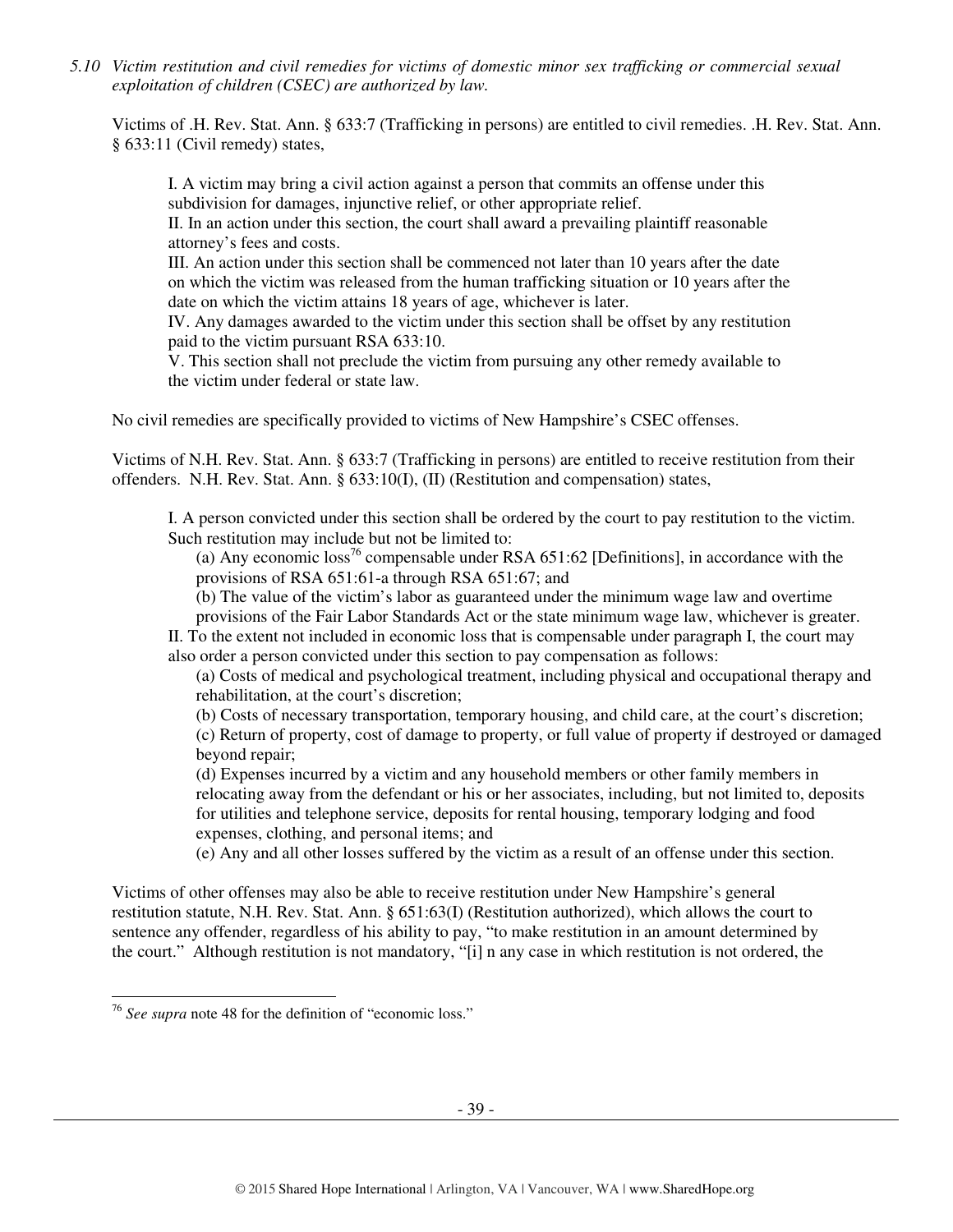court shall state its reasons therefor on the record or in its sentencing order." N.H. Rev. Stat. Ann. § 651:63(I).

*5.11 Statutes of limitations for civil and criminal actions for child sex trafficking or commercial sexual exploitation of children (CSEC) offenses are eliminated or lengthened sufficiently to allow prosecutors and victims a realistic opportunity to pursue criminal action and legal remedies.* 

Pursuant to N.H. Rev. Stat. Ann. § 625:8(III)(i), prosecutions under N.H. Rev. Stat. Ann. § 633:7 (Trafficking in persons) must occur "within 20 years, except where the victim was under 18 years of age when the alleged offense occurred, in which case within 20 years of the victim's eighteenth birthday." N.H. Rev. Stat. Ann. § 625:8(I)(a), (b) (Limitations), prosecutions for felonies, including New Hampshire's felony CSEC offenses, must commence within 6 years of the crime. Prosecutions for N.H. Rev. Stat. Ann. § 645:2(I)(f) (Prostitution and related offenses), a Class B misdemeanor, must be brought within 1 year of the crime. N.H. Rev. Stat. Ann. § 625:8(I)(c). Although these statutes of limitations toll "[d]uring any time when the accused is continuously absent from the state or has no reasonably ascertained place of abode or work within this state . . . [or] when a prosecution is pending against the accused in this state based on the same conduct," no tolling is provided if the victim of the offense is a minor under the age of 18. N.H. Rev. Stat. Ann. § 625:8(VI)(a), (b).

Generally, under N.H. Rev. Stat. Ann. § 508:4 (Personal actions), actions for personal injuries must be commenced within 3 years. N.H. Rev. Stat. Ann. § 508:4(I) states, in part,

Except as otherwise provided by law, all personal actions . . . may be brought only within 3 years of the act or omission complained of, except that when the injury and its causal relationship to the act or omission were not discovered and could not reasonably have been discovered at the time of the act or omission, the action shall be commenced within 3 years of the time the plaintiff discovers, or in the exercise of reasonable diligence should have discovered, the injury and its causal relationship to the act or omission complained of.

Pursuant to N.H. Rev. Stat. Ann. § 508:8 (Disabilities), "An infant or mentally incompetent person may bring a personal action within 2 years after such disability is removed." Additionally, pursuant to N.H. Rev. Stat. Ann. § 508:4-g (Actions based on sexual assault and related offenses),

A person, alleging to have been subjected to any offense under RSA 632-A or an offense under RSA 639:2, who was under 18 years of age when the alleged offense occurred, may commence a personal action based on the incident within the later of:

I. Twelve years of the person's eighteenth birthday; or

II. Three years of the time the plaintiff discovers, or in the exercise of reasonable diligence should have discovered, the injury and its causal relationship to the act or omission complained of.

5.11.1 Recommendation: Eliminate the statute of limitations for prosecutions of N.H. Rev. Stat. Ann. § 633:7 (Trafficking in persons) and New Hampshire's CSEC offenses and extend the statute of limitations for child victims to file civil claims arising from injury caused by commercial sexual exploitation.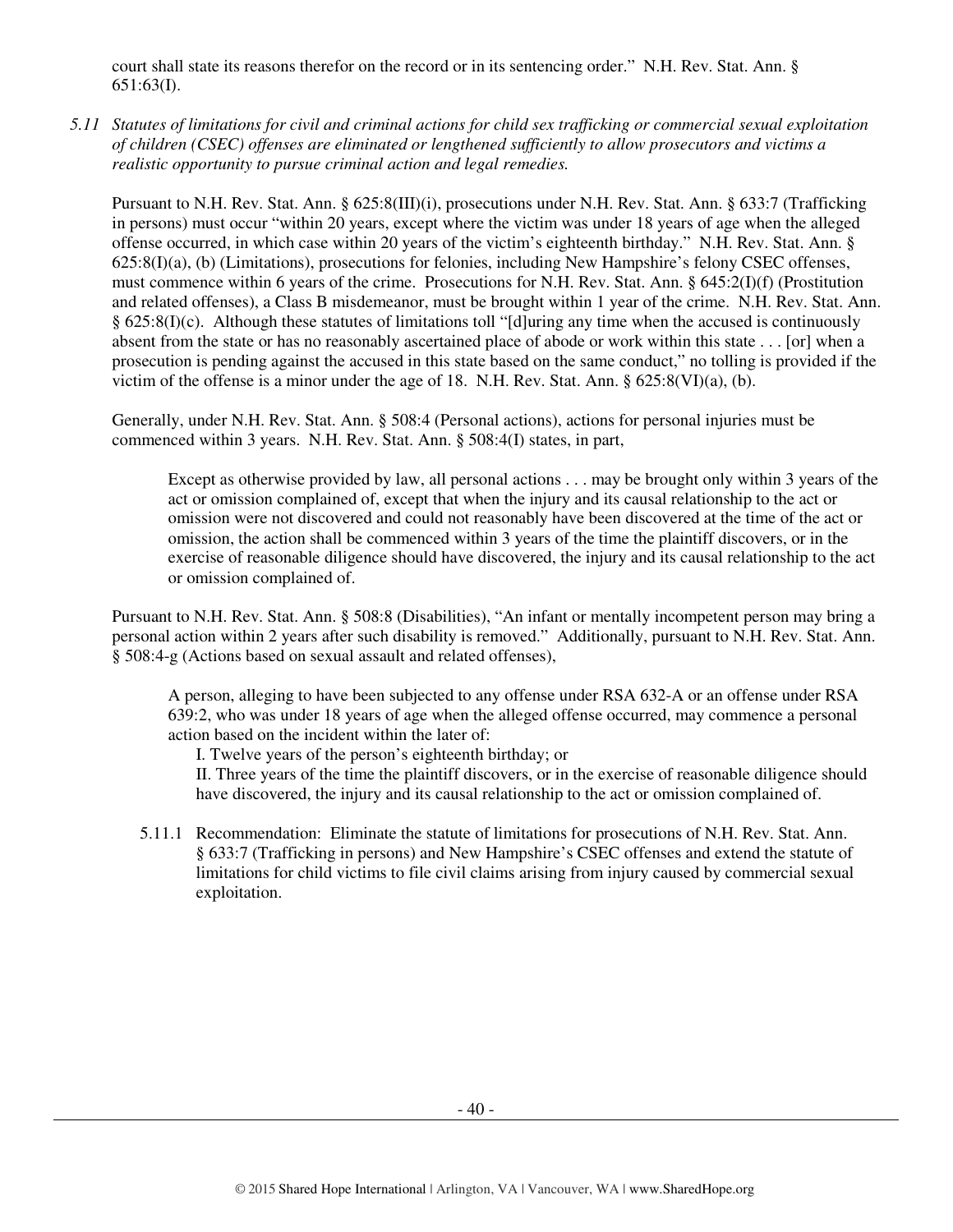#### **FRAMEWORK ISSUE 6: CRIMINAL JUSTICE TOOLS FOR INVESTIGATION AND PROSECUTIONS**

#### *Legal Components:*

- *6.1 Training on human trafficking and domestic minor sex trafficking for law enforcement is statutorily mandated.*
- *6.2 Single party consent to audiotaping is permitted in law enforcement investigations.*
- *6.3 Wiretapping is an available tool to investigate domestic minor sex trafficking.*
- *6.4 Using a law enforcement posing as a minor to investigate buying or selling of commercial sex acts is not a defense to soliciting, purchasing, or selling sex with a minor.*
- *6.5 Using the Internet or electronic communications to investigate buyers and traffickers is a permissible investigative technique.*
- *6.6 Law enforcement and child welfare agencies are mandated to promptly report missing and recovered children. \_\_\_\_\_\_\_\_\_\_\_\_\_\_\_\_\_\_\_\_\_\_\_\_\_\_\_\_\_\_\_\_\_\_\_\_\_\_\_\_\_\_\_\_\_\_\_\_\_\_\_\_\_\_\_\_\_\_\_\_\_\_\_\_\_\_\_\_\_\_\_\_\_\_\_\_\_\_\_\_\_\_\_\_\_\_\_\_\_\_\_\_\_\_*

#### *Legal Analysis:*

*6.1 Training on human trafficking and domestic minor sex trafficking for law enforcement is statutorily mandated or authorized.* 

New Hampshire does not require or authorize law enforcement to receive training on human trafficking or domestic minor sex trafficking. N.H. Rev. Stat. Ann. § 188-F:24(I) (Police standards and training council) creates the Police Standards and Training Council which, according to N.H. Rev. Stat. Ann. § 188-F:26(III) (Powers), is responsible for establishing "minimum educational and training standards for employment as a police officer, state corrections officer, or state probation-parole officer either in permanent positions or in temporary or probationary status." Additionally, N.H. Rev. Stat. Ann. § 188-F:27 (Education and training required) mandates that law enforcement complete a training program at a school approved by the Police Standards and Training Council, but does not specify the types of training that must be provided.

- 6.1.1 Recommendation: Amend New Hampshire law to specifically require or authorize training and education for law enforcement in the area of domestic minor sex trafficking and the commercial sexual exploitation of children to ensure law enforcement can adequately identify these crimes.
- *6.2 Single party consent to audiotaping is permitted in law enforcement investigations.*

Single party consent to audiotaping generally is not permitted in New Hampshire. N.H. Rev. Stat. Ann. § 570- A:2 (Interception and disclosure of telecommunication or oral communications prohibited) requires the consent of all parties to the communication. N.H. Rev. Stat. Ann. § 570-A:2(I-a) states,

A person is guilty of a misdemeanor if, except as otherwise specifically provided in this chapter or without consent of all parties to the communication, the person knowingly intercepts a telecommunication or oral communication when the person is a party to the communication or with the prior consent of one of the parties to the communication, but without the approval required by RSA 570-A:2, II(d).

Pursuant to N.H. Rev. Stat. Ann.  $\S 570-A:2(I-a)(II)(d)$ ,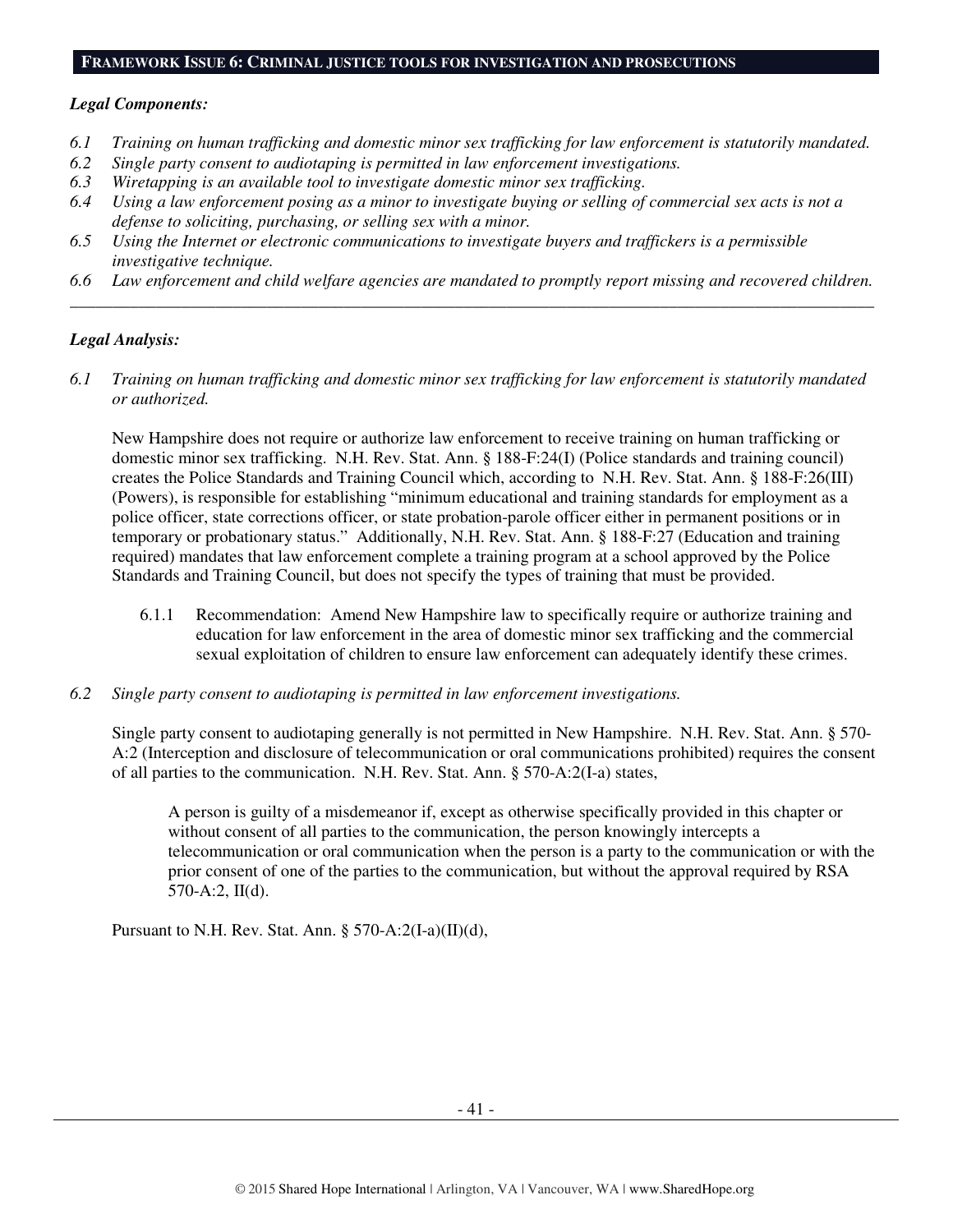An investigative or law enforcement officer in the ordinary course of the officer's duties pertaining to the conducting of investigations of organized crime, $\frac{7}{7}$  offenses enumerated in this chapter, solid waste violations under RSA 149-M:9, I and II, or harassing or obscene telephone calls to intercept a telecommunication or oral communication, when such person is a party to the communication or one of the parties to the communication has given prior consent to such interception; provided, however, that no such interception shall be made unless the attorney general, the deputy attorney general, or an assistant attorney general designated by the attorney general determines that there exists a reasonable suspicion that evidence of criminal conduct will be derived from such interception. Oral authorization for the interception may be given and a written memorandum of said determination and its basis shall be made within 72 hours thereafter. The memorandum shall be kept on file in the office of the attorney general.

*6.3 Wiretapping is an available tool to investigate domestic minor sex trafficking.* 

N.H. Rev. Stat. Ann. § 570-A:7 (Authorization for interception of telecommunications or oral communications) states,

The attorney general, deputy attorney general, or a county attorney, upon the written approval of the attorney general or deputy attorney general, may apply to a judge of competent jurisdiction for an order authorizing or approving the interception of telecommunications or oral communications, and such judge may grant in conformity with RSA 570-A:9 [Procedure for interception of telecommunication or oral communications], an order authorizing or approving the interception of telecommunications or oral communications by investigative or law enforcement officers having responsibility for the investigation of the offenses as to which the application is made, when such interception may provide, or has provided, evidence of the commission of organized crime<sup>78</sup>... or evidence of the commission of the offenses of ... kidnapping, ... child pornography under RSA 649-A, computer pornography and child exploitation under RSA 649-B, . . . aggravated felonious sexual assault as defined in RSA 632-A:2, felonious sexual assault as defined in RSA 632-A:3, . . . or any conspiracy to commit any of the foregoing offenses.

Pursuant to N.H. Rev. Stat. Ann. § 570-A:9(III) (Procedure for interception of telecommunication or oral communications) a judge may enter an order approving an application

if the judge determines on the basis of the facts submitted by the applicant that:

- (a) There is probable cause for belief that an individual is committing, has committed, or is about to commit a particular offense enumerated in RSA 570-A:7;
- (b) There is probable cause for belief that particular communications concerning that offense will be obtained through such interception;
- (c) Normal investigative procedures have been tried and have failed or reasonably appear to be unlikely to succeed if tried or to be too dangerous;

(d) There is probable cause for belief that the facilities from which, or the place where, the telecommunications or oral communications are to be intercepted are being used, or are about to be used, in connection with the commission of such offense, or are leased to, listed in the name of, or commonly used by such person.

 $\overline{a}$ 

 $^{77}$  N.H. Rev. Stat. Ann. § 570-A:1(XI) defines "organized crime" as "the unlawful activities of the members of a highly organized, disciplined association engaged in supplying illegal goods and services, including but not limited to . . . prostitution . . . and other unlawful activities of members of such organizations."

<sup>78</sup> *See supra* note 77.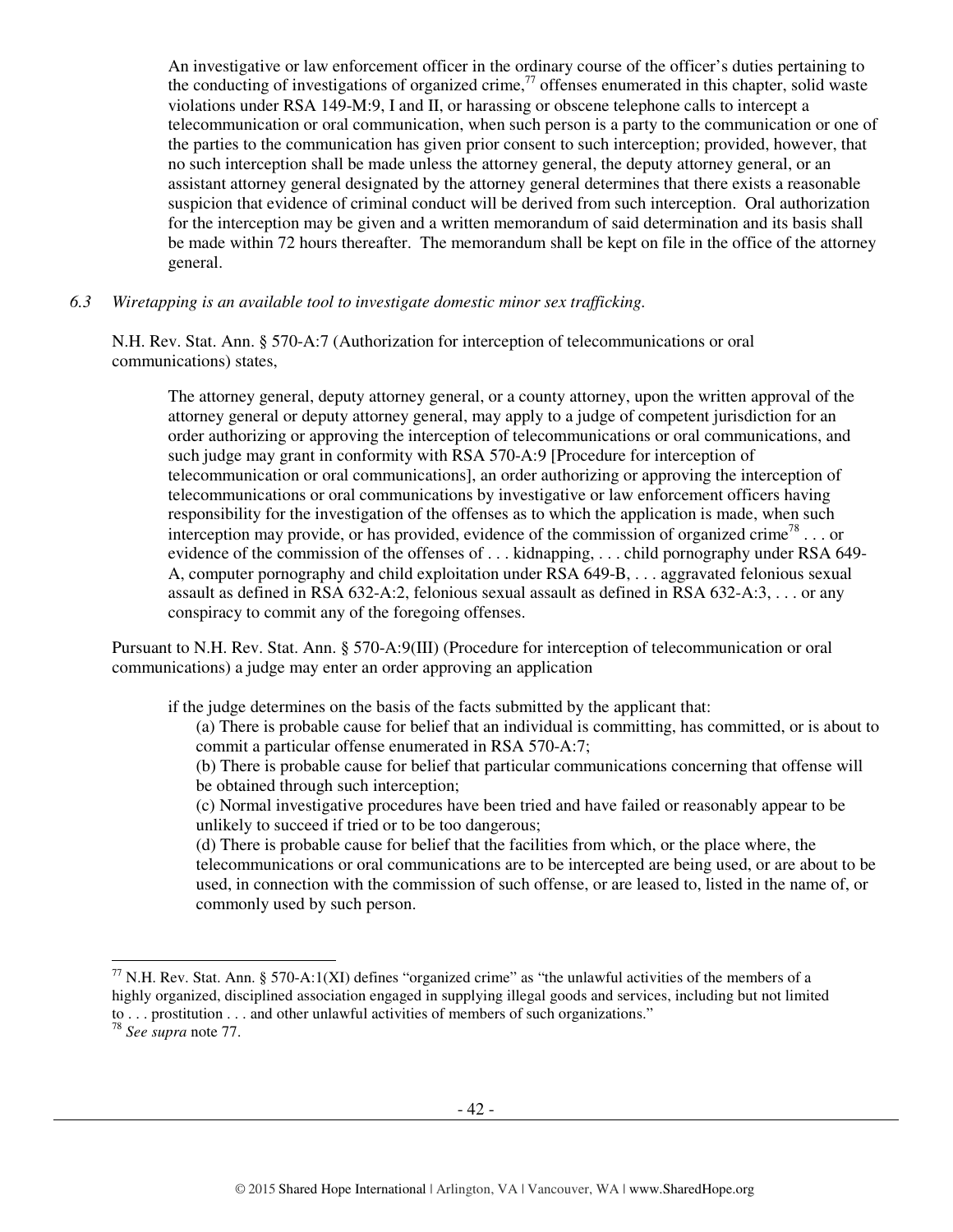- 6.3.1 Recommendation: Amend N.H. Rev. Stat. Ann. § 570-A:7 (Authorization for interception of telecommunications or oral communications) to allow wiretapping in investigations of offenses under N.H. Rev. Stat. Ann. § 633:7 (Trafficking in persons) and N.H. Rev. Stat. Ann. § 645:2(I) (Prostitution and related offenses) when a minor is involved.
- *6.4 Using a law enforcement posing as a minor to investigate buying or selling of commercial sex acts is not a defense to soliciting, purchasing, or selling sex with a minor.*

New Hampshire's human trafficking statute does not authorize the use of a decoy by law enforcement in the investigation of N.H. Rev. Stat. Ann. § 633:7 (Trafficking in persons). Yet, N.H. Rev. Stat. Ann. § 649-B:4 (Certain uses of computer services prohibited) implies that law enforcement may be able to use a decoy to detect sex crimes with a minor facilitated through the Internet because it only requires that the offender believed the person was a child.<sup>79</sup> Additionally, N.H. Rev. Stat. Ann. § 649-B:4(III) states, "It shall not be a defense to a prosecution under this section that the victim was not actually a child so long as the person reasonably believed that the victim was a child."

New Hampshire does, however, recognize an entrapment defense pursuant to N.H. Rev. Stat. Ann. § 626:5 (Entrapment), which states,

It is an affirmative defense that the actor committed the offense because he was induced or encouraged to do so by a law enforcement official or by a person acting in cooperation with a law enforcement official, for the purpose of obtaining evidence against him and when the methods used to obtain such evidence were such as to create a substantial risk that the offense would be committed by a person not otherwise disposed to commit it. However, conduct merely affording a person an opportunity to commit an offense does not constitute entrapment.

- 6.4.1 Recommendation: Enact a law authorizing law enforcement to use a decoy in the investigation of N.H. Rev. Stat. Ann. § 633:7 (Trafficking in persons) and New Hampshire's CSEC laws.
- *6.5 Using the Internet or electronic communications to investigate buyers and traffickers is a permissible investigative technique.*

New Hampshire does not have a specific law that allows law enforcement to use the Internet or electronic communications to investigate buyers and traffickers. N.H. Rev. Stat. Ann. § 649-B:4 (Certain uses of computer services prohibited), may, however, provide law enforcement the ability to use the Internet to investigate buyers and traffickers. N.H. Rev. Stat. Ann. § 649-B:4(I) states that "[n]o person shall knowingly utilize a computer on-line service, internet service, or local bulletin board service to seduce, solicit, lure, or entice a child or another person believed by the person to be a child, to commit" sexual assault or other specified non-commercial sexual offenses. The use of the language "another person believed by the person to be a child," suggests that it may be permissible for law enforcement to be involved in the investigation of this offense. Additionally, N.H. Rev. Stat. Ann. § 649-B:4(III) states, "It shall not be a defense to a prosecution under this section that the victim was not actually a child so long as the person reasonably believed that the victim was a child."

*6.6 Law enforcement and child welfare agencies are mandated to promptly report missing and recovered children.* 

The reporting of missing children and rescued child victims of N.H. Rev. Stat. Ann. § 633:7 (Trafficking in persons) is required under New Hampshire law. N.H. Rev. Stat. Ann. § 169-E:2 (Report) directs law

 $\overline{a}$ <sup>79</sup> *See supra* section 2.5 for the text of N.H. Rev. Stat. Ann. § 649-B:4.